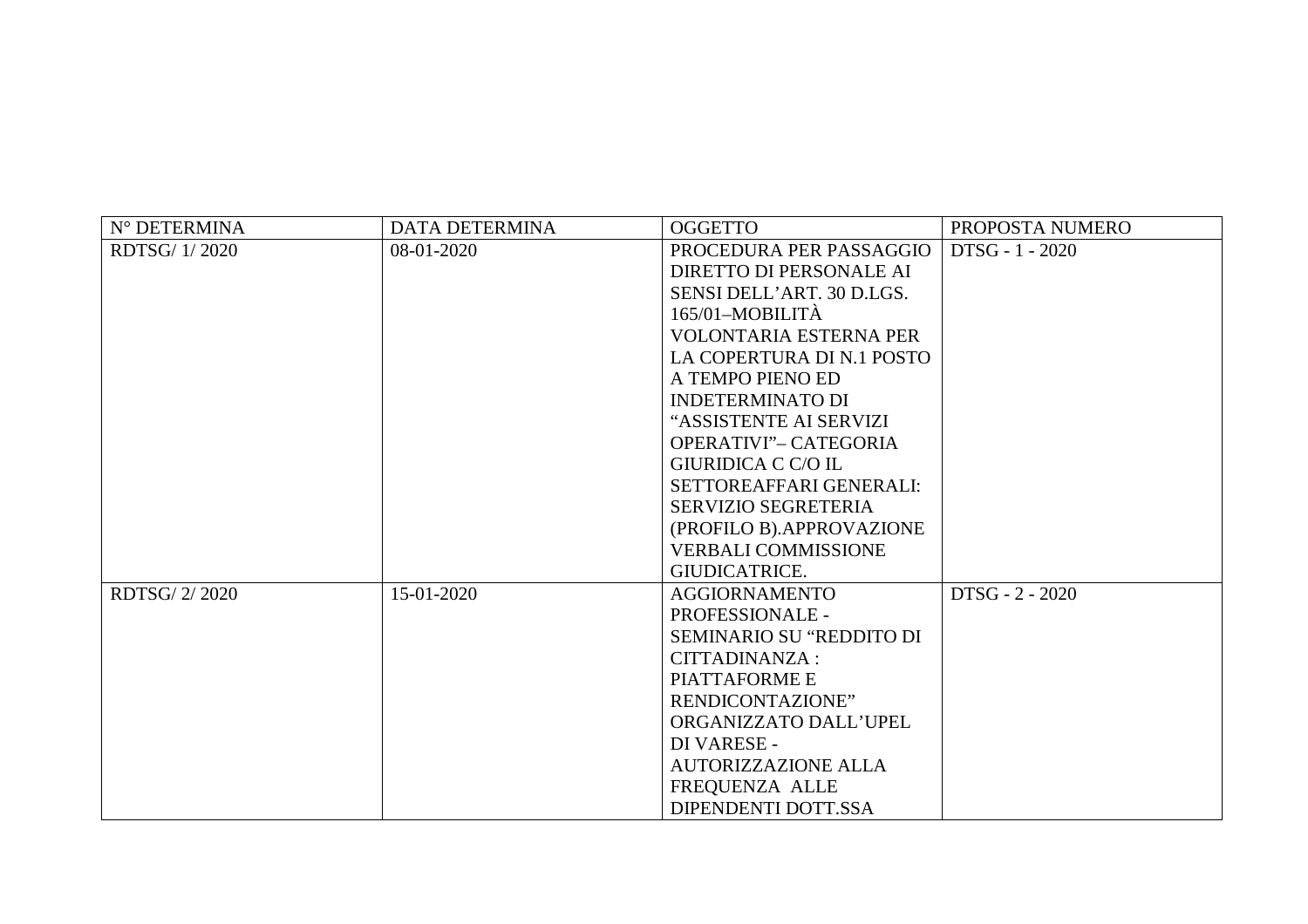|               |            | <b>LORELLA PREMOLIE</b>      |                 |
|---------------|------------|------------------------------|-----------------|
|               |            | DOTT.SSA ELISA PERONI.       |                 |
| RDTSG/ 3/2020 | 17-01-2020 | POLIZZA ASSICURATIVA ALL     | DTSG - 7 - 2020 |
|               |            | RISKS OPERE D'ARTE -         |                 |
|               |            | LIQUIDAZIONE PREMIO          |                 |
|               |            | <b>RELAIVO AL PERIODO</b>    |                 |
|               |            | 31.12.2019 - 31.12.2020.     |                 |
| RDTSG/ 4/2020 | 17-01-2020 | <b>ACCETTAZIONE</b>          | DTSG - 3 - 2020 |
|               |            | RISARCIMENTO DALLA SOC.      |                 |
|               |            | <b>VAUDOISE GENERALE</b>     |                 |
|               |            | <b>COMPAGNIA</b>             |                 |
|               |            | D'ASSICURAZIONE SA PER       |                 |
|               |            | <b>DANNO SUBITO IN</b>       |                 |
|               |            | RELAZIONE AL SINISTRO        |                 |
|               |            | <b>COMUNE DI</b>             |                 |
|               |            | ARCISATE/SWISSPOSATEK        |                 |
|               |            | SAGL.                        |                 |
| RDTSG/ 5/2020 | 17-01-2020 | <b>CONCORSO PUBBLICO PER</b> | DTSG - 8 - 2020 |
|               |            | <b>SOLI ESAMI PER</b>        |                 |
|               |            | ASSUNZIONE A TEMPO PIENO     |                 |
|               |            | E INDETERMINATO DI N. 1      |                 |
|               |            | OPERATORE SERVIZI DI         |                 |
|               |            | SUPPORTO CON MANSIONE        |                 |
|               |            | DI "OPERAIO                  |                 |
|               |            | SPECIALIZZATO" CAT.          |                 |
|               |            | PROF.LE B3 C/O SETTORE       |                 |
|               |            | MANUTENZIONE.                |                 |
|               |            | APPROVAZIONE VERBALI         |                 |
|               |            | <b>COMMISSIONE</b>           |                 |
|               |            | GIUDICATRICE.                |                 |
| RDTSG/ 6/2020 | 20-01-2020 | POLIZZA R.C. PATRIMONIALE    | DTSG - 6 - 2020 |
|               |            | IN ESSERE CON LA SOCIETA'    |                 |
|               |            | LLOYD'S OF LONDON -          |                 |
|               |            | PROROGA ESTENSIONE           |                 |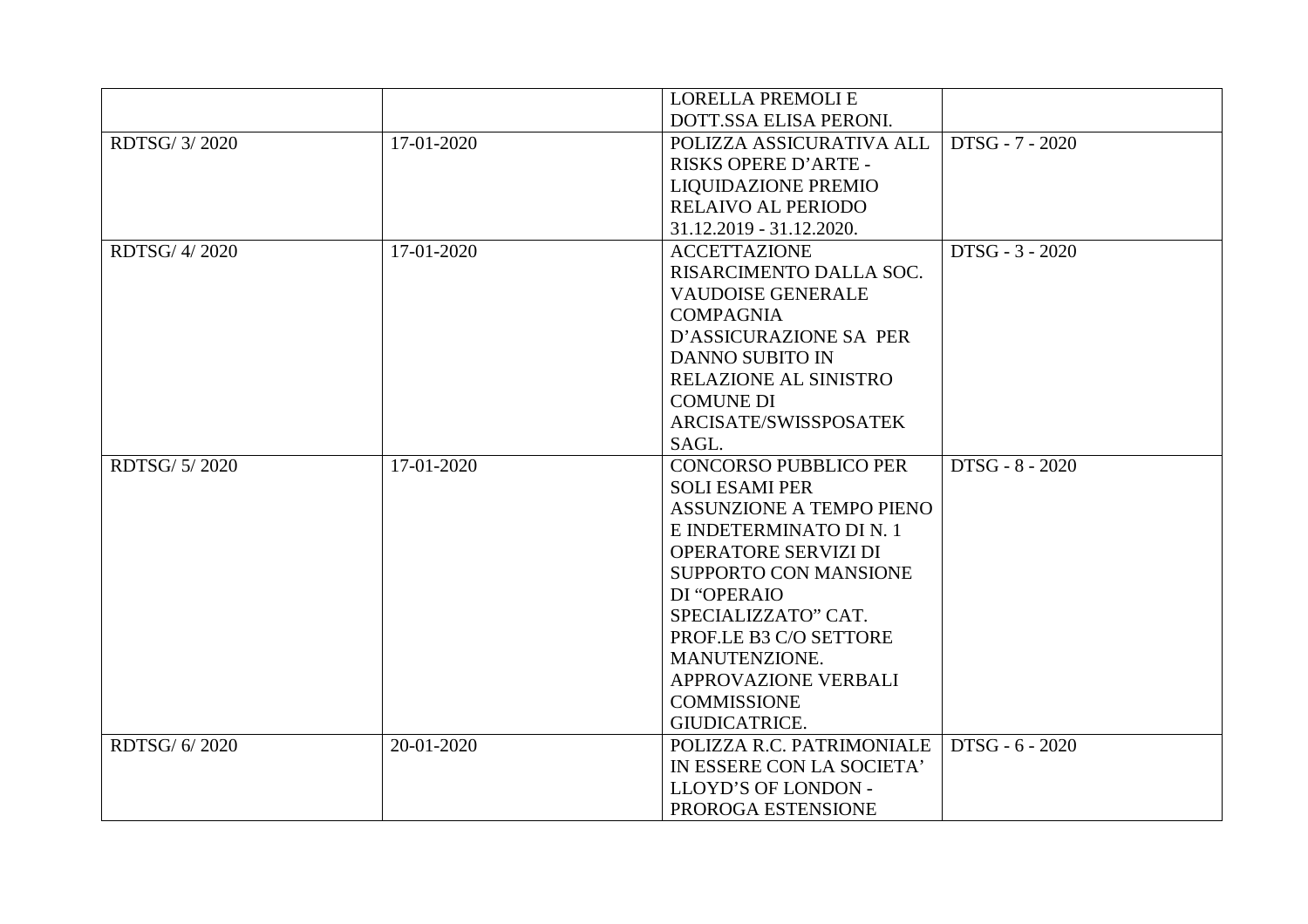|               |            | COPERTURA ASSICURATIVA         |                  |
|---------------|------------|--------------------------------|------------------|
|               |            | DELLA R.C. PROFESSIONALE       |                  |
|               |            | DEL DIPENDENTE ARCH.           |                  |
|               |            | <b>MASSIMO MARINOTTO</b>       |                  |
|               |            | <b>INCARICATO QUALE</b>        |                  |
|               |            | <b>VERIFICATORE DEL</b>        |                  |
|               |            | PROGETTO DEI LAVORI DI         |                  |
|               |            | <b>REALIZZAZIONEIN</b>         |                  |
|               |            | SINTETICO CAMPO DI             |                  |
|               |            | <b>CALCIO E ABBATTIMENTO</b>   |                  |
|               |            | <b>BARRIERE ARCHIETTONICHE</b> |                  |
|               |            | A BRENNO USERIA -              |                  |
|               |            | FINANZIAMENTO DELLA            |                  |
|               |            | <b>SPESA</b>                   |                  |
| RDTSG/7/2020  | 20-01-2020 | POLIZZA R.C. PATRIMONIALE      | DTSG - 5 - 2020  |
|               |            | IN ESSERE CON LA SOCIETA'      |                  |
|               |            | LLOYD'S OF LONDON -            |                  |
|               |            | PROROGA ESTENSIONE             |                  |
|               |            | COPERTURA ASSICURATIVA         |                  |
|               |            | DELLA R.C. PROFESSIONALE       |                  |
|               |            | DEL DIPENDENTE ARCH.           |                  |
|               |            | <b>MASSIMO MARINOTTO</b>       |                  |
|               |            | <b>INCARICATO QUALE</b>        |                  |
|               |            | PROGETTISTA INTERNO DEI        |                  |
|               |            | <b>LAVORI DI COSTRUZIONE</b>   |                  |
|               |            | NUOVO CENTRO SPROTIVO          |                  |
|               |            | DI VIA CAVOUR -                |                  |
|               |            | FINANZIAMENTO DELLA            |                  |
|               |            | SPESA.                         |                  |
| RDTSG/ 8/2020 | 23-01-2020 | APPLICAZ.DISPOSIZ. ART.71      | DTSG - 12 - 2020 |
|               |            | D.L. 112/08 CONVERTITO IN L.   |                  |
|               |            | 113/08. DECURTAZ.              |                  |
|               |            | <b>INDENNITA' ACCESSORIE E</b> |                  |
|               |            | VOCI DI STIPENDIO AVENTI       |                  |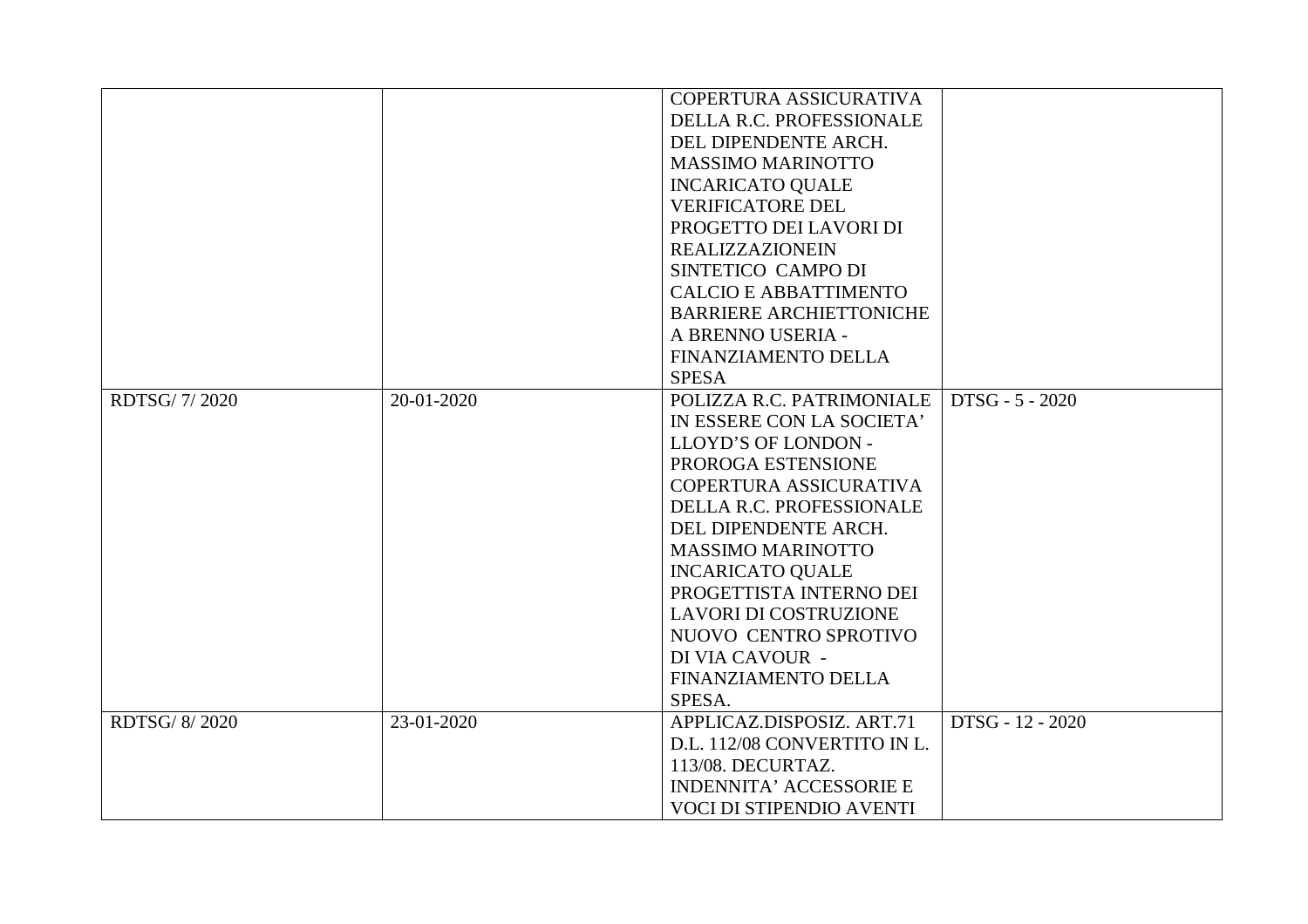|                |            | <b>CARATTERE ACCESSORIO</b>    |                  |
|----------------|------------|--------------------------------|------------------|
|                |            | PER ASSENZE MALATTIA           |                  |
|                |            | MESE NOVEMBRE 2019 E           |                  |
|                |            | <b>INDENNITA' ACCESSORIE</b>   |                  |
|                |            | <b>ASSENZE MALATTIA</b>        |                  |
|                |            | PERIODO 1.01-31.10.2019        |                  |
| RDTSG/ 9/2020  | 23-01-2020 | <b>INDENNITA' DI POSIZIONE</b> | DTSG - 11 - 2020 |
|                |            | RESPONSABILI DI SERVIZIO       |                  |
|                |            | <b>ANNO 2020</b>               |                  |
| RDTSG/ 10/2020 | 23-01-2020 | <b>INSERIMENTO DI</b>          | DTSG - 13 - 2020 |
|                |            | <b>LAVORATORE DI PUBBLICA</b>  |                  |
|                |            | UTILITÀ AI SENSI DEL           |                  |
|                |            | DECRETO MINISTERIALE DEL       |                  |
|                |            | 26.3.2011.                     |                  |
| RDTSG/11/2020  | 24-01-2020 | <b>CONCORSO PUBBLICO PER</b>   | DTSG - 14 - 2020 |
|                |            | <b>SOLI ESAMI PER LA</b>       |                  |
|                |            | COPERTURA DI N. 1 POSTO A      |                  |
|                |            | TEMPO DETERMINATO PER          |                  |
|                |            | N. MESI 6 (SEI)                |                  |
|                |            | <b>EVENTUALMENTE</b>           |                  |
|                |            | PROROGABILI PART-TIME 23       |                  |
|                |            | ORE SETTIMANALI DI             |                  |
|                |            | <b>ASSISTENTE AI SERVIZI</b>   |                  |
|                |            | <b>SOCIO CULTURALI</b>         |                  |
|                |            | CATEGORIA PROFESSIONALE        |                  |
|                |            | C POSIZIONE ECONOMICA C1       |                  |
| RDTSG/12/2020  | 28-01-2020 | <b>AGGIORNAMENTO</b>           | DTSG - 9 - 2020  |
|                |            | PROFESSIONALE -                |                  |
|                |            | SEMINARIO SU RENDICONTO        |                  |
|                |            | 2019 ORGANIZZATO               |                  |
|                |            | DALL'UPEL DI VARESE.           |                  |
|                |            | <b>AUTORIZZAZIONE ALLA</b>     |                  |
|                |            | FREQUENZA A DIPENDENTI         |                  |
|                |            | DIVERSI E FINANZIAMENTO        |                  |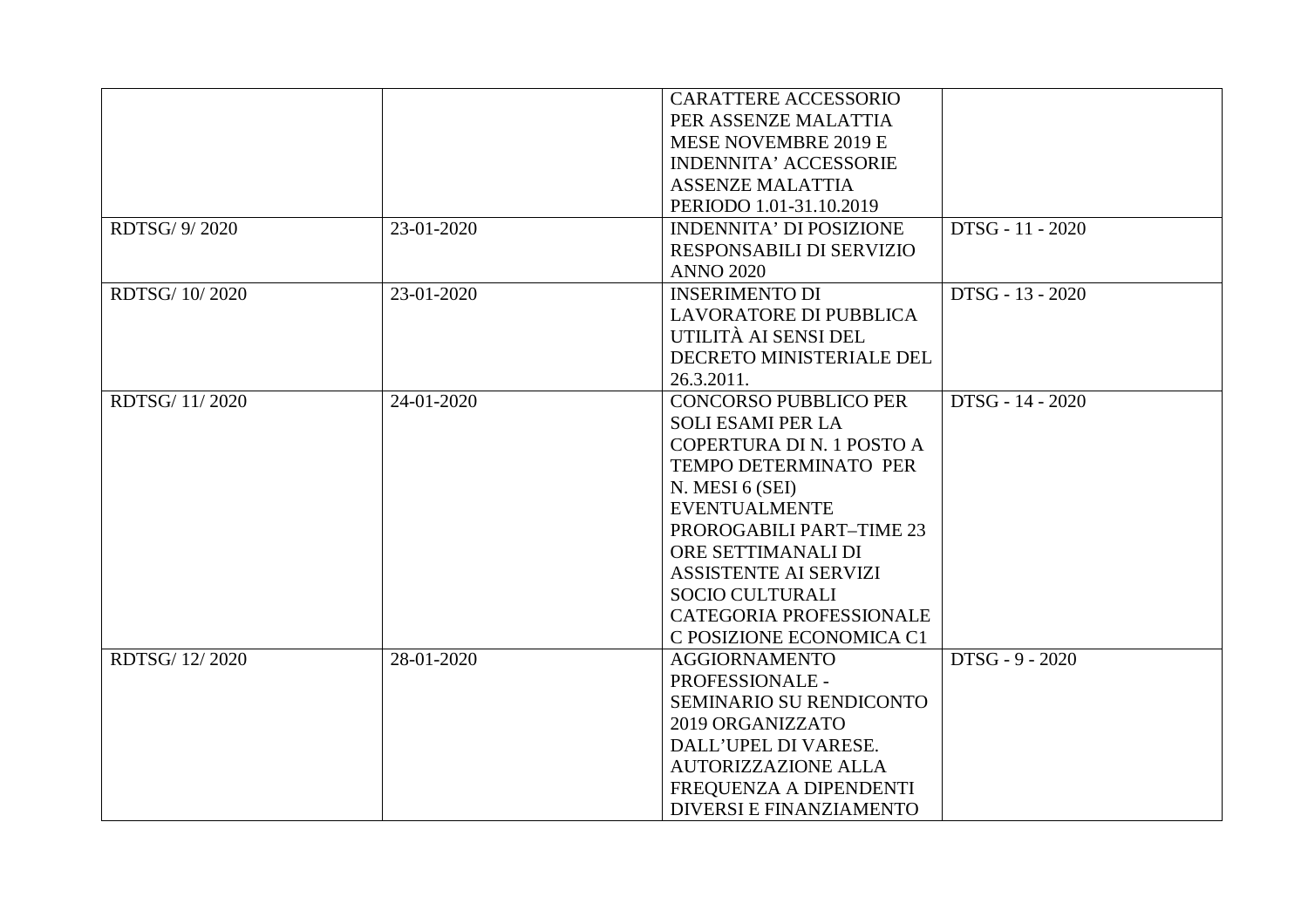|                |            | DELLA SPESA.                  |                  |
|----------------|------------|-------------------------------|------------------|
| RDTSG/ 13/2020 | 28-01-2020 | <b>AGGIORNAMENTO</b>          | DTSG - 16 - 2020 |
|                |            | PROFESSIONALE -               |                  |
|                |            | ABBONAMENTO AL PORTALE        |                  |
|                |            | "ALFAGGIORNA" PER             |                  |
|                |            | L'ANNO 2020 RELATIVO          |                  |
|                |            | ALLA FORMAZIONE DEL           |                  |
|                |            | PERSONALE DELL'AREA           |                  |
|                |            | TRIBUTI COMUNALI CON LA       |                  |
|                |            | <b>SOCIETA' ALFA</b>          |                  |
|                |            | <b>CONSULENZE SRL DI</b>      |                  |
|                |            | <b>VERONA - FINANZIAMENTO</b> |                  |
|                |            | DELLA SPESA.                  |                  |
| RDTSG/ 14/2020 | 28-01-2020 | <b>AGGIORNAMENTO</b>          | DTSG - 15 - 2020 |
|                |            | PROFESSIONALE -               |                  |
|                |            | <b>SEMINARIO SU: DECRETO</b>  |                  |
|                |            | ATTUATIVO DELL'ART. 33,       |                  |
|                |            | COMMA 2, DEL DL 34/2019 -     |                  |
|                |            | LA MANOVRA FINANZIARIA        |                  |
|                |            | PER L'ANNO 2020,              |                  |
|                |            | ORGANIZZATO DALL'UPEL         |                  |
|                |            | DI VARESE -                   |                  |
|                |            | <b>AUTORIZZAZIONE ALLA</b>    |                  |
|                |            | FREQUENZA A DIPENDENTI        |                  |
|                |            | DIVERSI E FINANZIAMENTO       |                  |
|                |            | DELLA SPESA.                  |                  |
| RDTSG/15/2020  | 29-01-2020 | <b>AGGIONRAMENTO</b>          | DTSG - 17 - 2020 |
|                |            | PROFESSIONALE - INCONTRO      |                  |
|                |            | DI STUDIO SUL TEMA:           |                  |
|                |            | TRIBUTI COMUNALI LE           |                  |
|                |            | NOVITA' PER IL 2020,          |                  |
|                |            | ORGANIZZATO DA ALFA           |                  |
|                |            | <b>CONSULENZE SRL-</b>        |                  |
|                |            | <b>AUTORIZZAZIONE ALLA</b>    |                  |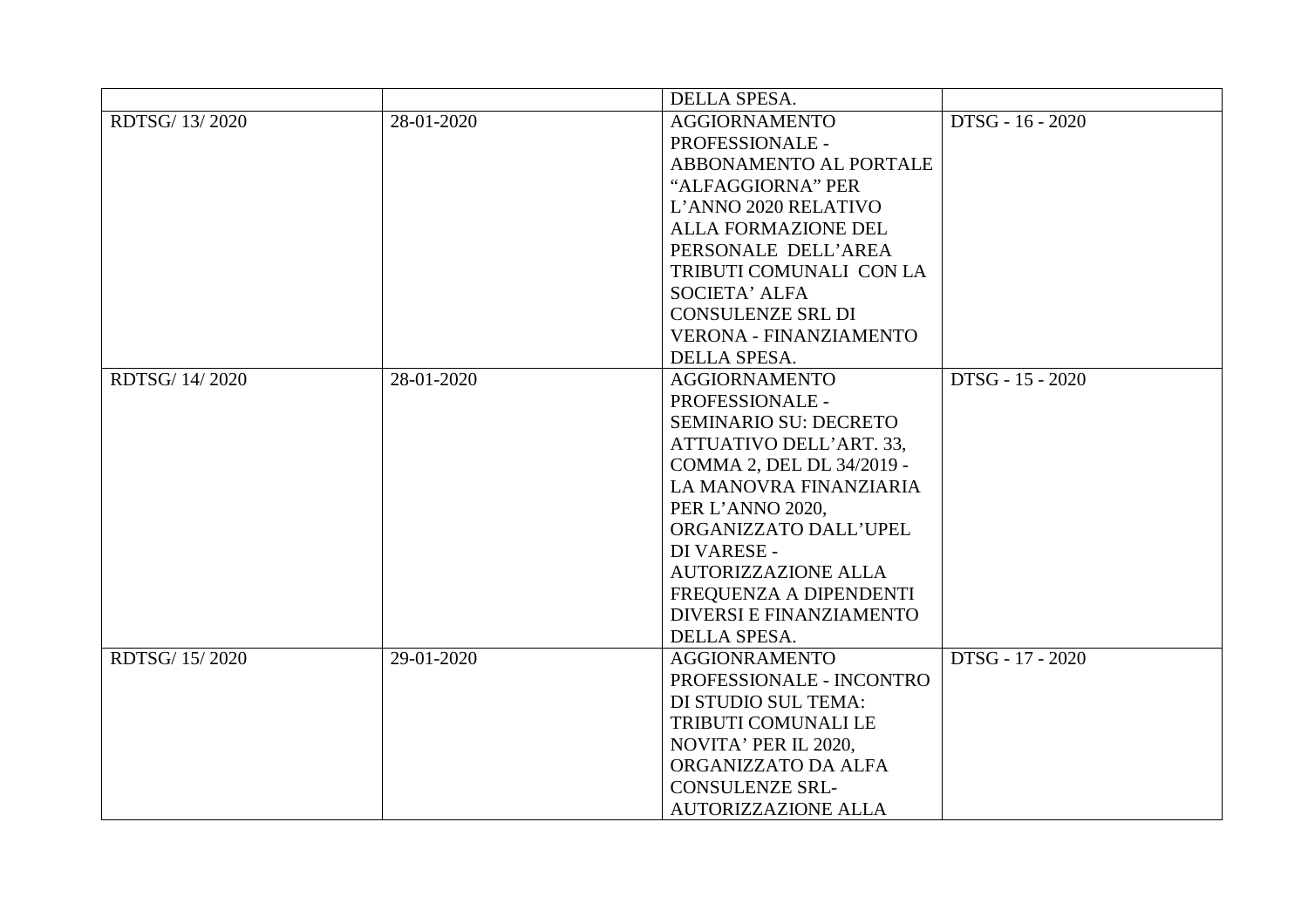|                |            | FREQUENZA A DIPENDENTI           |                  |
|----------------|------------|----------------------------------|------------------|
|                |            | DIVERSI.                         |                  |
| RDTSG/ 16/2020 | 29-01-2020 | <b>CONCORSO PUBBLICO PER</b>     | DTSG - 21 - 2020 |
|                |            | <b>SOLI ESAMI PER LA</b>         |                  |
|                |            | COPERTURA DI N. 1 POSTO A        |                  |
|                |            | TEMPO DETERMINATO PER            |                  |
|                |            | N. MESI 6 (SEI)                  |                  |
|                |            | <b>EVENTUALMENTE</b>             |                  |
|                |            | PROROGABILI PART-TIME 23         |                  |
|                |            | ORE SETTIMANALI DI               |                  |
|                |            | <b>ASSISTENTE AI SERVIZI</b>     |                  |
|                |            | <b>SOCIO CULTURALI</b>           |                  |
|                |            | CATEGORIA PROFESSIONALE          |                  |
|                |            | C POSIZIONE ECONOMICA C1         |                  |
| RDTSG/ 17/2020 | 30-01-2020 | SERVIZIO DI ASSISTENZA           | DTSG - 19 - 2020 |
|                |            | GIURIDICA PER VERIFICA           |                  |
|                |            | PROCEDURE DI REINTEGRO           |                  |
|                |            | DI DIPENDENTE -                  |                  |
|                |            | AFFIDAMENTO ALL'AVV.             |                  |
|                |            | <b>MARCO GIANNINI DELLO</b>      |                  |
|                |            | STUDIO LEGALE PIZZORNI DI        |                  |
|                |            | <b>GENOVA - ASSOCIAZIONE</b>     |                  |
|                |            | PROFESSIONALE DI GENOVA          |                  |
|                |            | E FINANZIAMENTO DELLA            |                  |
|                |            | SPESA.                           |                  |
| RDTSG/ 18/2020 | 30-01-2020 | <b>CAUSA SCHILLACI-</b>          | DTSG - 22 - 2020 |
|                |            | RISERBATO/COMUNE DI              |                  |
|                |            | ARCISATE, R.G. N. 1621/2018      |                  |
|                |            | <b>GIUDICE DI PACE DI VARESE</b> |                  |
|                |            | - IMPEGNO DI SPESA E             |                  |
|                |            | LIQUIDAZIONE SOMMA A             |                  |
|                |            | <b>FAVORE DEI RICORRENTI A</b>   |                  |
|                |            | <b>SEGUITO DI ATTO DI</b>        |                  |
|                |            | TRANSAZIONE.                     |                  |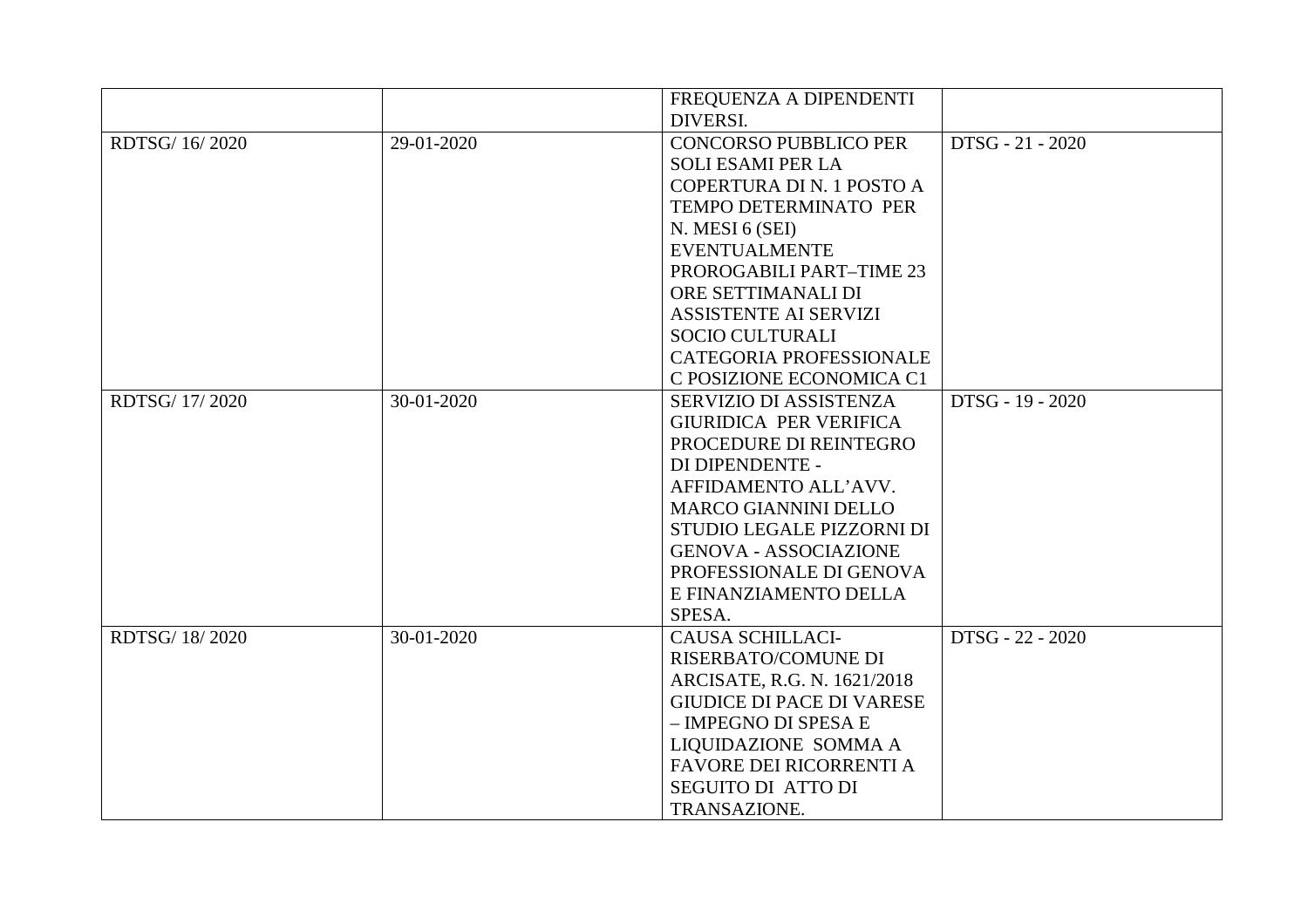| RDTSG/ 19/2020 | 31-01-2020 | DTSG - 4 - 2020<br>SERVIZIO ELABORAZIONE          |
|----------------|------------|---------------------------------------------------|
|                |            | STIPENDI E CONTABILITA'                           |
|                |            | DEL PERSONALE -                                   |
|                |            | <b>ASSUNZIONE IMPEGNO DI</b>                      |
|                |            | SPESA PER L'ESERCIZIO 2020                        |
| RDTSG/20/2020  | 31-01-2020 | DTSG - 20 - 2020<br><b>RETTIFICA</b>              |
|                |            | DETERMINAZIONE N. 13/2020                         |
|                |            | AD OGGETTO                                        |
|                |            | <b>AGGIORNAMENTO</b>                              |
|                |            | PROFESSIONALE -                                   |
|                |            | ABBONAMENTO AL PORTALE                            |
|                |            | "ALFAGGIORNA" PER                                 |
|                |            | L'ANNO 2020 RELATIVO                              |
|                |            | <b>ALLA FORMAZIONE DEL</b>                        |
|                |            | PERSONALE DELL'AREA                               |
|                |            | TRIBUTI COMUNALI CON LA                           |
|                |            | <b>SOCIETA' ALFA</b>                              |
|                |            | <b>CONSULENZE SRL DI</b>                          |
|                |            | <b>VERONA E FINANZIAMENTO</b>                     |
|                |            | DELLA SPESA.                                      |
| RDTSG/21/2020  | 05-02-2020 | <b>TRASFERIMENTO TRAMITE</b><br>DTSG - 24 - 2020  |
|                |            | PROCEDURA DI MOBILITÀ INTERNA                     |
|                |            | AI SENSI DELL'ART. 23 DEL                         |
|                |            | VIGENTE REGOLAMENTO                               |
|                |            | <b>SULL'ORDINAMENTO DEGLI UFFICI</b>              |
|                |            | E SERVIZI DAL SETTORE SETTORE                     |
|                |            | AFFARI GENERALI AL SETTORE                        |
|                |            | PERSONALE, CONTRATTI, CENTRALE                    |
|                |            | <b>ACQUISTI SERVIZI LEGALI</b>                    |
| RDTSG/22/2020  | 05-02-2020 | DTSG - 23 - 2020<br><b>TRASFERIMENTO MEDIANTE</b> |
|                |            | PROCEDURA DI MOBILITÀ                             |
|                |            | INTERNA AI SENSI DELL'ART.                        |
|                |            | <b>23 DEL VIGENTE</b>                             |
|                |            | <b>REGOLAMENTO</b>                                |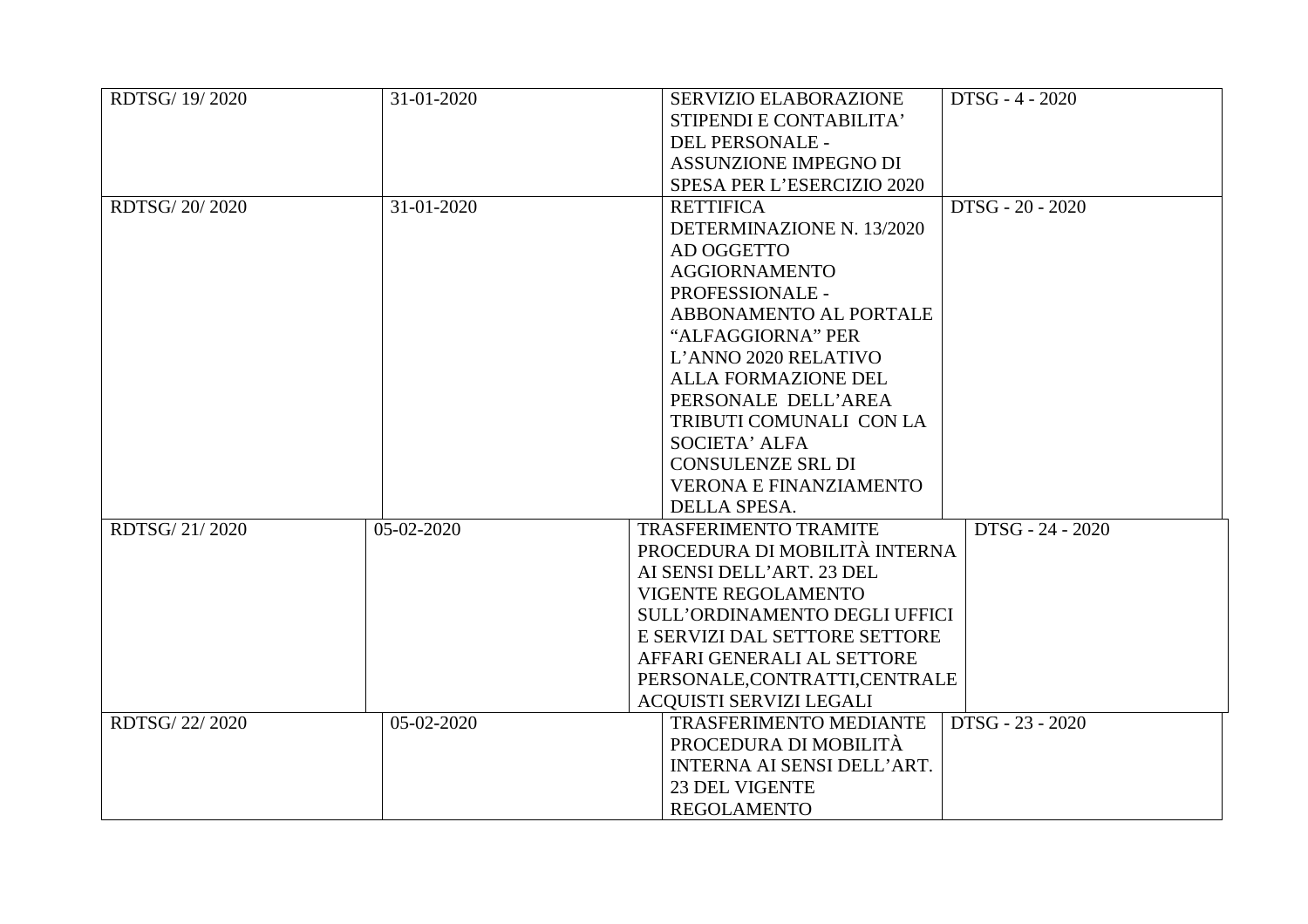|               |            | SULL'ORDINAMENTO DEGLI       |                  |
|---------------|------------|------------------------------|------------------|
|               |            | <b>UFFICI E SERVIZI DAL</b>  |                  |
|               |            | <b>SETTORE</b>               |                  |
|               |            | FINANZIARIO/RISORSE          |                  |
|               |            | <b>ECONOMICHE AL SETTORE</b> |                  |
|               |            | AFFARI GENERALI DIP.         |                  |
|               |            | DANILO MOLERI OPER. SERV.    |                  |
|               |            | AMM.VICATEGORIA              |                  |
|               |            | PROFESSIONALE B              |                  |
|               |            | POSIZIONE ECONOMICA B2.      |                  |
| RDTSG/23/2020 | 10-02-2020 | <b>AGGIORNAMENTO</b>         | DTSG - 25 - 2020 |
|               |            | PROFESSIONALE - "LEGGE       |                  |
|               |            | <b>REGIONALE 18/19</b>       |                  |
|               |            | RIGENERAZIONE URBANA:        |                  |
|               |            | CICLO DI INCONTRI I          |                  |
|               |            | <b>COMUNIELA</b>             |                  |
|               |            | RIGENERAZIONE" - FASE 1 -    |                  |
|               |            | <b>AUTORIZZAZIONE ALLA</b>   |                  |
|               |            | FREQUENZA AL DIPENDENTE      |                  |
|               |            | DOTT. MARIO FILIPPINI.       |                  |
| RDTSG/24/2020 | 10-02-2020 | <b>AGGIORNAMENTO</b>         | DTSG - 18 - 2020 |
|               |            | PROFESSIONALE - CORSO "I     |                  |
|               |            | <b>MERCOLEDI DEI</b>         |                  |
|               |            | <b>BIBLIOTECARI"</b>         |                  |
|               |            | ORGANIZZATO DALLA            |                  |
|               |            | LIBRERIA DEI RAGAZZI DI      |                  |
|               |            | MILANO. AUTORIZZAZIONE       |                  |
|               |            | ALLA FREQUENZA ALLA          |                  |
|               |            | <b>DIPENDENTE DOTT.SSA</b>   |                  |
|               |            | ANNAPAOLA MONTANARI E        |                  |
|               |            | FINANZIAMENTO DELLA          |                  |
|               |            | SPESA.                       |                  |
| RDTSG/25/2020 | 13-02-2020 | <b>LIQUIDAZIONE PREMIO</b>   | DTSG - 27 - 2020 |
|               |            | RELATIVO ALLA POLIZZA        |                  |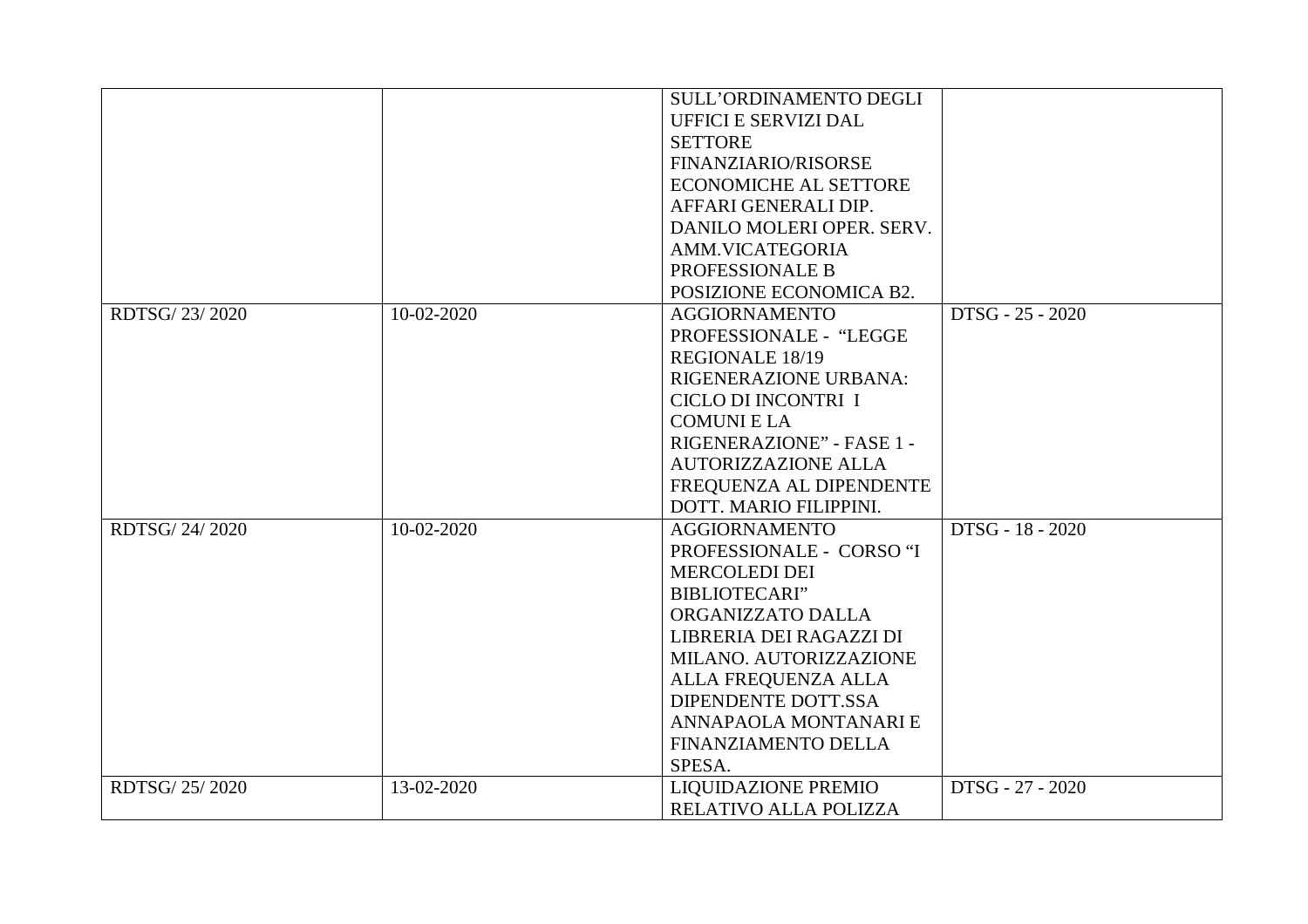|               |            | <b>RCA/ARD LIBRO MATRICOLA</b>    |                  |
|---------------|------------|-----------------------------------|------------------|
|               |            | <b>AUTO - DECORRENZA DALLE</b>    |                  |
|               |            | H 24.00 DEL 31.12.2019 ALLE H     |                  |
|               |            | 24.00 DEL 31.12.2020              |                  |
| RDTSG/26/2020 | 13-02-2020 | LIQUIDAZIONE PREMI                | DTSG - 29 - 2020 |
|               |            | RELATIVI ALLE POLIZZE             |                  |
|               |            | <b>ASSICURATIVE : KASKO -</b>     |                  |
|               |            | <b>INFORTUNI - RCT/O - RC</b>     |                  |
|               |            | PATRIMONIALE - TUTELA             |                  |
|               |            | LEGALE - ALL RISKS.               |                  |
|               |            | DECORRENZA H. 24.00               |                  |
|               |            | 31.12.2019 / H. 24.00 31.12.2020. |                  |
| RDTSG/27/2020 | 13-02-2020 | <b>INSERIMENTO DI</b>             | DTSG - 26 - 2020 |
|               |            | <b>LAVORATORE DI PUBBLICA</b>     |                  |
|               |            | UTILITÀ AI SENSI DEL              |                  |
|               |            | DECRETO MINISTERIALE DEL          |                  |
|               |            | 26.3.2011                         |                  |
| RDTSG/28/2020 | 17-02-2020 | <b>AGGIORNAMENTO</b>              | DTSG - 32 - 2020 |
|               |            | PROFESSIONALE -                   |                  |
|               |            | <b>SEMINARIO SU</b>               |                  |
|               |            | RIGENERAZIONE URBANA E            |                  |
|               |            | RIFORMA EDILIZIA                  |                  |
|               |            | LOMBARDA ORGANIZZATO              |                  |
|               |            | DA UPEL VARESE -                  |                  |
|               |            | <b>AUTORIZZAZIONE ALLA</b>        |                  |
|               |            | FREQUENZA A DIPENDENTI            |                  |
|               |            | DIVERSI.                          |                  |
| RDTSG/29/2020 | 18-02-2020 | SERVIZIO CONVENZIONATO            | DTSG - 28 - 2020 |
|               |            | DI SEGRETERIA COMUNALE            |                  |
|               |            | TRA IL COMUNE DI                  |                  |
|               |            | ARCISATE E IL COMUNE DI           |                  |
|               |            | BISUSCHIO-ACCERTAMENTO            |                  |
|               |            | SOMMA A TITOLO DI SALDO           |                  |
|               |            | SPESE PERIODO DAL 2               |                  |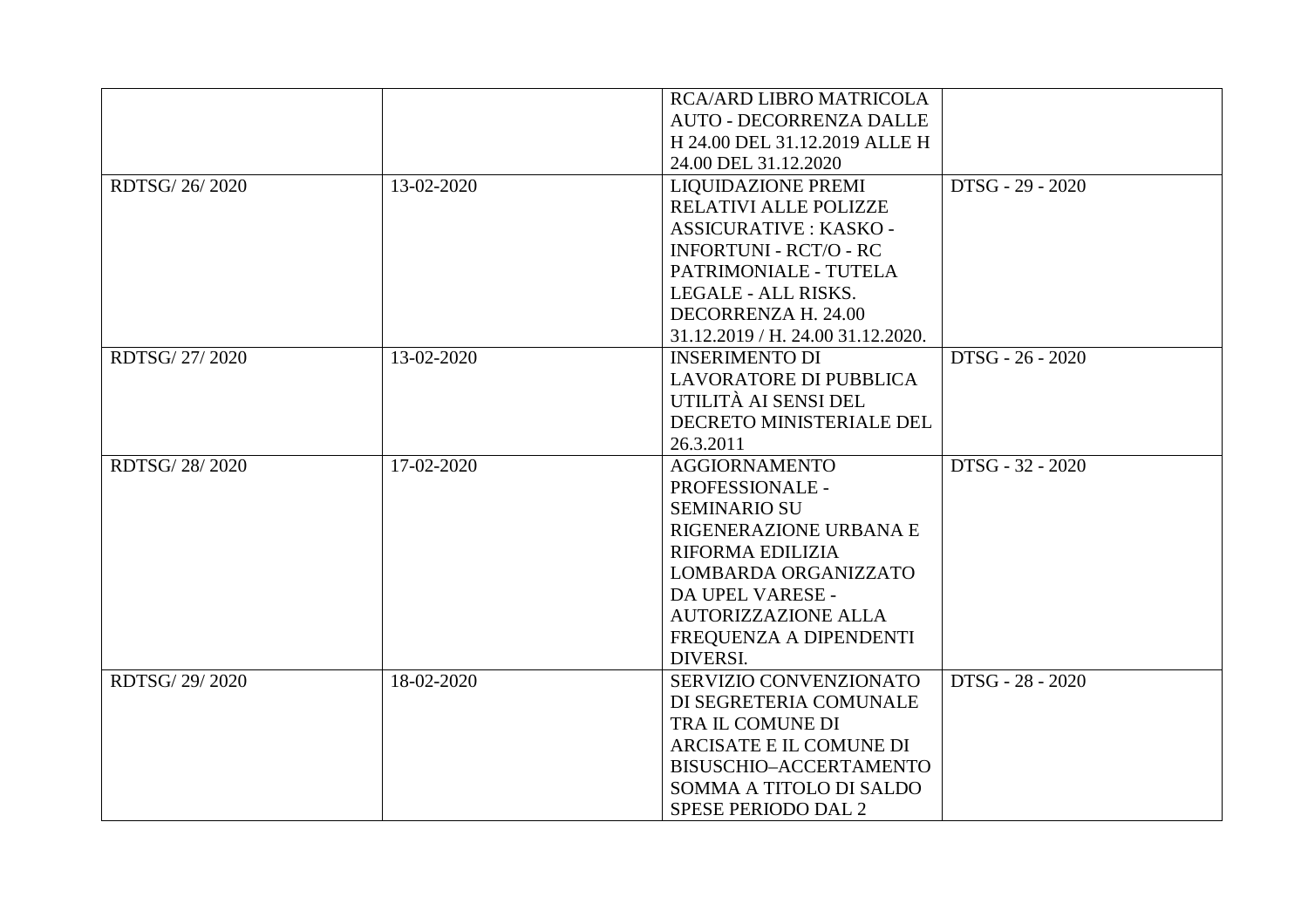|               |            | <b>AGOSTO 2019 AL 31</b>        |                  |
|---------------|------------|---------------------------------|------------------|
|               |            | DICEMBRE 2019 E ACCONTO         |                  |
|               |            | SPESE ANNO 2020 DI              |                  |
|               |            | <b>COMPETENZA DEL COMUNE</b>    |                  |
|               |            | DI BISUSCHIO                    |                  |
| RDTSG/30/2020 | 18-02-2020 | <b>CONCORSO PUBBLICO PER</b>    | DTSG - 33 - 2020 |
|               |            | <b>SOLI ESAMI PER LA</b>        |                  |
|               |            | COPERTURA DI N. 1 POSTO A       |                  |
|               |            | TEMPO DETERMINATO PER           |                  |
|               |            | N. MESI 6 (SEI)                 |                  |
|               |            | <b>EVENTUALMENTE</b>            |                  |
|               |            | PROROGABILI PART-TIME 23        |                  |
|               |            | ORE SETTIMANALI DI              |                  |
|               |            | <b>ASSISTENTE AI SERVIZI</b>    |                  |
|               |            | <b>SOCIO CULTURALI</b>          |                  |
|               |            | <b>CATEGORIA PROFESSIONALE</b>  |                  |
|               |            | C POSIZIONE ECONOMICA C1        |                  |
| RDTSG/31/2020 | 24-02-2020 | LIQUIDAZIONE INDENNITA'         | DTSG - 30 - 2020 |
|               |            | DI MANEGGIO VALORI ANNO         |                  |
|               |            | 2019 (art. 70-bis co. 1 lett. c |                  |
|               |            | C.C.N.L. 21.05.2018)            |                  |
| RDTSG/32/2020 | 24-02-2020 | <b>LIQUIDAZIONE ED</b>          | DTSG - 10 - 2020 |
|               |            | <b>AMMISSIONE A PAGAMENTO</b>   |                  |
|               |            | RETRIBUZIONE DI                 |                  |
|               |            | RISULTATO SPETTANTE PER         |                  |
|               |            | IL PERIODO 1.01.2019-           |                  |
|               |            | 30.06.2019 AL SEGRETARIO        |                  |
|               |            | <b>GENERALE DOTT.SSA VANIA</b>  |                  |
|               |            | PESCARIN AI SENSI DELL'EX       |                  |
|               |            | ART. 42 CCNL VIGENTE PER        |                  |
|               |            | LA CATEGORIA DEI                |                  |
|               |            | SEGRETARI COMUNALI              |                  |
| RDTSG/33/2020 | 24-02-2020 | <b>LIQUIDAZIONE COMPENSO</b>    | DTSG - 34 - 2020 |
|               |            | LAVORO STRAORDINARIO            |                  |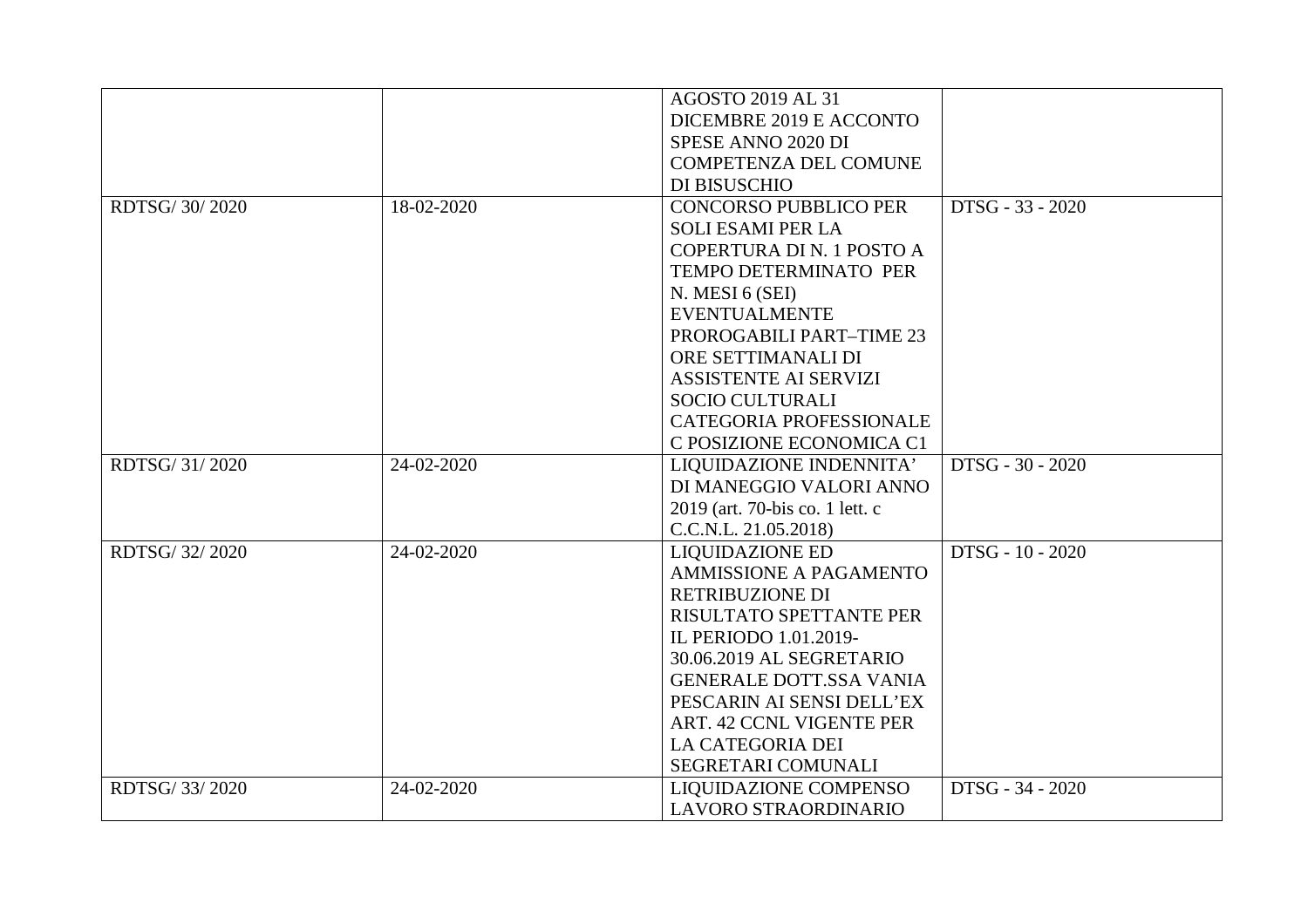|                |            | <b>MESE DI DICEMBRE 2019</b>                   |                  |
|----------------|------------|------------------------------------------------|------------------|
| RDTSG/34/2020  | 25-02-2020 | APPLICAZIONE DISPOSIZIONI                      | DTSG - 31 - 2020 |
|                |            | ART. 71 D.L. 112/08                            |                  |
|                |            | CONVERTITO IN L. 113/08.                       |                  |
|                |            | DECURTAZIONE INDENNITA'                        |                  |
|                |            | <b>ACCESSORIE E VOCI DI</b>                    |                  |
|                |            | STIPENDIO AVENTI                               |                  |
|                |            | <b>CARATTERE ACCESSORIO</b>                    |                  |
|                |            | PER ASSENZE MALATTIA                           |                  |
|                |            | MESE DI DICEMBRE 2019 E SU                     |                  |
|                |            | <b>INDENNITA' CONDIZ</b>                       |                  |
|                |            | LAVORO ART. 70 BIS CO. 1                       |                  |
|                |            | LETT.                                          |                  |
| RDTSG/35/2020  | 25-02-2020 | LIQ.SALARIO ACCESSORIO MESE DICEMBRE           | DTSG - 35 - 2020 |
|                |            | 2019                                           |                  |
|                |            | (IND.TURNO, IND.REPERIBILITA', IND.CONDIZIONI  |                  |
|                |            | LAVORO ART.70-BIS CO.LETT. B CCNL              |                  |
|                |            | 2016/2018, IND. SERVIZIO                       |                  |
|                |            | ESTERNO, MAGGIORAZIONE) E IND. SERVIZIO        |                  |
|                |            | ESTERNO PERIODO: 28.11.2019-30.11.2019         |                  |
| RDTSG/36/2020  | 26-02-2020 | <b>AGGIORNAMENTO</b>                           | DTSG - 37 - 2020 |
|                |            | PROFESSIONALE - GIORNATA                       |                  |
|                |            | DI STUDIO GRATUITA                             |                  |
|                |            | ORGANIZZATA DA INFOPOL                         |                  |
|                |            | <b>SRL DI MILANO SU</b>                        |                  |
|                |            | "CONTROLLO CONDUCENTE                          |                  |
|                |            | E VEICOLO STRANIERO,                           |                  |
|                |            | REATI CDS, REVISIONI,<br>ASSICURAZIONI, FERMI, |                  |
|                |            | <b>SEQUESTRIE</b>                              |                  |
|                |            | DIGITALIZZAZIONE DEI                           |                  |
|                |            | PAGAMENTI-PAGOPA.                              |                  |
|                |            |                                                |                  |
| RDTSG/ 37/2020 | 27-02-2020 | PROCEDURA DI MOBILITA'                         | DTSG - 38 - 2020 |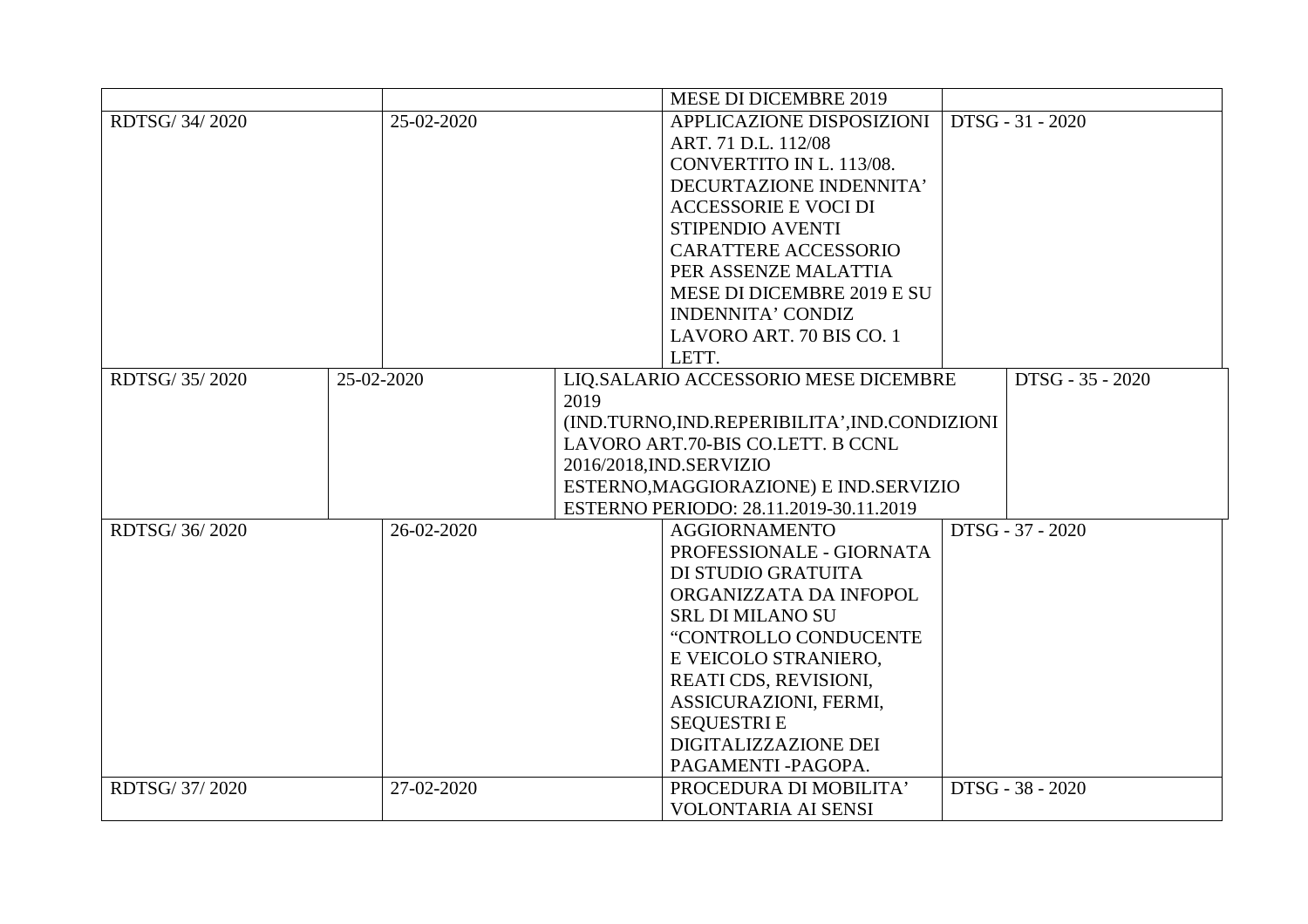| DELL'ART. 30 D.LGS. 165/01<br>PER LA COPERTURA DI N. 1<br>POSTO DI ASSISTENTE AI |
|----------------------------------------------------------------------------------|
|                                                                                  |
|                                                                                  |
|                                                                                  |
| SERVIZI OPERATIVI                                                                |
| CATEGORIA PROFESSIONALE                                                          |
| C A TEMPO PIENO ED                                                               |
| <b>INDETERMINATO PRESSO IL</b>                                                   |
| <b>SETTORE AFFARI GENERALI:</b>                                                  |
| SERVIZIO SEGRETERIA -                                                            |
| <b>ASSUNZIONE IN RUOLO</b>                                                       |
| <b>VINCITRICE SIG.RA</b>                                                         |
| MARIANGELA BARDELLI.                                                             |
| DTSG - 39 - 2020<br>RDTSG/38/2020<br>27-02-2020<br><b>CONCORSO PUBBLICO PER</b>  |
| <b>SOLI ESAMI PER LA</b>                                                         |
| COPERTURA DI N. 1 POSTO A                                                        |
| <b>TEMPO DETERMINATO PER</b>                                                     |
| N. MESI 6 (SEI)                                                                  |
| <b>EVENTUALMENTE</b>                                                             |
| PROROGABILI PART-TIME 23                                                         |
| ORE SETTIMANALI DI N. 1                                                          |
| <b>ASSISTENTE AI SERVIZI</b>                                                     |
| SOCIO CULTURALI CAT.                                                             |
| PROF.LE C POSIZIONE                                                              |
| <b>ECONOMICA C1 PRESSO</b>                                                       |
| ASILO NIDO COMUNALE -                                                            |
| <b>ASSUNZIONE SIG.RA</b>                                                         |
| ALESSANDRA PISANO                                                                |
| RDTSG/39/2020<br>02-03-2020<br><b>INSERIMENTO DI</b><br>DTSG - 40 - 2020         |
| <b>LAVORATORE DI PUBBLICA</b>                                                    |
| UTILITÀ AI SENSI DEL                                                             |
| DECRETO MINISTERIALE DEL                                                         |
| 26.3.2011                                                                        |
| RDTSG/40/2020<br><b>CONCORSO PUBBLICO PER</b><br>DTSG - 42 - 2020<br>13-03-2020  |
| <b>TITOLI ED ESAMI PER</b>                                                       |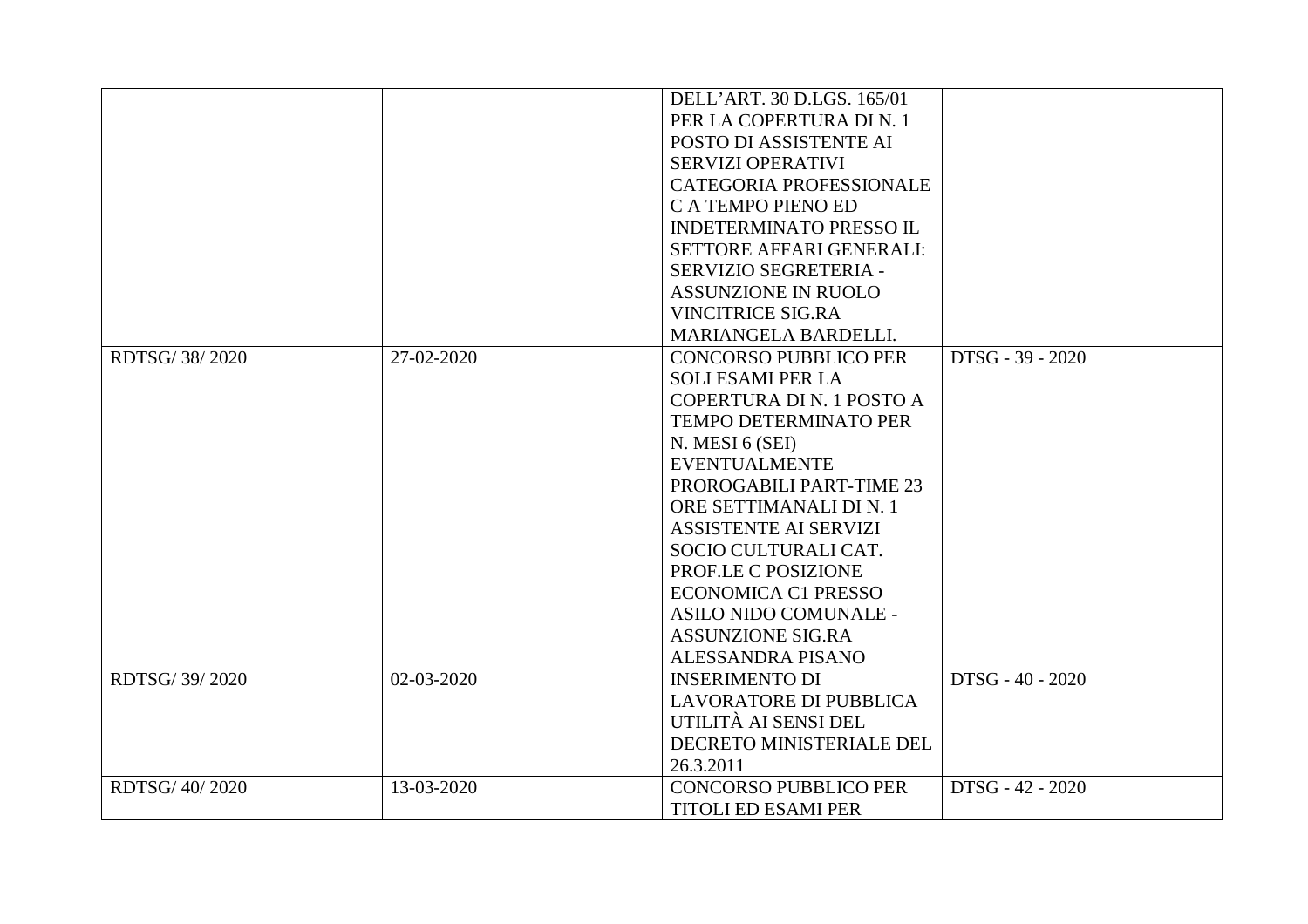|                |            | L'ASSUNZIONE A TEMPO           |                  |
|----------------|------------|--------------------------------|------------------|
|                |            | PIENO E INDETERMINATO DI       |                  |
|                |            | N. 1 FUNZIONARIO SERVIZIO      |                  |
|                |            | CONTABILE, CATEGORIA           |                  |
|                |            | PROFESSIONALE D PRESSO         |                  |
|                |            | <b>SETTORE</b>                 |                  |
|                |            | FINANZIARIO/RISORSE            |                  |
|                |            | <b>ECONOMICHE - SECONDA</b>    |                  |
|                |            | <b>FASE: APPROVAZIONE</b>      |                  |
|                |            | <b>BANDO DI CONCORSO.</b>      |                  |
| RDTSG/41/2020  | 19-03-2020 | <b>ACCETTAZIONE</b>            | DTSG - 47 - 2020 |
|                |            | <b>LIQUIDAZIONE DALLA</b>      |                  |
|                |            | SOCIETA' ASSICURAZIONI         |                  |
|                |            | <b>GENERALI ITALIA SPA PER</b> |                  |
|                |            | <b>DANNO SUBITO IN</b>         |                  |
|                |            | RELAZIONE A FURTO PRESSO       |                  |
|                |            | L'IMMOBILE COMUNALE DI         |                  |
|                |            | <b>VIA SAURO - ASILO NIDO</b>  |                  |
|                |            | <b>COMUNALE "RAGGIO DI</b>     |                  |
|                |            | SOLE".                         |                  |
| RDTSG/ 42/2020 | 20-03-2020 | LIQUIDAZIONE COMPENSO          | DTSG - 43 - 2020 |
|                |            | LAVORO STRAORDINARIO           |                  |
|                |            | <b>MESE DI GENNAIO 2020</b>    |                  |
| RDTSG/43/2020  | 20-03-2020 | <b>LIQUIDAZIONE SALARIO</b>    | DTSG - 44 - 2020 |
|                |            | <b>ACCESSORIO MESE DI</b>      |                  |
|                |            | <b>GENNAIO 2020</b>            |                  |
| RDTSG/44/2020  | 20-03-2020 | APPLICAZIONE DISPOSIZIONI      | DTSG - 45 - 2020 |
|                |            | ART. 71 D.L. 112/08            |                  |
|                |            | CONVERTITO IN L. 113/08.       |                  |
|                |            | DECURTAZIONE VOCI DI           |                  |
|                |            | STIPENDIO AVENTI               |                  |
|                |            | <b>CARATTERE ACCESSORIO</b>    |                  |
|                |            | PER ASSENZE MALATTIA           |                  |
|                |            | <b>MESE DI GENNAIO 2020</b>    |                  |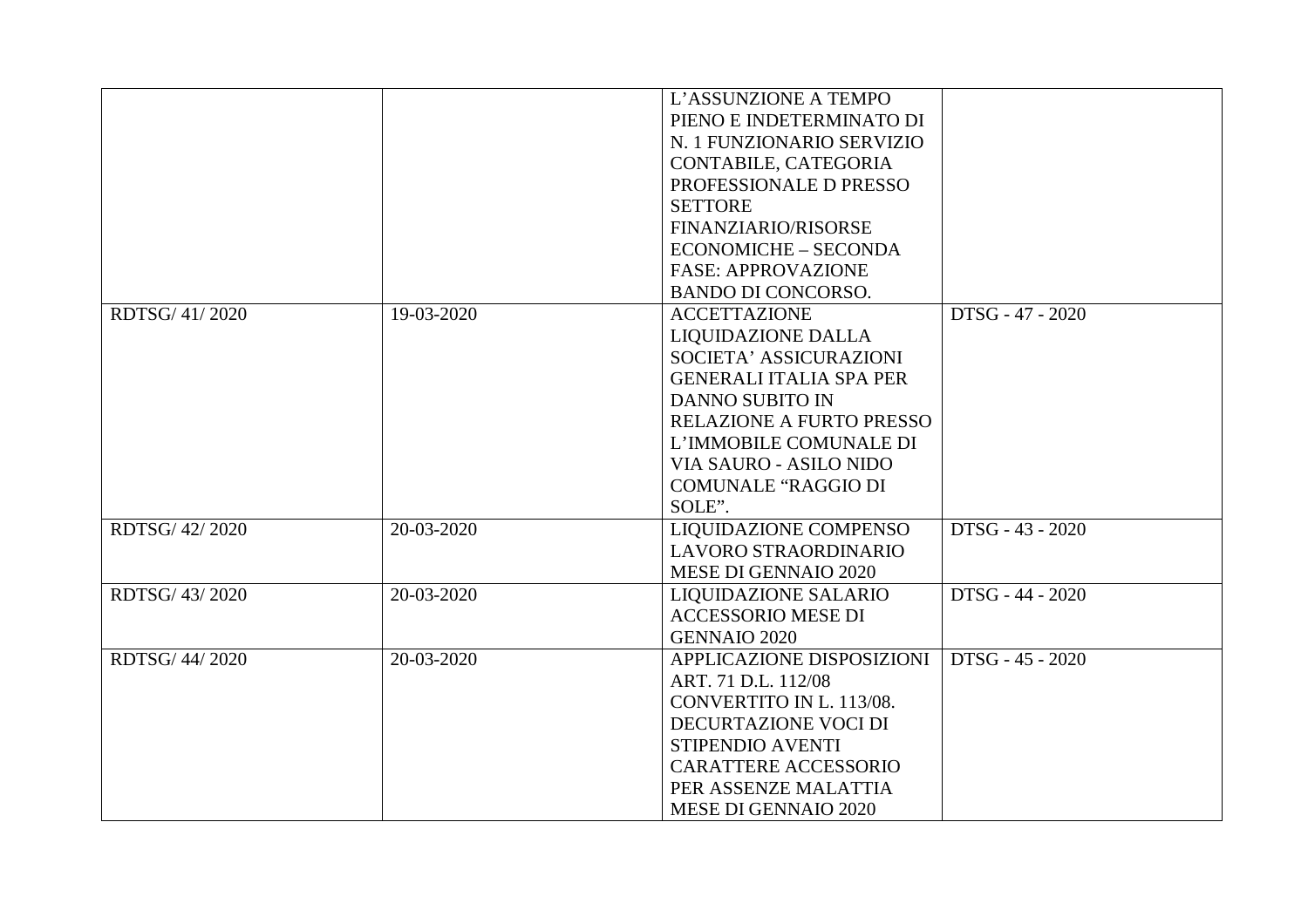| RDTSG/45/2020 | 20-03-2020 | <b>CONCORSO PUBBLICO PER</b>    | DTSG - 46 - 2020 |
|---------------|------------|---------------------------------|------------------|
|               |            | <b>SOLI ESAMI PER</b>           |                  |
|               |            | L'ASSUNZIONE A TEMPO            |                  |
|               |            | PIENO E INDETERMINATO DI        |                  |
|               |            | N. 1 OPERATORE SERVIZI DI       |                  |
|               |            | SUPPORTO CON MANSIONE           |                  |
|               |            | DI "OPERAIO                     |                  |
|               |            | SPECIALIZZATO"                  |                  |
|               |            | <b>CATEGORIA PROFESSIONALE</b>  |                  |
|               |            | <b>B3 POSIZIONE ECONOMICA</b>   |                  |
|               |            | <b>B3 PRESSO IL SETTORE</b>     |                  |
|               |            | <b>AMBIENTE E</b>               |                  |
|               |            | MANUTENZIONE DEL                |                  |
|               |            | PATRIMONIO COMUNALE.            |                  |
|               |            | <b>ASSUNZIONE IN RUOLO</b>      |                  |
|               |            | <b>VINCITORE SIG. FRANCESCO</b> |                  |
|               |            | RIZZARDI.                       |                  |
| RDTSG/46/2020 | 24-03-2020 | POLIZZA RCT/O ITAS MUTUA        | DTSG - 41 - 2020 |
|               |            | <b>ASSICURAZIONI -</b>          |                  |
|               |            | LIQUIDAZIONE RIMBORSO IN        |                  |
|               |            | FRANCHIGIA ASSICURATIVA         |                  |
|               |            | PER DANNI SUBITI DALLA          |                  |
|               |            | SIG.RA CASSANI CARLA IN         |                  |
|               |            | SINISTRO NEL TERRITORIO         |                  |
|               |            | DI ARCISATE.                    |                  |
| RDTSG/47/2020 | 27-03-2020 | <b>RIDETERMINAZIONE</b>         | DTSG - 48 - 2020 |
|               |            | <b>INDENNITA' DI POSIZIONE</b>  |                  |
|               |            | RESPONSABILI DI SERVIZIO        |                  |
|               |            | <b>ANNO 2020</b>                |                  |
| RDTSG/48/2020 | 27-03-2020 | <b>C.C.D.I. TRIENNIO</b>        | DTSG - 49 - 2020 |
|               |            | <b>NORMATIVO 2019-2021,</b>     |                  |
|               |            | <b>INDIVIDUAZIONE</b>           |                  |
|               |            | PERSONALE PERCETTORE            |                  |
|               |            | <b>INDENNITA' ACCESSORIE</b>    |                  |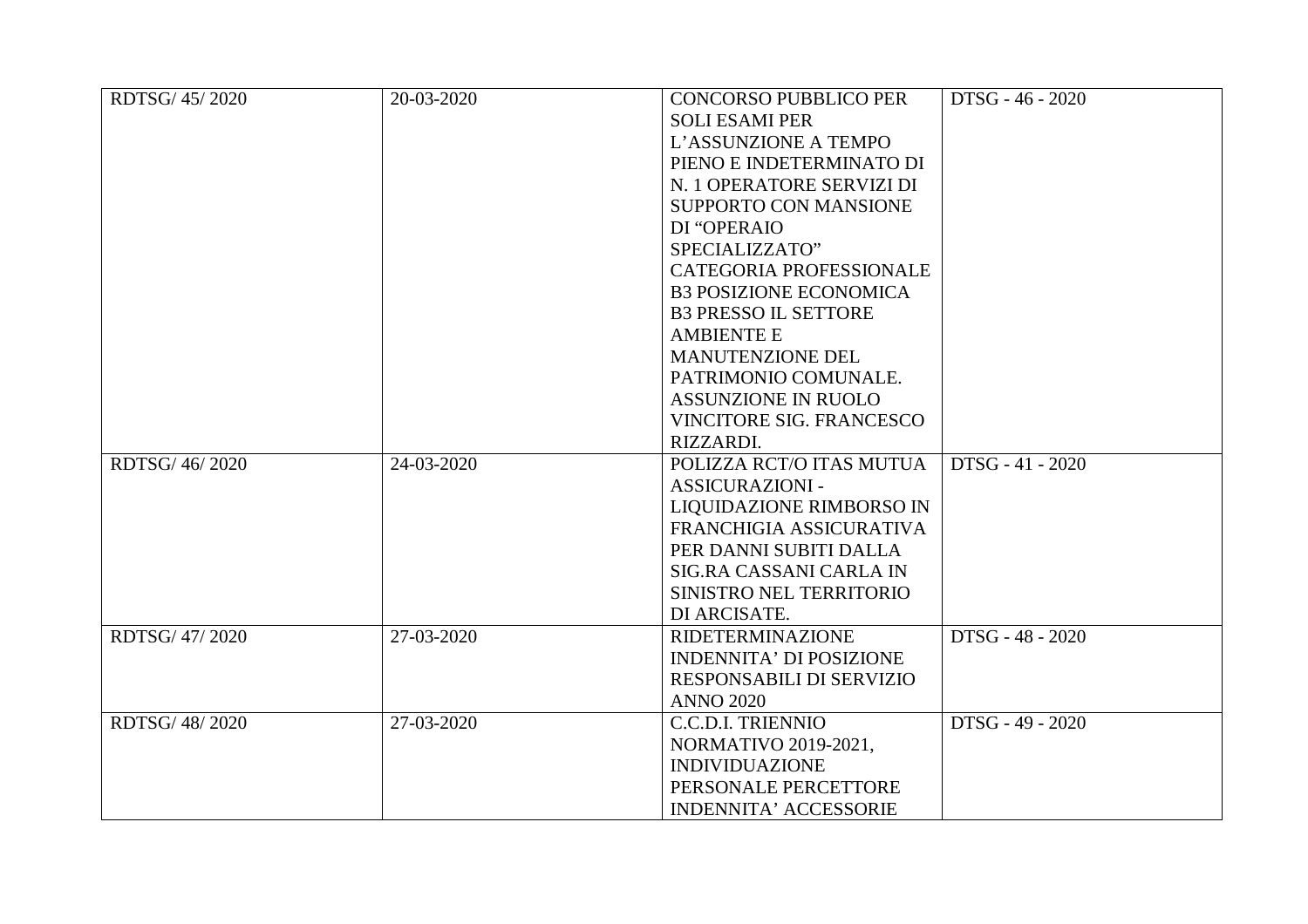|                |            | PER L'ANNO 2020              |                  |
|----------------|------------|------------------------------|------------------|
| RDTSG/ 49/2020 | 16-04-2020 | PROLUNGAMENTO TERMINI        | DTSG - 54 - 2020 |
|                |            | PRESENTAZIONE DOMANDE        |                  |
|                |            | DEL CONCORSO PUBBLICO        |                  |
|                |            | PER TITOLI ED ESAMI PER      |                  |
|                |            | L'ASSUNZIONE A TEMPO         |                  |
|                |            | PIENO E INDETERMINATO DI     |                  |
|                |            | N. 1 FUNZIONARIO SERVIZIO    |                  |
|                |            | CONTABILE, CATEGORIA         |                  |
|                |            | PROFESSIONALE D PRESSO       |                  |
|                |            | <b>SETTORE</b>               |                  |
|                |            | FINANZIARIO/RISORSE          |                  |
|                |            | ECONOMICHE.                  |                  |
| RDTSG/50/2020  | 21-04-2020 | <b>AGGIORNAMENTO</b>         | DTSG - 56 - 2020 |
|                |            | PROFESSIONALE - WEBINAR      |                  |
|                |            | "IMU E GLI ADEMPIMENTI       |                  |
|                |            | TRIBUTARI 2020"              |                  |
|                |            | ORGANIZZATO DA ALFA          |                  |
|                |            | <b>CONSULENZE -</b>          |                  |
|                |            | <b>AUTORIZZAZIONE ALLA</b>   |                  |
|                |            | FREQUENZA AI DIPENDENTI      |                  |
|                |            | RAG. LAURA CESANA E RAG.     |                  |
|                |            | ELENA GAZZOTTI.              |                  |
| RDTSG/ 51/2020 | 23-04-2020 | POLIZZA RC PATRIMONIALE      | DTSG - 57 - 2020 |
|                |            | IN ESSERE CON LA SOC.        |                  |
|                |            | LLOYD'S OF LONDON -          |                  |
|                |            | PROROGA ESTENSIONE           |                  |
|                |            | COPERTURA ASSICURATIVA       |                  |
|                |            | DELLA R.C. PROFESSIONALE     |                  |
|                |            | DEL DIPENDENTE ARCH.         |                  |
|                |            | <b>MASSIMO MARINOTTO</b>     |                  |
|                |            | <b>INCARICATO QUALE</b>      |                  |
|                |            | PROGETTISTA INTERNO DEI      |                  |
|                |            | <b>LAVORI DI COSTRUZIONE</b> |                  |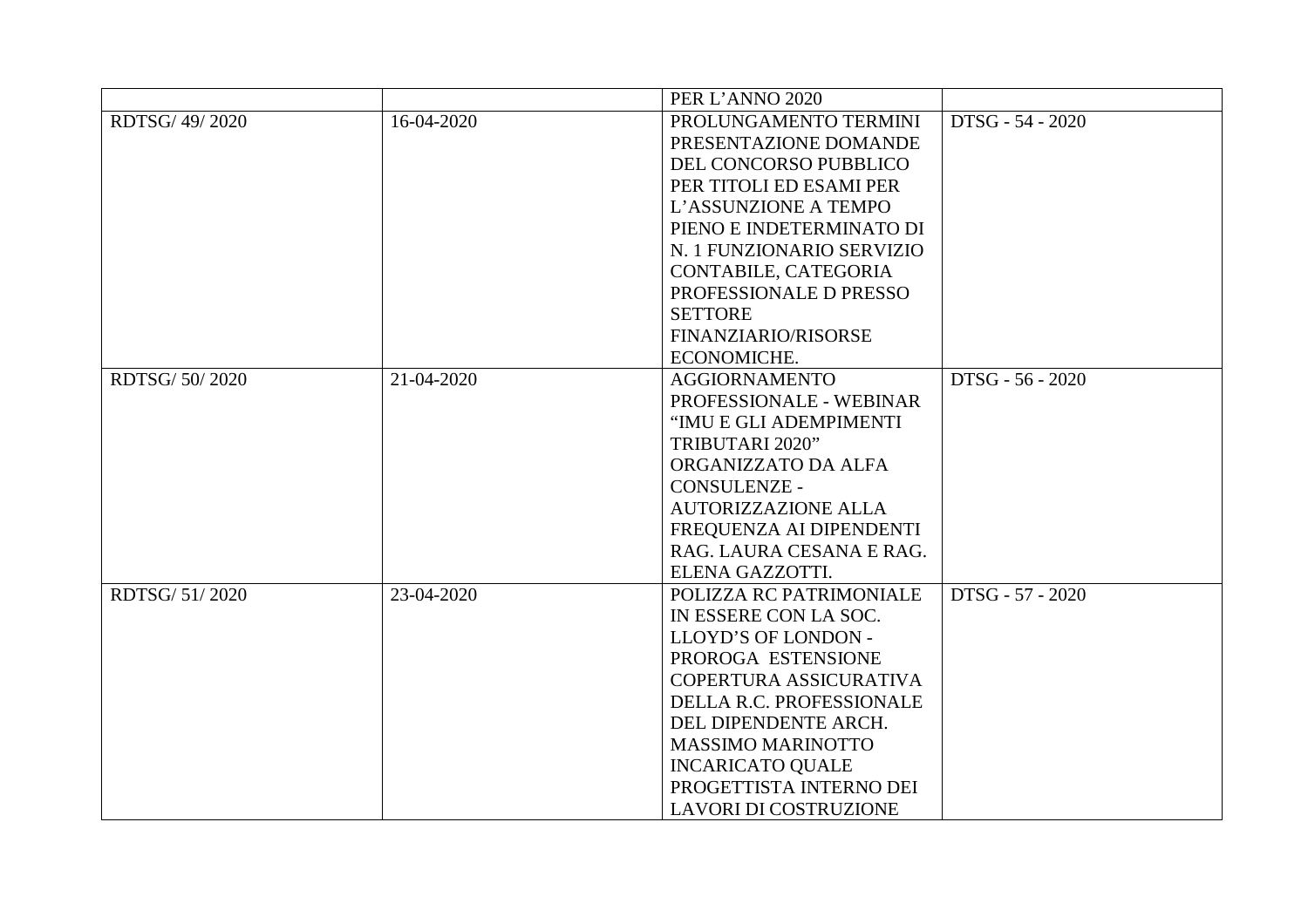|                |            | NUOVO CENTRO SPORTIVO          |                    |
|----------------|------------|--------------------------------|--------------------|
|                |            | DI VIA CAVOUR.                 |                    |
| RDTSG/ 52/2020 | 23-04-2020 | POLIZZA ASSICURATIVA RCA       | DTSG - 55 - 2020   |
|                |            | LIBRO MATRICOLA -              |                    |
|                |            | REGOLAZIONE PREMIO             |                    |
|                |            | PERIODO 31.12.2018 -           |                    |
|                |            | 31.12.2019.                    |                    |
| RDTSG/ 53/2020 | 23-04-2020 | <b>INTROITO SOMMA A TITOLO</b> | DTSG - 36 - 2020   |
|                |            | DI "INDENNITA' DI              |                    |
|                |            | <b>INABILITA' TEMPORANEA</b>   |                    |
|                |            | ASSOLUTA" EROGATA DA           |                    |
|                |            | <b>INAIL - INFORTUNIO</b>      |                    |
|                |            | DIPENDENTE.                    |                    |
| RDTSG/54/2020  | 23-04-2020 | <b>LIQUIDAZIONE COMPENSO</b>   | $DTSG - 50 - 2020$ |
|                |            | PER LAVORO                     |                    |
|                |            | STRAORDINARIO SVOLTO           |                    |
|                |            | DAI DIPENDENTI NEL MESE        |                    |
|                |            | DI FEBBRAIO 2020               |                    |
| RDTSG/ 55/2020 | 23-04-2020 | APPLICAZIONE DISPOSIZIONI      | DTSG - 51 - 2020   |
|                |            | ART. 71 D.L. 112/08            |                    |
|                |            | CONVERTITO IN L. 113/08.       |                    |
|                |            | DECURTAZIONE VOCI DI           |                    |
|                |            | STIPENDIO AVENTI               |                    |
|                |            | <b>CARATTERE ACCESSORIO</b>    |                    |
|                |            | PER ASSENZE MALATTIA AL        |                    |
|                |            | <b>28 FEBBRAIO 2020</b>        |                    |
| RDTSG/56/2020  | 23-04-2020 | <b>LIQUIDAZIONE COMPENSO</b>   | DTSG - 52 - 2020   |
|                |            | PER SALARIO ACCESSORIO         |                    |
|                |            | <b>MESE DI FEBBRAIO 2020</b>   |                    |
| RDTSG/ 57/2020 | 23-04-2020 | <b>RICOGNIZIONE</b>            | DTSG - 53 - 2020   |
|                |            | <b>AMMINISTRATIVA FONDO</b>    |                    |
|                |            | <b>RISORSE DECENTRATE</b>      |                    |
|                |            | PERSONALE NON DIRIGENTE        |                    |
|                |            | $- ANNO 2019.$                 |                    |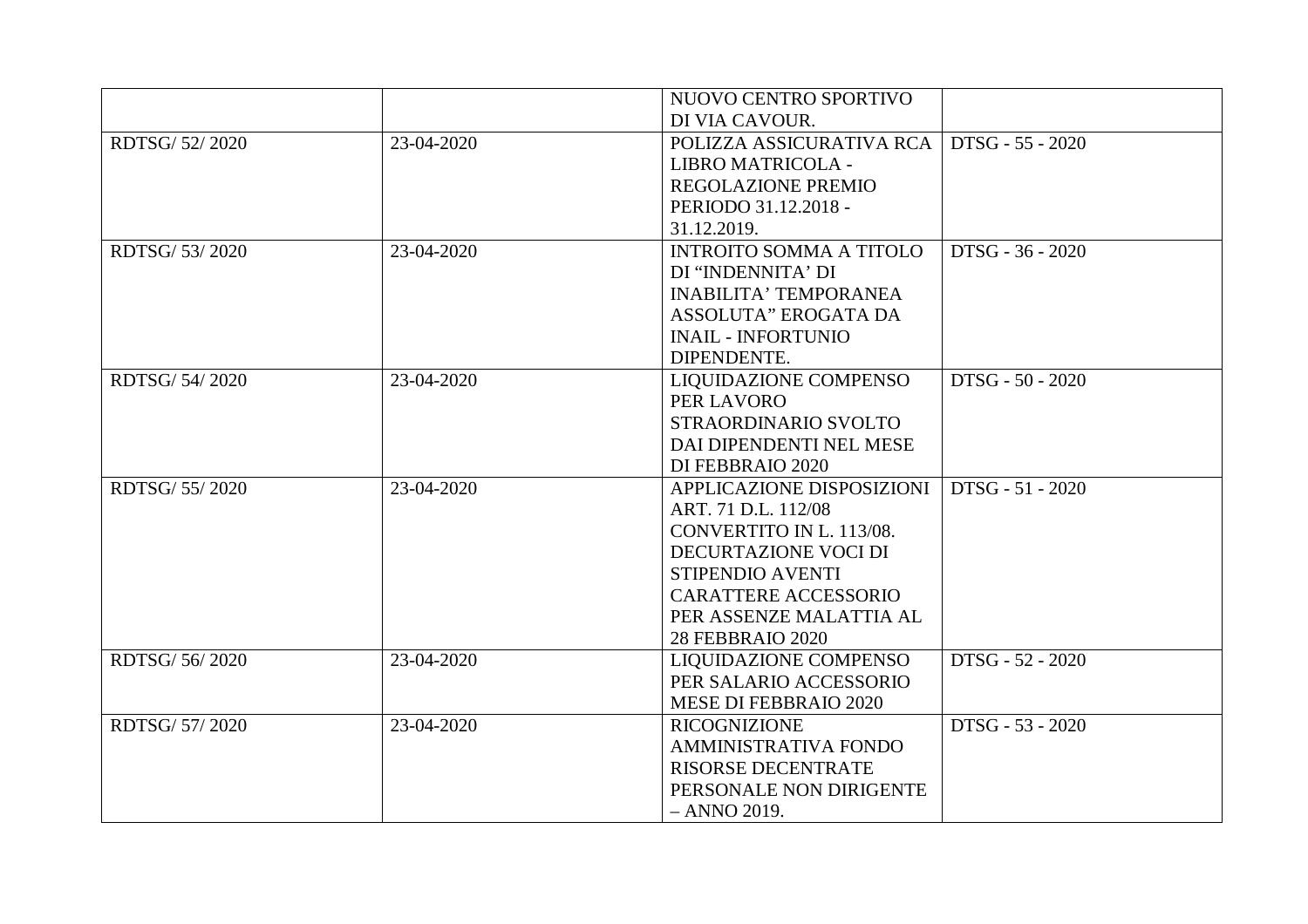| RDTSG/ 58/2020 | 06-05-2020 | <b>AGGIONRAMENTO</b>             | DTSG - 58 - 2020 |
|----------------|------------|----------------------------------|------------------|
|                |            | PROFESSIONALE - WEBINAR          |                  |
|                |            | <b>SUL D.M. ASSUNZIONI</b>       |                  |
|                |            | ORGANIZZATO DALLA                |                  |
|                |            | SOCIETA' PUBLIKA SRL -           |                  |
|                |            | <b>AUTORIZZAZIONE ALLA</b>       |                  |
|                |            | FREQUENZA ALLA                   |                  |
|                |            | DIPENDENTE DOTT.SSA              |                  |
|                |            | <b>SONIA NAPONIELLO E</b>        |                  |
|                |            | FINANZIAMENTO DELLA              |                  |
|                |            | SPESA.                           |                  |
| RDTSG/ 59/2020 | 18-05-2020 | LIQUIDAZIONE COMPENSO            | DTSG - 59 - 2020 |
|                |            | LAVORO STRAORDINARIO             |                  |
|                |            | MESE DI MARZO 2020               |                  |
| RDTSG/60/2020  | 18-05-2020 | LIQUIDAZIONE SALARIO             | DTSG - 60 - 2020 |
|                |            | <b>ACCESSORIO MESE DI</b>        |                  |
|                |            | <b>MARZO 2020</b>                |                  |
| RDTSG/ 61/2020 | 18-05-2020 | APPLICAZIONE DISPOSIZIONI        | DTSG - 61 - 2020 |
|                |            | ART. 71 D.L. 112/08              |                  |
|                |            | CONVERTITO IN L. 113/08.         |                  |
|                |            | DECURTAZIONE QUOTA               |                  |
|                |            | VOCI DI STIPENDIO AVENTI         |                  |
|                |            | <b>CARATTERE ACCESSORIO E</b>    |                  |
|                |            | <b>QUOTA VOCI SALARIO</b>        |                  |
|                |            | <b>ACCESSORIO PER ASSENZE</b>    |                  |
|                |            | <b>MALATTIA MESE DI MARZO</b>    |                  |
|                |            | 2020                             |                  |
| RDTSG/ 62/2020 | 19-05-2020 | <b>AGGIORNAMENTO</b>             | DTSG - 63 - 2020 |
|                |            | PROFESSIONALE -                  |                  |
|                |            | ABBONAMENTO CON LA               |                  |
|                |            | <b>SOC. GRAFICHE GASPARI SRL</b> |                  |
|                |            | PER SERVIZIO ON LINE PER         |                  |
|                |            | <b>AGGIORNAMENTI E</b>           |                  |
|                |            | MODULISTICA SPECIFICA            |                  |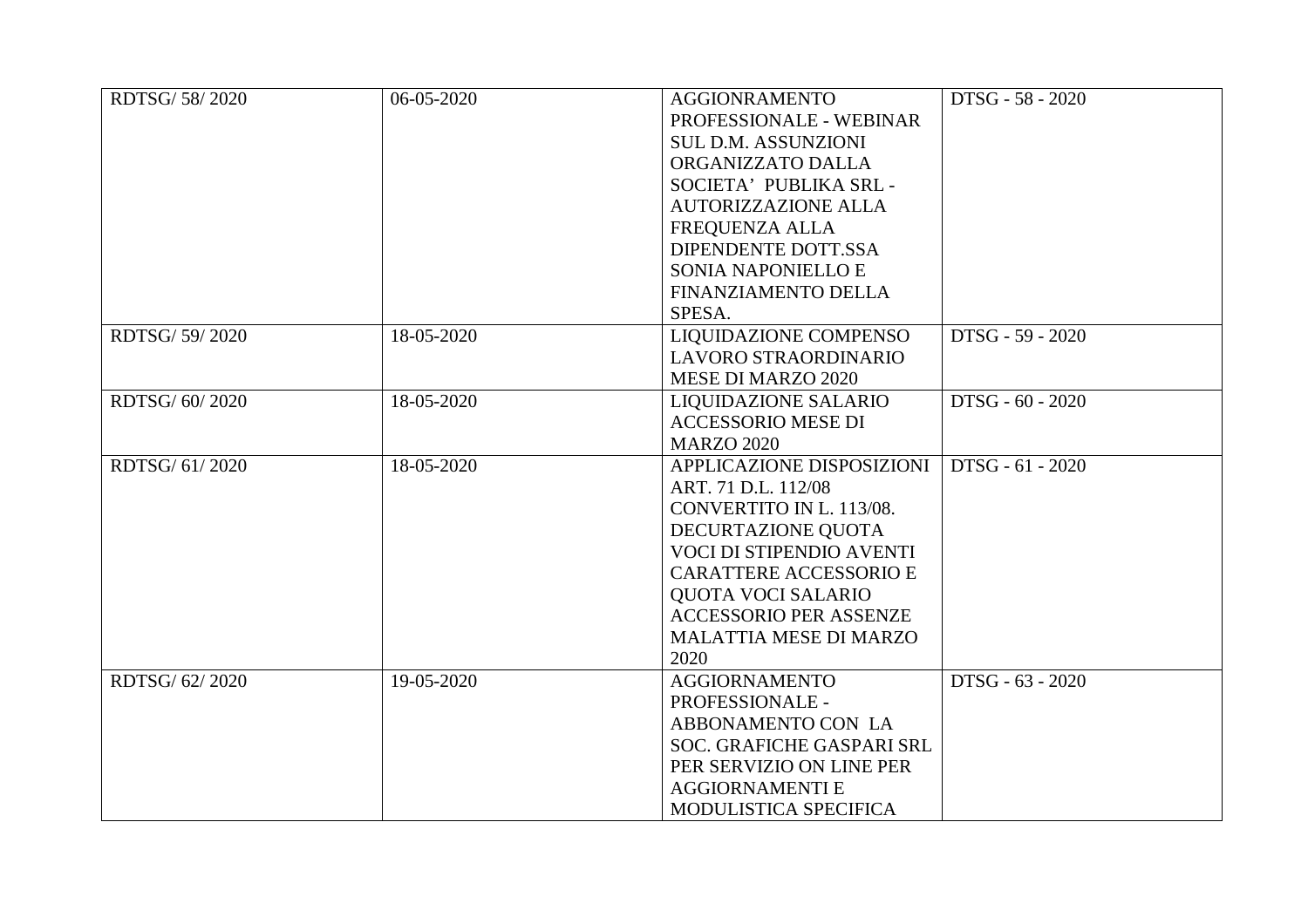|                |            | (PROGETTO OMNIA) PER LA        |                  |
|----------------|------------|--------------------------------|------------------|
|                |            | <b>FORMAZIONE DEL</b>          |                  |
|                |            | PERSONALE DELL'AREA            |                  |
|                |            | RAGIONERIA - PERSONALE -       |                  |
|                |            | SEGRETERIA. PERIODO 1          |                  |
|                |            | <b>GIUGNO 2020 - 31 MAGGIO</b> |                  |
|                |            | 2021. FINANZIAMENTO            |                  |
|                |            | DELLA SPESA.                   |                  |
| RDTSG/ 63/2020 | 19-05-2020 | <b>AGGIORNAMENTO</b>           | DTSG - 64 - 2020 |
|                |            | PROFESSIONALE -                |                  |
|                |            | <b>SOTTOSCRIZIONE</b>          |                  |
|                |            | <b>ABBONAMENTO</b>             |                  |
|                |            | TELEMATICO "OMNIA" PER         |                  |
|                |            | <b>IL SETTORE CONTABILE</b>    |                  |
|                |            | /TRIBUTI, CON LA SOCIETA'      |                  |
|                |            | DELFINO E PARTNERS SPA DI      |                  |
|                |            | <b>GENOVA - FINANZIAMENTO</b>  |                  |
|                |            | <b>DELLA SPESA</b>             |                  |
| RDTSG/ 64/2020 | 28-05-2020 | <b>AGGIORNAMENTO</b>           | DTSG - 65 - 2020 |
|                |            | PROFESSIONALE -                |                  |
|                |            | ABBONAMENTO SERVIZI ON         |                  |
|                |            | LINE PIATTAFORMA               |                  |
|                |            | PAEFFICACE "AREA SERVIZI       |                  |
|                |            | <b>ALLA PERSONA" CON</b>       |                  |
|                |            | <b>FORMEL SRL-</b>             |                  |
|                |            | FINANZIAMENTO DELLA            |                  |
|                |            | SPESA.                         |                  |
|                |            |                                |                  |
| RDTSG/ 65/2020 | 04-06-2020 | ASSUNZIONE IMPEGNO DI          | DTSG - 66 - 2020 |
|                |            | <b>SPESA PER VERSAMENTO</b>    |                  |
|                |            | <b>ACCONTO IMU E TASI ANNO</b> |                  |
|                |            | 2020 RELATIVO AGLI             |                  |
|                |            | IMMOBILI DI PROPRIETA'         |                  |
|                |            | <b>COMUNALE DI CUI</b>         |                  |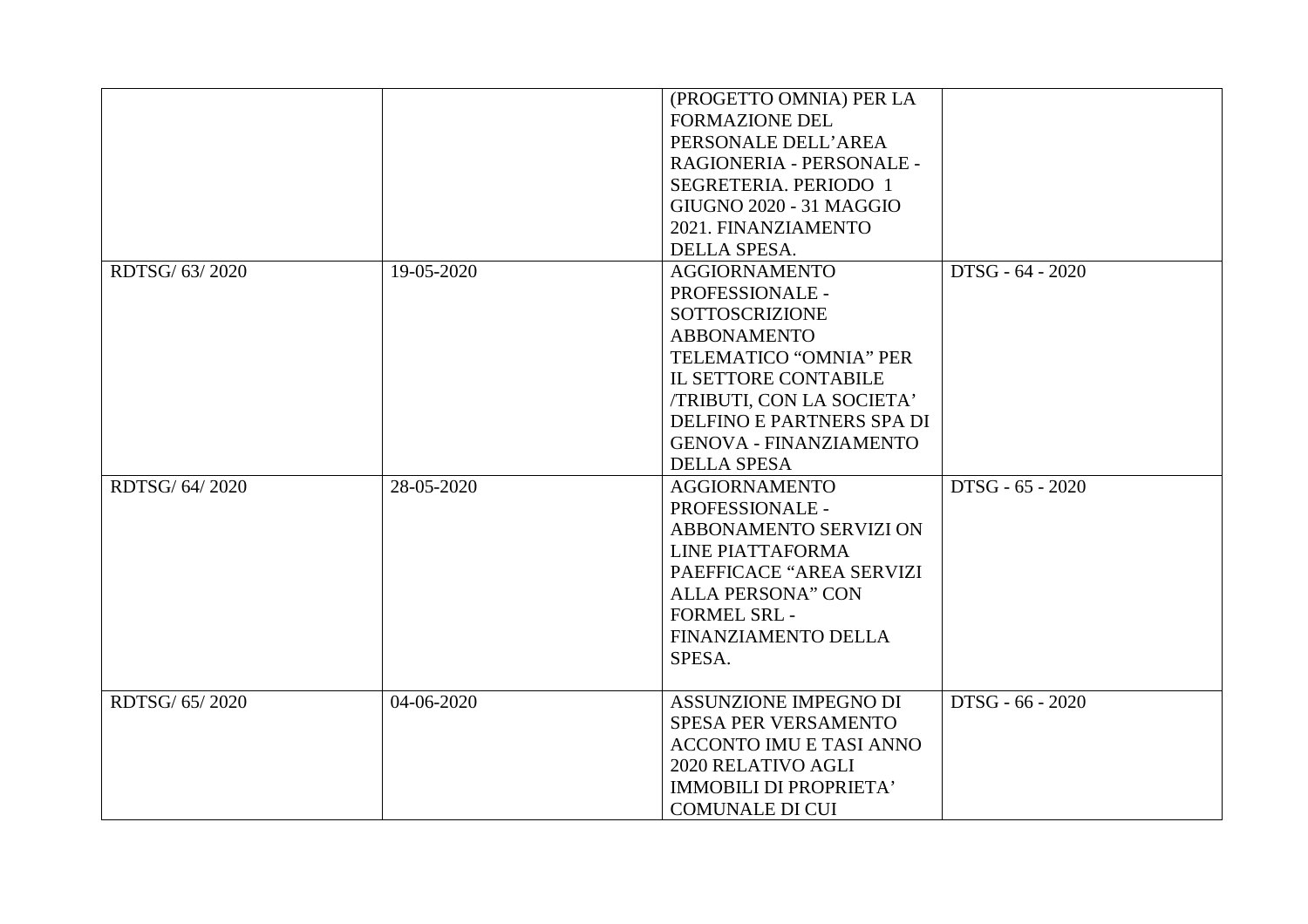|                |            | ALL'EREDITA' PARMIANI         |                  |
|----------------|------------|-------------------------------|------------------|
|                |            | ADRIANA.                      |                  |
| RDTSG/ 66/2020 | 04-06-2020 | APPELLO AL CONSIGLIO DI       | DTSG - 67 - 2020 |
|                |            | GIUSTIZIA AMMINISTRATIVA      |                  |
|                |            | PER LA REGIONE SICILIA DI     |                  |
|                |            | PALERMO AVVERSO LA            |                  |
|                |            | SENTENZA DEL TAR SICILIA.     |                  |
|                |            | CATANIA SEZ. IV N. 526/2016   |                  |
|                |            | DEL 16.2.2016 DI CONDANNA     |                  |
|                |            | IN SOLIDO CON IL              |                  |
|                |            | MINISTERO DEGLI INTERNI       |                  |
|                |            | PER RISARCIMENTO DANNO        |                  |
|                |            | DA URISOLUZIONE               |                  |
|                |            | CONTRATTUALE - CAUSA          |                  |
|                |            | ECO.S.E.I.B. SRL C/COMUNE     |                  |
|                |            | DI ARCISATE / PREFETTURA      |                  |
|                |            | U.T.G. DI RAGUSA – R.G. N.    |                  |
|                |            | 883/2016 - INCARICO AVV.      |                  |
|                |            | <b>MARIA CRISTINA COLOMBO</b> |                  |
|                |            | <b>DELLO STUDIO LEGALE</b>    |                  |
|                |            | <b>GALBIATI SACCHI E</b>      |                  |
|                |            | <b>ASSOCIATI DI VARESE -</b>  |                  |
|                |            | ASSEGNAZIONE CIG.             |                  |
| RDTSG/ 67/2020 | 09-06-2020 | <b>RICOGNIZIONE</b>           | DTSG - 68 - 2020 |
|                |            | <b>AMMINISTRATIVA FONDO</b>   |                  |
|                |            | <b>RISORSE DECENTRATE</b>     |                  |
|                |            | PERSONALE NON DIRIGENTE       |                  |
|                |            | ANNO 2019 - RETTIFICA.        |                  |
| RDTSG/68/2020  | 11-06-2020 | <b>CONCORSO PUBBLICO PER</b>  | DTSG - 71 - 2020 |
|                |            | <b>SOLI ESAMI PER LA</b>      |                  |
|                |            | COPERTURA DI N. 1 POSTO A     |                  |
|                |            | TEMPO DETERMINATO PER         |                  |
|                |            | N. MESI 6 (SEI)               |                  |
|                |            | <b>EVENTUALMENTE</b>          |                  |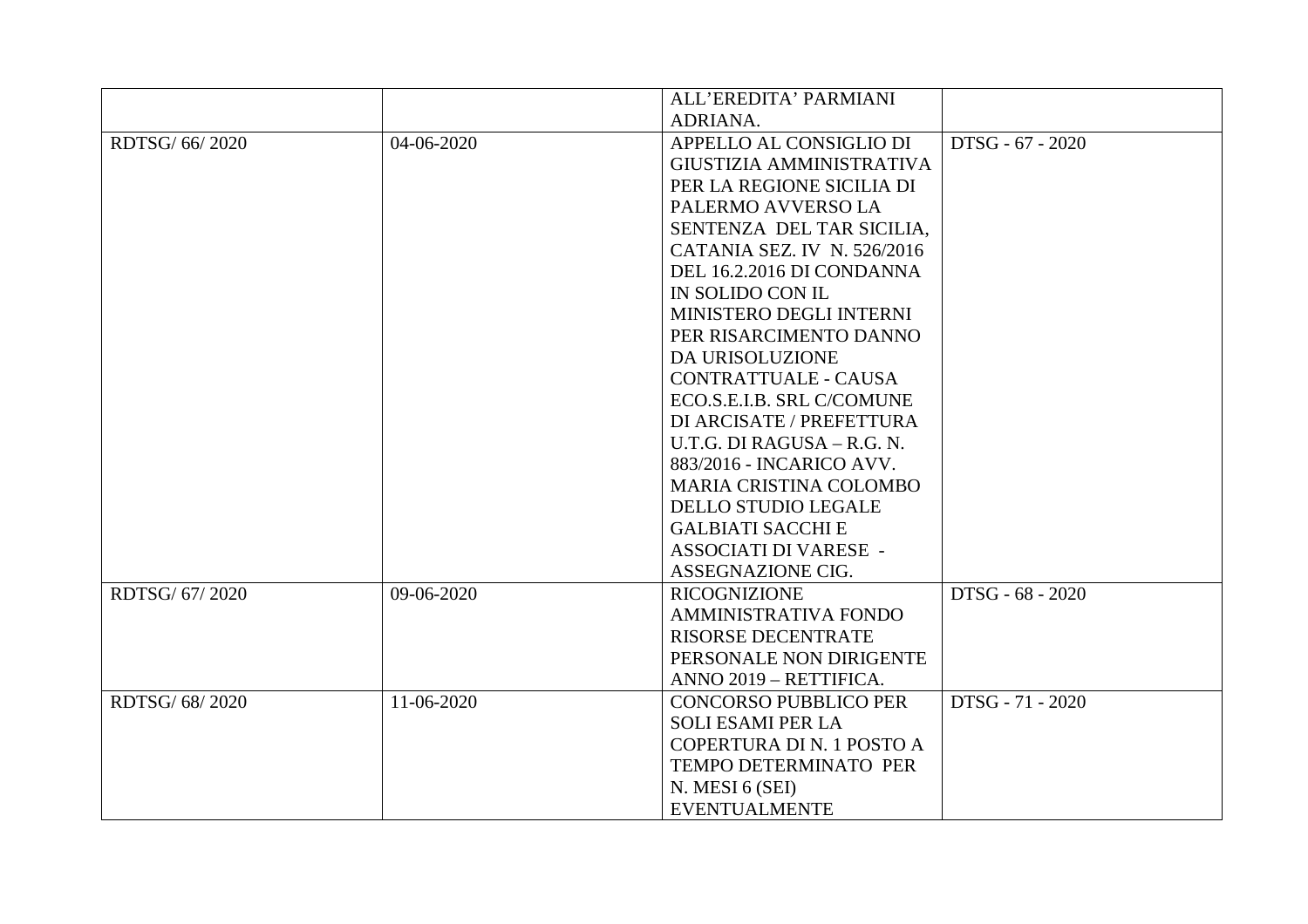|                |            | PROROGABILI PART-TIME 23                         |  |
|----------------|------------|--------------------------------------------------|--|
|                |            | ORE SETTIMANALI DI                               |  |
|                |            | <b>ASSISTENTE AI SERVIZI</b>                     |  |
|                |            | <b>SOCIO CULTURALI</b>                           |  |
|                |            | <b>CATEGORIA PROFESSIONALE</b>                   |  |
|                |            | C POSIZIONE ECONOMICA C1                         |  |
|                |            | PRESSO L'ASILO NIDO                              |  |
|                |            | <b>COMUNALE. INTROITO</b>                        |  |
|                |            | VERSAMENTI EFFETTUATI                            |  |
|                |            | DAI CANDIDATI QUALE                              |  |
|                |            | <b>TASSA DI PARTECIPAZIONE</b>                   |  |
|                |            | ALLA SELEZIONE.                                  |  |
| RDTSG/ 69/2020 | 12-06-2020 | DTSG - 72 - 2020<br><b>CONCORSO PUBBLICO PER</b> |  |
|                |            | <b>TITOLI ED ESAMI PER</b>                       |  |
|                |            | L'ASSUNZIONE A TEMPO                             |  |
|                |            | PIENO E INDETERMINATO DI                         |  |
|                |            | N. 1 FUNZIONARIO SERVIZIO                        |  |
|                |            | <b>CONTABILE CATEGORIA</b>                       |  |
|                |            | PROFESSIONALE D PRESSO IL                        |  |
|                |            | <b>SETTORE</b>                                   |  |
|                |            | <b>FINANZIARIO/RISORSE</b>                       |  |
|                |            | <b>ECONOMICHE - ESAME</b>                        |  |
|                |            | <b>DOMANDE DI</b>                                |  |
|                |            | <b>PARTECIPAZIONE</b>                            |  |
|                |            | <b>PERVENUTE</b>                                 |  |
|                |            | EAMMISSIONE/NON                                  |  |
|                |            | AMMISSIONE CANDIDATI.                            |  |
| RDTSG/70/2020  | 18-06-2020 | DTSG - 74 - 2020<br><b>ACCERTAMENTO ENTRATA</b>  |  |
|                |            | DERIVANTE DA RIMBORSO                            |  |
|                |            | DA PARTE DEL COMUNE DI                           |  |
|                |            | <b>CASCIAGO DEL TRIBUTO</b>                      |  |
|                |            | TARI PER L'ANNO 2017                             |  |
|                |            | RELATIVO ALL'IMMOBILE                            |  |
|                |            | SITO IN VIA SAN MARTINO 24                       |  |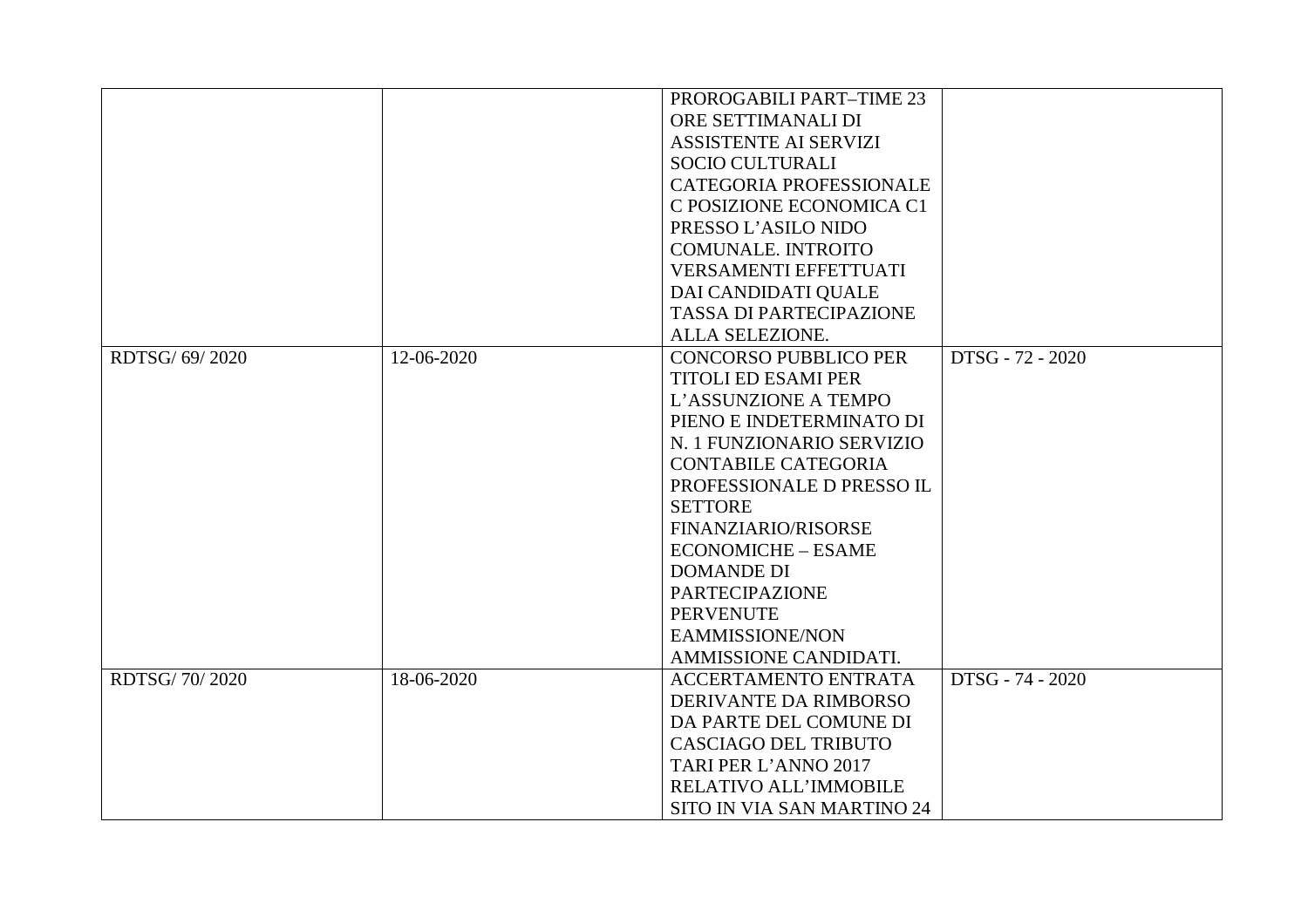|               |            | - CASCIAGO - DI CUI            |                  |
|---------------|------------|--------------------------------|------------------|
|               |            | ALL'EREDITA' PARMIANI          |                  |
|               |            | ADRIANA.                       |                  |
| RDTSG/71/2020 | 18-06-2020 | <b>ACCERTAMENTO ENTRATA</b>    | DTSG - 75 - 2020 |
|               |            | <b>DERIVANTE DA</b>            |                  |
|               |            | <b>REGOLAZIONE PREMIO</b>      |                  |
|               |            | DELLA POLIZZA INFORTUNI -      |                  |
|               |            | UNIPOLSAI ASSICURAZIONI        |                  |
|               |            | SPA - PERIODO 31.12.2018-      |                  |
|               |            | 31.12.2019.                    |                  |
| RDTSG/72/2020 | 19-06-2020 | LIQUIDAZIONE COMPENSO          | DTSG - 62 - 2020 |
|               |            | LAVORO STRAORDINARIO           |                  |
|               |            | <b>SVOLTO DAI DIPENDENTI</b>   |                  |
|               |            |                                |                  |
|               |            | <b>NEL MESE DI APRILE 2020</b> |                  |
| RDTSG/73/2020 | 19-06-2020 | <b>LIQUIDAZIONE SALARIO</b>    | DTSG - 69 - 2020 |
|               |            | <b>ACCESSORIO MESE DI</b>      |                  |
|               |            | APRILE 2020                    |                  |
| RDTSG/74/2020 | 19-06-2020 | <b>CONCORSO PUBBLICO PER</b>   | DTSG - 73 - 2020 |
|               |            | <b>TITOLI ED ESAMI PER</b>     |                  |
|               |            | L'ASSUNZIONE A TEMPO           |                  |
|               |            | PIENO E INDETERMINATO DI       |                  |
|               |            | N. 1 FUNZIONARIO SERVIZIO      |                  |
|               |            | CONTABILE, CATEGORIA           |                  |
|               |            | PROFESSIONALE D PRESSO         |                  |
|               |            | <b>SETTORE</b>                 |                  |
|               |            | FINANZIARIO/RISORSE            |                  |
|               |            | ECONOMICHE. INTROITO           |                  |
|               |            | <b>VERSAMENTI EFFETTUATI</b>   |                  |
|               |            | DAI CANDIDATI QUALE            |                  |
|               |            | <b>TASSA DI PARTECIPAZIONE</b> |                  |
|               |            | ALLA SELEZIONE.                |                  |
| RDTSG/75/2020 | 19-06-2020 | LIQUIDAZIONE                   | DTSG - 70 - 2020 |
|               |            | STRAORDINARI SVOLTI            |                  |
|               |            | DAGLI AGENTI DI POLIZIA        |                  |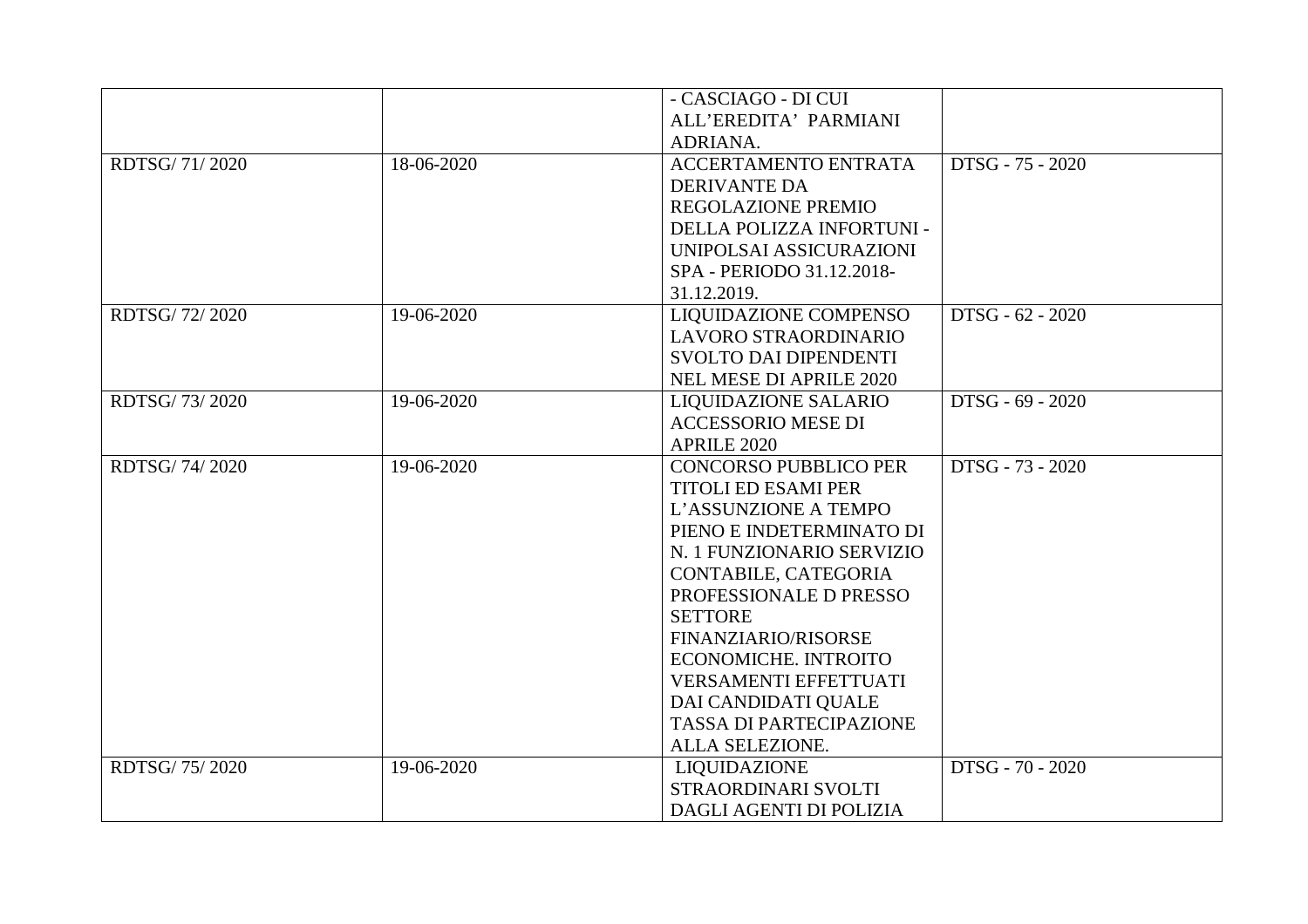|               |            | <b>LOOCALE NEL MESE DI</b><br>APRILE 20120 PER<br><b>EMERGENZA</b><br>EPIDEMIOLOGICA DA COVID-<br>19                                                                                                                                                                                                                           |                  |
|---------------|------------|--------------------------------------------------------------------------------------------------------------------------------------------------------------------------------------------------------------------------------------------------------------------------------------------------------------------------------|------------------|
| RDTSG/76/2020 | 06-07-2020 | <b>AGGIORNAMENTO</b><br>PROFESSIONALE - WEBINAR<br><b>SUL D.M. ASSUNZIONI ALLA</b><br>LUCE DELLA VERSIONE<br><b>DEFINITIVA DELLA</b><br><b>CIRCOLARE</b><br><b>INTERMINISTERILAE</b><br>ORGANIZZATO DA PUBLIKA<br>SRL - AUTORIZZAZIONE<br>ALLA FREQUENZA A<br>DIPENDENTI DIVERSI E<br>FINANZIAMENTO DELLA<br><b>SPESA</b>      | DTSG - 76 - 2020 |
| RDTSG/77/2020 | 09-07-2020 | <b>CONCORSO PUBBLICO PER</b><br><b>TITOLI ED ESAMI PER</b><br>L'ASSUNZIONE A TEMPO<br>PIENO E INDETERMINATO DI<br>N. 1 FUNZIONARIO SERVIZIO<br>CONTABILE, CATEGORIA<br>PROFESSIONALE D PRESSO<br><b>SETTORE</b><br>FINANZIARIO/RISORSE<br><b>ECONOMICHE. - NOMINA</b><br><b>COMPONENTI COMMISSIONE</b><br><b>ESAMINATRICE.</b> | DTSG - 80 - 2020 |
| RDTSG/78/2020 | 14-07-2020 | <b>CONCORSO PUBBLICO PER</b><br><b>TITOLI ED ESAMI PER</b><br>L'ASSUNZIONE A TEMPO                                                                                                                                                                                                                                             | DTSG - 82 - 2020 |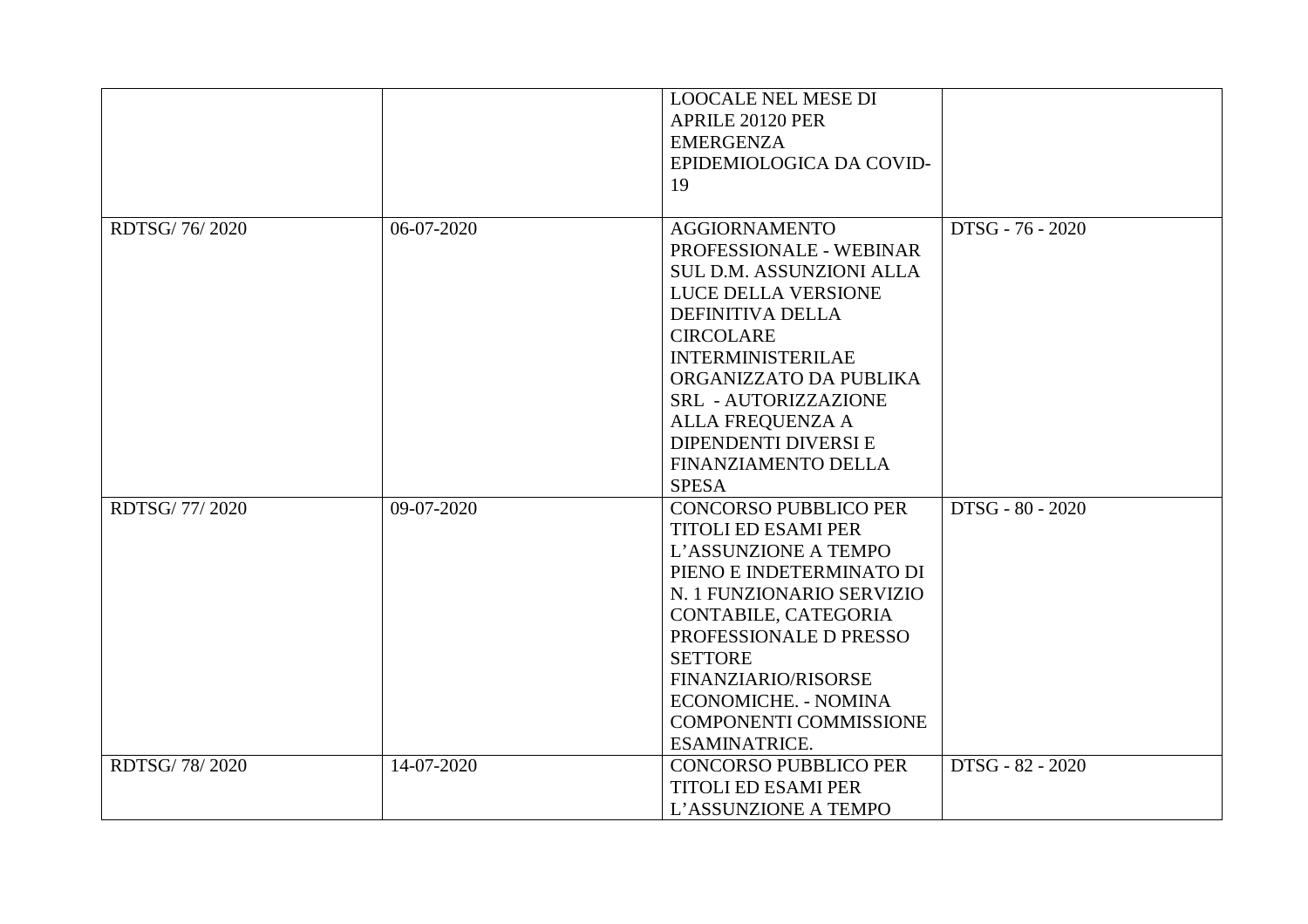|               |            | PIENO E INDETERMINATO DI       |                  |
|---------------|------------|--------------------------------|------------------|
|               |            | N. 1 FUNZIONARIO SERVIZIO      |                  |
|               |            | <b>CONTABILE CATEGORIA</b>     |                  |
|               |            | PROFESSIONALE D PRESSO IL      |                  |
|               |            | <b>SETTORE</b>                 |                  |
|               |            | <b>FINANZIARIO/RISORSE</b>     |                  |
|               |            | <b>ECONOMICHE. ESAME</b>       |                  |
|               |            | <b>DOMANDE DI</b>              |                  |
|               |            | <b>PARTECIPAZIONE</b>          |                  |
|               |            | PERVENUTE E                    |                  |
|               |            | <b>AMMISSIONE/NON</b>          |                  |
|               |            | AMMISSIONE CANDIDATI -         |                  |
|               |            | RETTIFICA.                     |                  |
| RDTSG/79/2020 | 21-07-2020 | POLIZZA RCT/O ITAS MUTUA       | DTSG - 81 - 2020 |
|               |            | <b>ASSICURAZIONI -</b>         |                  |
|               |            | LIQUIDAZIONE RIMBORSO          |                  |
|               |            | <b>IN FRANCHIGIA</b>           |                  |
|               |            | ASSICURATIVA PER DANNI         |                  |
|               |            | <b>SUBITI DAL SIG. CECCATO</b> |                  |
|               |            | ADRIANO COINVOLTO IN           |                  |
|               |            | SINISTRO SUL TERRITORIO        |                  |
|               |            | COMUNALE.                      |                  |
| RDTSG/80/2020 | 22-07-2020 | LIQUIDAZIONE SALARIO           | DTSG - 77 - 2020 |
|               |            | <b>ACCESSORIO MESE DI</b>      |                  |
|               |            | <b>MAGGIO 2020</b>             |                  |
| RDTSG/81/2020 | 22-07-2020 | LIQUIDAZIONE                   | DTSG - 78 - 2020 |
|               |            | STRAORDINARI SVOLTI            |                  |
|               |            | DAGLI AGENTI DI POLIZIA        |                  |
|               |            | <b>LOOCALE NEL MESE DI</b>     |                  |
|               |            | MAGGIO 2020 PER                |                  |
|               |            | <b>EMERGENZA</b>               |                  |
|               |            | EPIDEMIOLOGICA DA COVID-       |                  |
|               |            | 19                             |                  |
| RDTSG/82/2020 | 22-07-2020 | APPLICAZIONE DISPOSIZIONI      | DTSG - 79 - 2020 |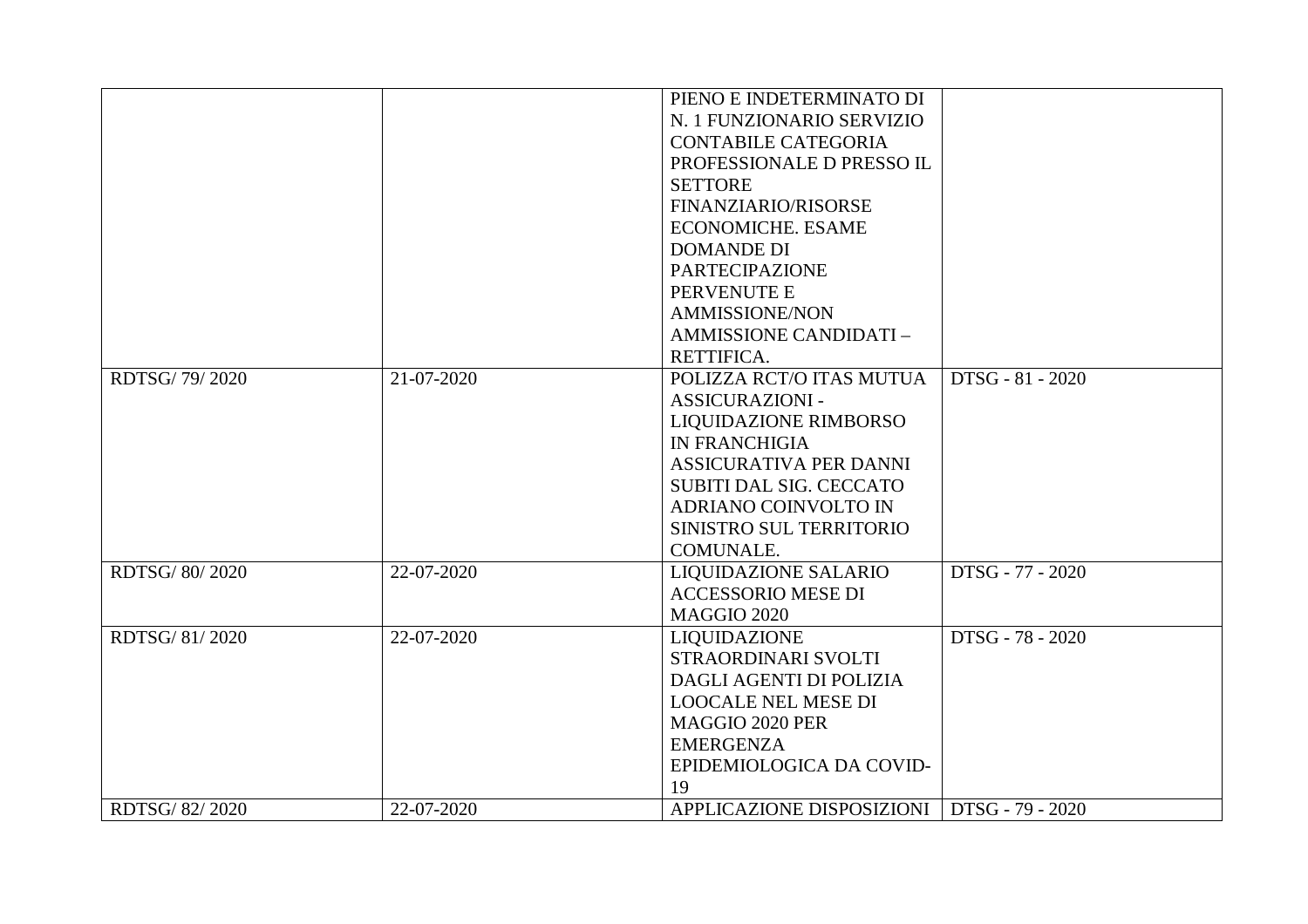|               |            | ART. 71 D.L. 112/08             |                  |
|---------------|------------|---------------------------------|------------------|
|               |            | CONVERTITO IN L. 113/08.        |                  |
|               |            | DECURTAZIONE QUOTA              |                  |
|               |            | <b>VOCI DI STIPENDIO AVENTI</b> |                  |
|               |            | <b>CARATTERE ACCESSORIO E</b>   |                  |
|               |            | QUOTA VOCI SALARIO              |                  |
|               |            | <b>ACCESSORIO PER ASSENZE</b>   |                  |
|               |            | <b>MALATTIA MESE DI MAGGIO</b>  |                  |
|               |            | 2020                            |                  |
| RDTSG/83/2020 | 23-07-2020 | <b>CONCORSO PUBBLICO PER</b>    | DTSG - 83 - 2020 |
|               |            | <b>TITOLI ED ESAMI PER</b>      |                  |
|               |            | L'ASSUNZIONE A TEMPO            |                  |
|               |            | PIENO E INDETERMINATO DI        |                  |
|               |            | N. 1 FUNZIONARIO SERVIZIO       |                  |
|               |            | <b>CONTABILE CATEGORIA</b>      |                  |
|               |            | PROFESSIONALE D PRESSO IL       |                  |
|               |            | <b>SETTORE</b>                  |                  |
|               |            | <b>FINANZIARIO/RISORSE</b>      |                  |
|               |            | ECONOMICHE.                     |                  |
|               |            | APPROVAZIONE VERBALI            |                  |
|               |            | <b>COMMISSIONE</b>              |                  |
|               |            | <b>GIUDICATRICE E</b>           |                  |
|               |            | <b>APPROVAZIONE</b>             |                  |
|               |            | <b>GRADUATORIA DI MERITO.</b>   |                  |
| RDTSG/84/2020 | 31-07-2020 | POLIZZA R.C. PATRIMONIALE       | DTSG - 86 - 2020 |
|               |            | IN ESSERE CON LA SOCIETA'       |                  |
|               |            | AIG EUROPE SA AG. ASSIB         |                  |
|               |            | <b>UNDERWRITING SRL-</b>        |                  |
|               |            | <b>ESTENSIONE COPERTURA</b>     |                  |
|               |            | ASSICURATIVA DELLA R.C.         |                  |
|               |            | PROFESSIONALE DEL               |                  |
|               |            | DIPENDENTE ARCH.                |                  |
|               |            | <b>MASSIMO MARINOTTO</b>        |                  |
|               |            | <b>INCARICATO QUALE</b>         |                  |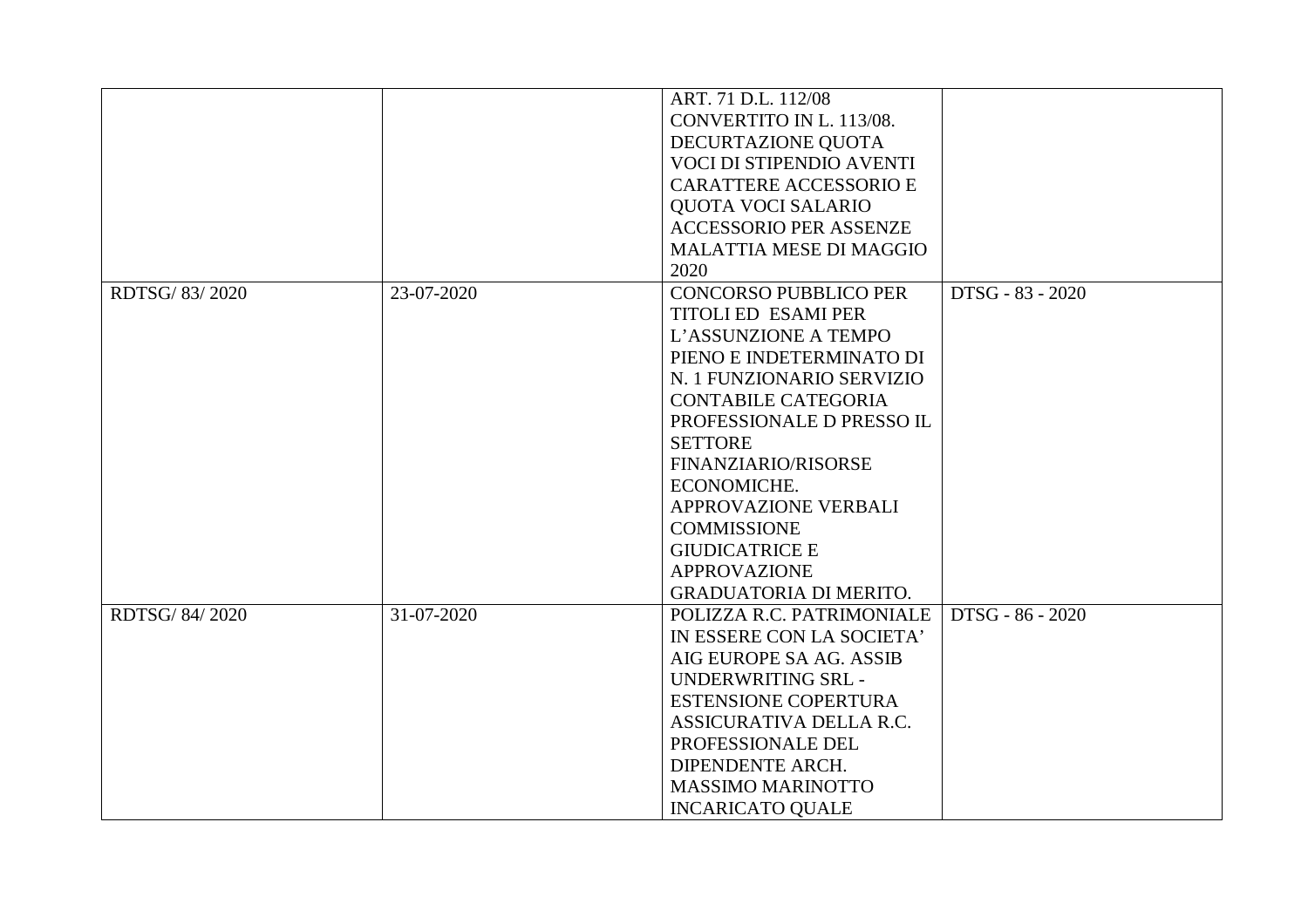|               |            | <b>VERIFICATORE DEL</b>       |                  |
|---------------|------------|-------------------------------|------------------|
|               |            | PROGETTO DEI LAVORI DI        |                  |
|               |            | "ASFALTATURE VARIE 2020"      |                  |
|               |            | - ASSUNZIONE IMPEGNO DI       |                  |
|               |            | SPESA PER IL PREMIO.          |                  |
| RDTSG/85/2020 | 24-08-2020 | POLIZZA R.C. PATRIMONIALE     | DTSG - 90 - 2020 |
|               |            | IN ESSERE CON LA SOCIETA'     |                  |
|               |            | AIG EUROPE SA AG. ASSIB       |                  |
|               |            | UNDERWRITING SRL -            |                  |
|               |            | LIQUIDAZIONE PREMIO PER       |                  |
|               |            | <b>ESTENSIONE COPERTURA</b>   |                  |
|               |            | ASSICURATIVA DELLA R.C.       |                  |
|               |            | PROFESSIONALE DEL             |                  |
|               |            | DIPENDENTE ARCH.              |                  |
|               |            | <b>MASSIMO MARINOTTO</b>      |                  |
|               |            | <b>INCARICATO QUALE</b>       |                  |
|               |            | "VERIFICATORE INTERNO"        |                  |
|               |            | DEL PROGETTO DEI LAVORI       |                  |
|               |            | DI "ASFALTATURE VARIE         |                  |
|               |            | $2020"$ .                     |                  |
| RDTSG/86/2020 | 24-08-2020 | LIQUIDAZIONE COMPENSO         | DTSG - 85 - 2020 |
|               |            | LAVORO STRAORDINARIO          |                  |
|               |            | MESE DI GIUGNO 2020           |                  |
| RDTSG/87/2020 | 24-08-2020 | <b>LIQUIDAZIONE SALARIO</b>   | DTSG - 87 - 2020 |
|               |            | <b>ACCESSORIO MESE DI</b>     |                  |
|               |            | <b>GIUGNO 2020</b>            |                  |
| RDTSG/88/2020 | 24-08-2020 | APPLICAZIONE DISPOSIZIONI     | DTSG - 88 - 2020 |
|               |            | ART. 71 D.L. 112/08           |                  |
|               |            | CONVERTITO IN L. 113/08.      |                  |
|               |            | DECURTAZIONE QUOTA            |                  |
|               |            | <b>VOCI DI STIPENDIO</b>      |                  |
|               |            | <b>AVENTI CARATTERE</b>       |                  |
|               |            | ACCESSORIO E QUOTA VOCI       |                  |
|               |            | <b>SALARIO ACCESSORIO PER</b> |                  |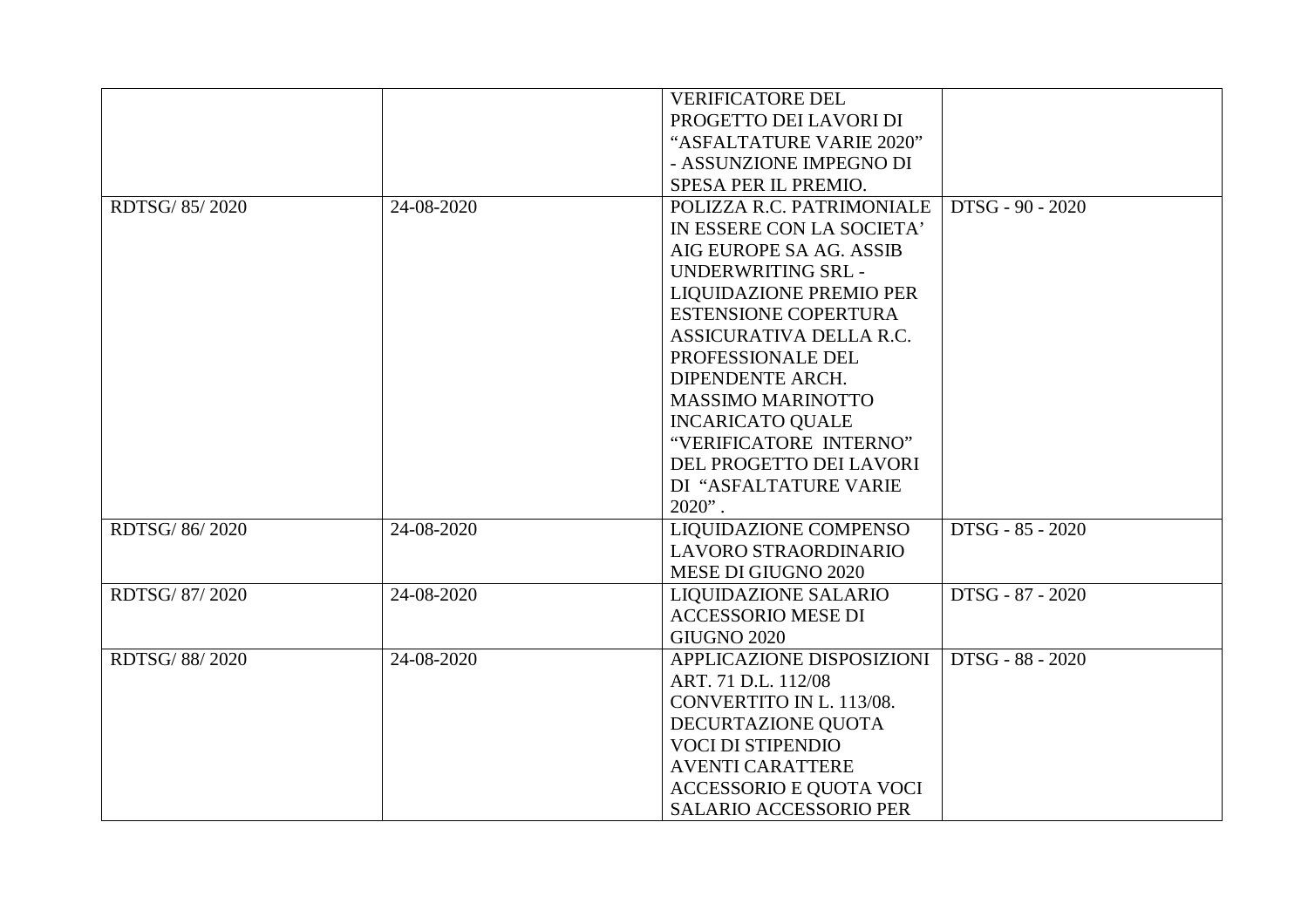|                 |            | ASSENZE MALATTIA MESE DI        |                  |
|-----------------|------------|---------------------------------|------------------|
|                 |            | <b>GIUGNO 2020</b>              |                  |
| RDTSG/89/2020   | 27-08-2020 | PROROGA CONTRATTO DI            | DTSG - 89 - 2020 |
|                 |            | <b>LAVORO SIG.RA</b>            |                  |
|                 |            | ALESSANDRA PISANO A             |                  |
|                 |            | <b>TEMPO DETERMINATO</b>        |                  |
|                 |            | <b>TEMPO PARZIALE 23 ORE</b>    |                  |
|                 |            | <b>SETTIMANALI CON</b>          |                  |
|                 |            | <b>QUALIFICA DI ASSISTENTE</b>  |                  |
|                 |            | AI SERVIZI SOCIO                |                  |
|                 |            | <b>CULTURALI CAT. PROF.LE C</b> |                  |
|                 |            | POSIZIONE ECONOMICA C1          |                  |
|                 |            | PRESSO L'ASILO NIDO             |                  |
|                 |            | COMUNALE.                       |                  |
| RDTSG/ 90/ 2020 | 04-09-2020 | CONFERIMENTO INCARICO           | DTSG - 91 - 2020 |
|                 |            | ALL'AVV. MARCO GIANNINI         |                  |
|                 |            | <b>DELLO STUDIO LEGALE</b>      |                  |
|                 |            | PIZZORNI - ASSOCIAZIONE         |                  |
|                 |            | PROFESSIONALE DI GENOVA         |                  |
|                 |            | PER ASSISTENZA LEGALE E         |                  |
|                 |            | RAPPRESENTANZA NELLA            |                  |
|                 |            | <b>COSTITUZIONE IN GIUDIZIO</b> |                  |
|                 |            | NEL RICORSO EX ART. 700         |                  |
|                 |            | C.P.C. E ART. 7 L. 300/1970     |                  |
|                 |            | PROMOSSO AVANTI IL              |                  |
|                 |            | TRIBUNALE ORDINARIO DI          |                  |
|                 |            | VARESE - SEZIONE LAVORO -       |                  |
|                 |            | DA DIPENDENTE DEL               |                  |
|                 |            | <b>COMUNE DI ARCISATE -</b>     |                  |
|                 |            | FINANZIAMENTO DELLA             |                  |
|                 |            | SPESA.                          |                  |
| RDTSG/91/2020   | 09-09-2020 | <b>CONCORSO PUBBLICO PER</b>    | DTSG - 92 - 2020 |
|                 |            | <b>TITOLI ED ESAMI PER</b>      |                  |
|                 |            | L'ASSUNZIONE A TEMPO            |                  |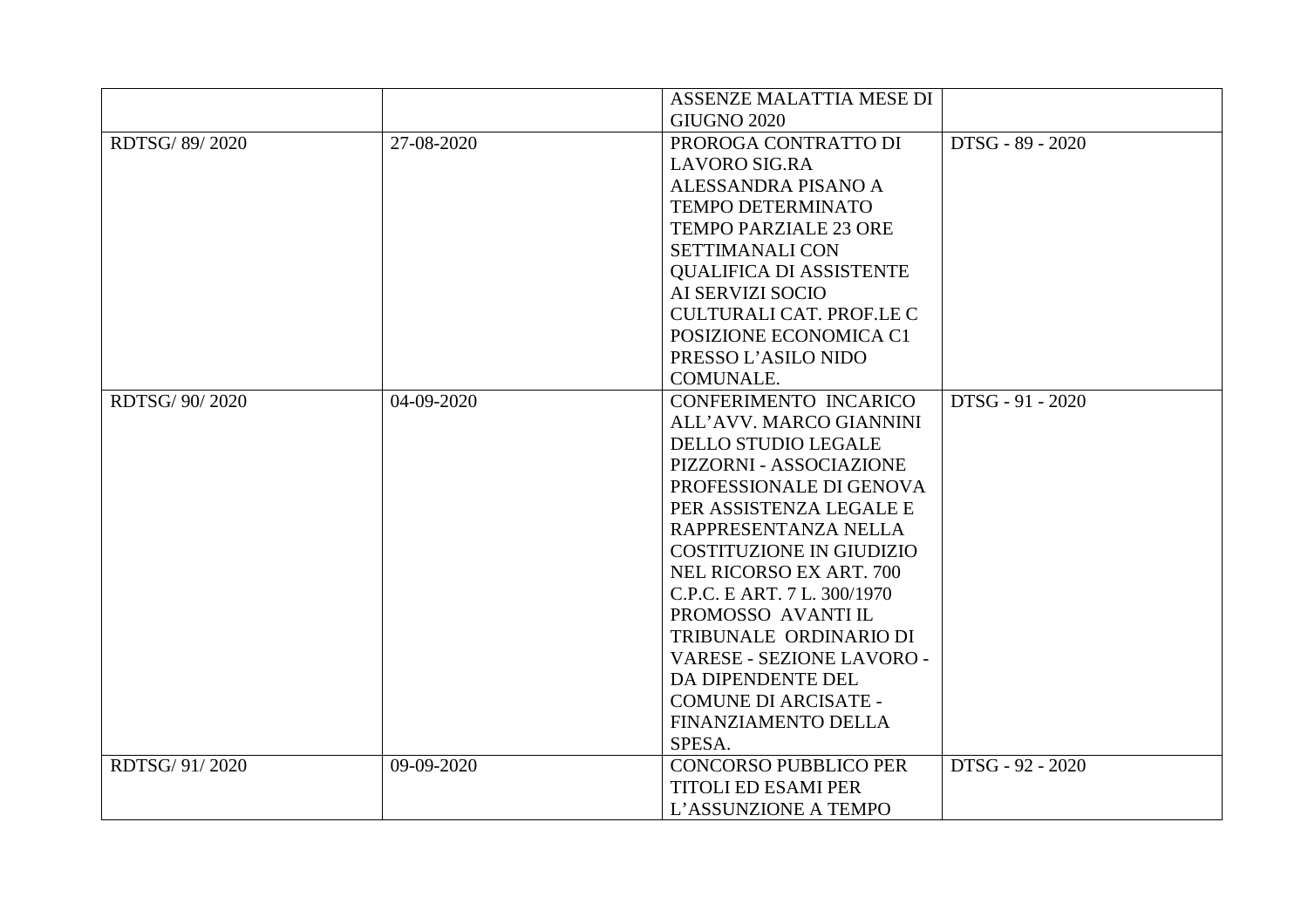|                 |            | PIENO E INDETERMINATO DI         |                  |
|-----------------|------------|----------------------------------|------------------|
|                 |            | N. 1 FUNZIONARIO SERVIZIO        |                  |
|                 |            | <b>CONTABILE CATEGORIA</b>       |                  |
|                 |            | PROFESSIONALE D PRESSO IL        |                  |
|                 |            | <b>SETTORE</b>                   |                  |
|                 |            | FINANZIARIO/RISORSE              |                  |
|                 |            | ECONOMCHE. ASSUNZIONE            |                  |
|                 |            | <b>VINCITORE DOTT.SSA</b>        |                  |
|                 |            | ALESSANDRA MARINONI              |                  |
| RDTSG/ 92/ 2020 | 14-09-2020 | <b>AGGIORNAMENTO</b>             | DTSG - 97 - 2020 |
|                 |            | PROFESSIONALE -                  |                  |
|                 |            | <b>INTERVENTI FORMATIVI</b>      |                  |
|                 |            | <b>CORRELATI AL VIRUS</b>        |                  |
|                 |            | <b>COVID-19 PER IL PERSONALE</b> |                  |
|                 |            | <b>DELL'ASILO NIDO</b>           |                  |
|                 |            | <b>COMUNALE "RAGGIO DI</b>       |                  |
|                 |            | <b>SOLE" - AFFIDAMENTO ALLA</b>  |                  |
|                 |            | SOC. DATEK22 DI COMO E           |                  |
|                 |            | FINANZIAMENTO DELLA              |                  |
|                 |            | SPESA.                           |                  |
| RDTSG/ 93/2020  | 16-09-2020 | LIQUIDAZIONE COMPENSO            | DTSG - 93 - 2020 |
|                 |            | LAVORO STRAORDINARIO             |                  |
|                 |            | MESE DI LUGLIO 2020              |                  |
| RDTSG/ 94/ 2020 | 16-09-2020 | <b>LIQUIDAZIONE SALARIO</b>      | DTSG - 94 - 2020 |
|                 |            | <b>ACCESSORIO MESE DI</b>        |                  |
|                 |            | LUGLIO 2020                      |                  |
| RDTSG/ 95/2020  | 21-09-2020 | <b>AGGIORNAMENTO</b>             | DTSG - 99 - 2020 |
|                 |            | PROFESSIONALE - WEBINAR          |                  |
|                 |            | <b>GRATUITO SU "DECRETO"</b>     |                  |
|                 |            | <b>RILANCIO E DECRETO</b>        |                  |
|                 |            | <b>AGOSTO: LE NOVITA' PR GLI</b> |                  |
|                 |            | ENTI LOCALI, ANALISI             |                  |
|                 |            | NORMATIVA E OPERATIVA,           |                  |
|                 |            | RIFLESSI DI BILANCIO"            |                  |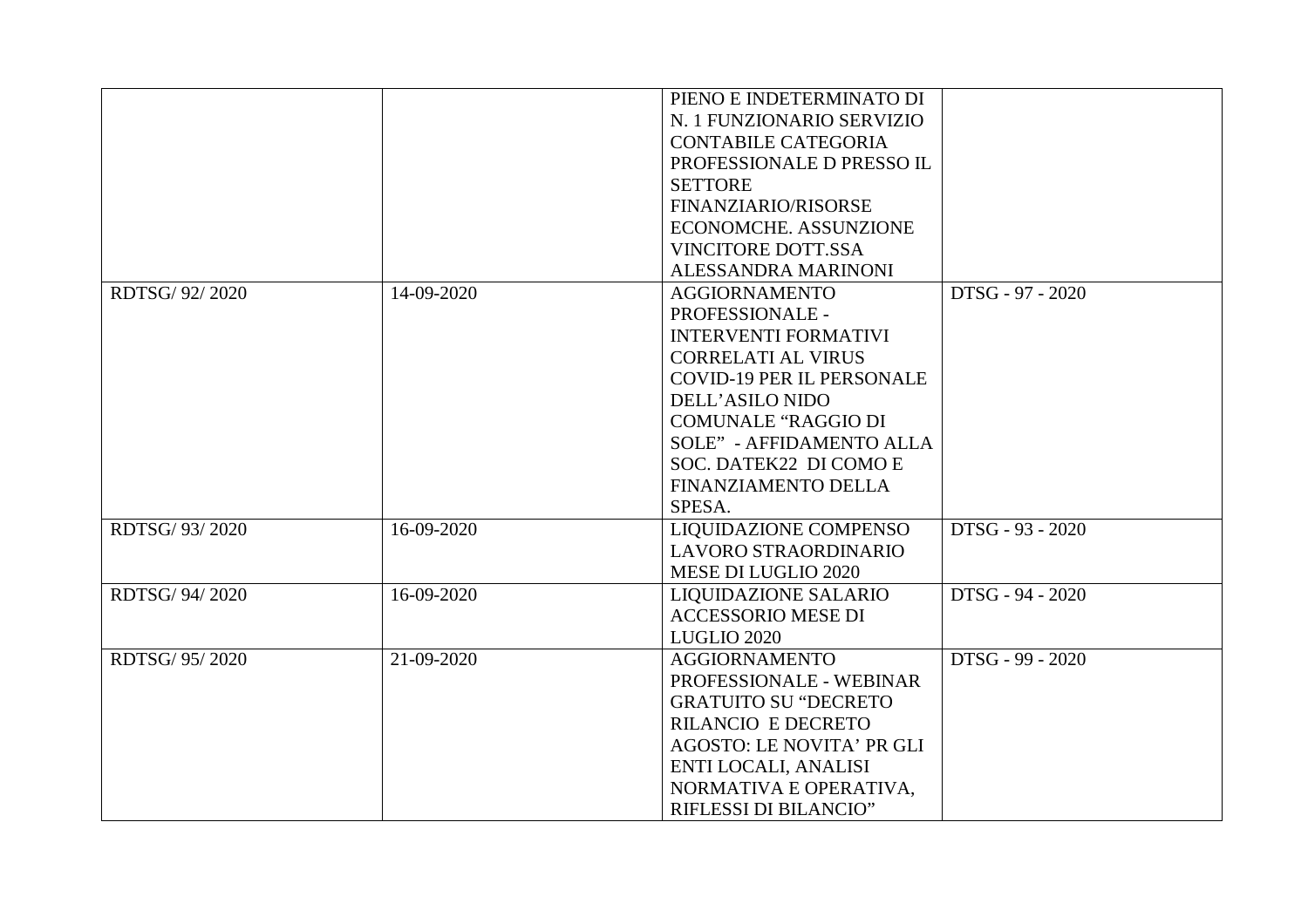|                |            | ORGANIZZATO DALL'UPEL           |                  |
|----------------|------------|---------------------------------|------------------|
|                |            | DI VARESE -                     |                  |
|                |            | <b>AUTORIZZAZIONE ALLA</b>      |                  |
|                |            | FREQUENZA A DIPENDENTI          |                  |
|                |            | DIVERSI.                        |                  |
| RDTSG/ 96/2020 | 23-09-2020 | <b>SERVIZIO CALCOLO</b>         | DTSG - 96 - 2020 |
|                |            | <b>CAPACITA' ASSUNZIONALE E</b> |                  |
|                |            | SERVIZIO COSTITUZIONE           |                  |
|                |            | <b>FONDO RISORSE</b>            |                  |
|                |            | DECENTRATE ANNO 2020 -          |                  |
|                |            | <b>AFFIDAMENTO ALLA</b>         |                  |
|                |            | SOCIETA' PUBLIKA SERVIZI        |                  |
|                |            | SRL DI VIADANA (MN) E           |                  |
|                |            | <b>FINANZIAMENTO DELLA</b>      |                  |
|                |            | SPESA.                          |                  |
| RDTSG/ 97/2020 | 29-09-2020 | <b>AGGIORNAMENTO</b>            | DTSG - 98 - 2020 |
|                |            | PROFESSIONALE - WEBINAR         |                  |
|                |            | SU "GLI APPALTI DOPO LA         |                  |
|                |            | <b>CONVERSIONE IN LEGGE DEL</b> |                  |
|                |            | D.L. SEMPLIFICAZIONI"           |                  |
|                |            | ORGANIZZATO DALL'UPEL           |                  |
|                |            | DI VARESE -                     |                  |
|                |            | <b>AUTORIZZAZIONE ALLA</b>      |                  |
|                |            | FREQUENZA AL DIPENDENTE         |                  |
|                |            | DOTT. GIAMPIERO POZZI.          |                  |
| RDTSG/ 98/2020 | 05-10-2020 | <b>CONCORSO PUBBLICO PER</b>    | DTSG - 95 - 2020 |
|                |            | <b>TITOLI ED ESAMI PER</b>      |                  |
|                |            | L'ASSUNZIONE A TEMPO            |                  |
|                |            | PIENO E INDETERMINATO DI        |                  |
|                |            | N. 1 FUNZIONARIO SERVIZIO       |                  |
|                |            | CONTABILE, CATEGORIA            |                  |
|                |            | PROFESSIONALE D PRESSO          |                  |
|                |            | <b>SETTORE</b>                  |                  |
|                |            | FINANZIARIO/RISORSE             |                  |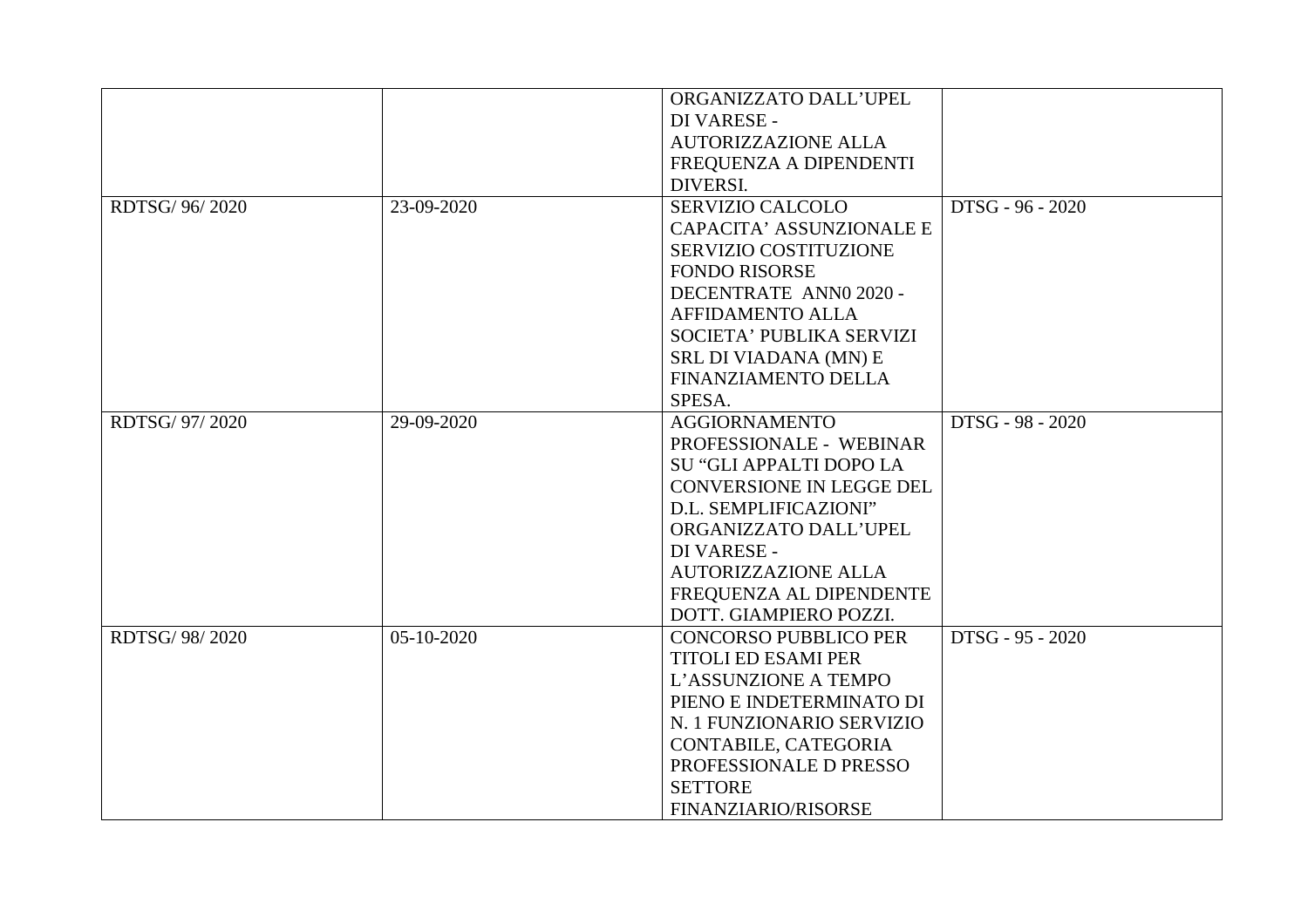|                 |            | ECONOMICHE.                     |                   |
|-----------------|------------|---------------------------------|-------------------|
|                 |            | LIQUIDAZIONE COMPENSI           |                   |
|                 |            | <b>COMPONENTI ESTERNI</b>       |                   |
|                 |            | DELLA COMMISSIONE               |                   |
|                 |            | <b>GIUDICATRICE.</b>            |                   |
| RDTSG/ 99/ 2020 | 05-10-2020 | <b>VERTENZA MARINI</b>          | DTSG - 100 - 2020 |
|                 |            | PATRIZIA/COMUNE DI              |                   |
|                 |            | <b>ARCISATE - LIQUIDAZIONE</b>  |                   |
|                 |            | SOMMA A FAVORE DELLA            |                   |
|                 |            | <b>ITAS MUTUA ASSICURAZIONI</b> |                   |
|                 |            | A TITOLO DI FRANCHIGIA          |                   |
|                 |            | <b>CONTRATTUALE PER</b>         |                   |
|                 |            | SINISTRO LIQUIDATO.             |                   |
| RDTSG/ 100/2020 | 08-10-2020 | POLIZZA RC PATRIMONIALE         | DTSG - 103 - 2020 |
|                 |            | IN ESSERE CON LA SOC.           |                   |
|                 |            | LLOYD'S OF LONDON -             |                   |
|                 |            | PROROGA ESTENSIONE              |                   |
|                 |            | COPERTURA ASSICURATIVA          |                   |
|                 |            | DELLA R.C. PROFESSIONALE        |                   |
|                 |            | DEL DIPENDENTE ARCH.            |                   |
|                 |            | <b>MASSIMO MARINOTTO</b>        |                   |
|                 |            | <b>INCARICATO QUALE</b>         |                   |
|                 |            | PROGETTISTA INTERNO DEI         |                   |
|                 |            | <b>LAVORI DI COSTRUZIONE</b>    |                   |
|                 |            | NUOVO CENTRO SPORTIVO           |                   |
|                 |            | DI VIA CAVOUR.                  |                   |
| RDTSG/ 101/2020 | 13-10-2020 | <b>AGGIORNAMENTO</b>            | DTSG - 104 - 2020 |
|                 |            | PROFESSIONALE - WEBINAR         |                   |
|                 |            | "TRIBUTI COMUNALI: LE           |                   |
|                 |            | NOVITA' DEGLI ULTIMI            |                   |
|                 |            | MESI" ORGANIZZATO DA            |                   |
|                 |            | ALFA CONSULENZE -               |                   |
|                 |            | <b>AUTORIZZAZIONE ALLA</b>      |                   |
|                 |            | FREQUENZA AI DIPENDENTI         |                   |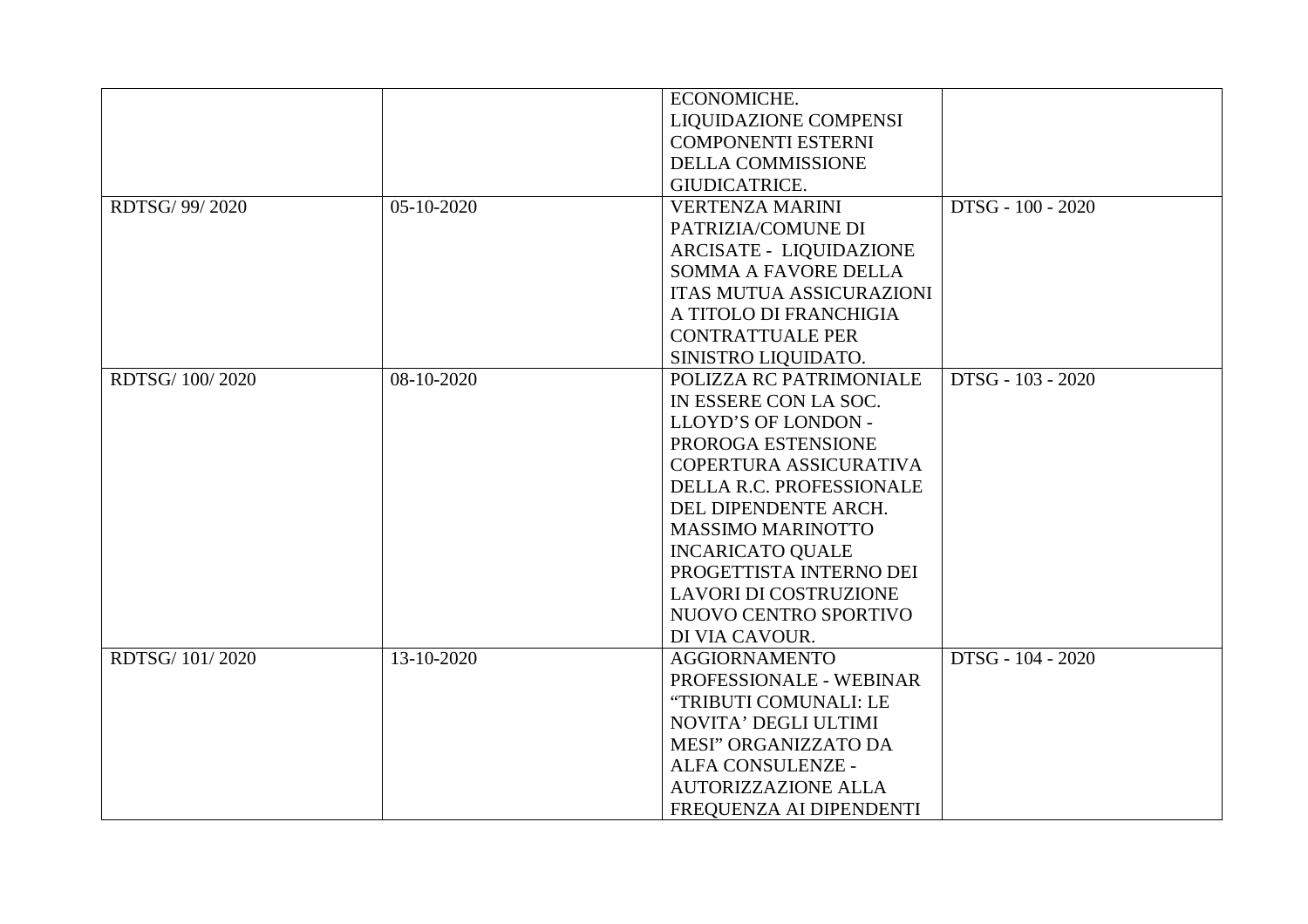|                 |            | RAG. LAURA CESANA E RAG.          |                   |
|-----------------|------------|-----------------------------------|-------------------|
|                 |            | ELENA GAZZOTTI.                   |                   |
| RDTSG/ 102/2020 | 14-10-2020 | ACCERTAMENTO ENTRATA              | DTSG - 105 - 2020 |
|                 |            | <b>INERENTE IL RIMBORSO</b>       |                   |
|                 |            | <b>SPESE PER PUBBLICAZIONE</b>    |                   |
|                 |            | <b>BANDI DI GARA INERENTI: 1)</b> |                   |
|                 |            | LAVORI DI "RISANAMENTO            |                   |
|                 |            | <b>CONSERVATIVO VILLA</b>         |                   |
|                 |            | TERESA" 2) IL "SERVIZIO           |                   |
|                 |            | EDUCATIVO ASSISTENZA              |                   |
|                 |            | ALL'INFANZIA PRESSO               |                   |
|                 |            | L'ASILO NIDO - PERIODO            |                   |
|                 |            | DAL 1 MARZO 2020 AL 31            |                   |
|                 |            | GENNAIO 2013".                    |                   |
| RDTSG/ 103/2020 | 15-10-2020 | <b>AGGIONRAMENTO</b>              | DTSG - 108 - 2020 |
|                 |            | PROFESSIONALE -                   |                   |
|                 |            | <b>INDICAZIONE OPERATIVE</b>      |                   |
|                 |            | PER LA GESTIONE DEI CASI E        |                   |
|                 |            | <b>FOCOLARI DI SARS-COV2</b>      |                   |
|                 |            | NELLE SUCOLE E NEI                |                   |
|                 |            | <b>SERVIZI EDUCATIVI</b>          |                   |
|                 |            | DELL'INFANZIA                     |                   |
|                 |            | ORGANIZZATO                       |                   |
|                 |            | DALL'ISTITUTO SUPERIORE           |                   |
|                 |            | DI SANITA' - DIP. MALATTIE        |                   |
|                 |            | <b>INFETTIVIE E MINISTERO</b>     |                   |
|                 |            | ELL'ISTRUZIONE -                  |                   |
|                 |            | <b>AUTORIZZAZIONE ALLA</b>        |                   |
|                 |            | FREQUENZA AL PERSONALE            |                   |
|                 |            | DELL'ASILO NIDO                   |                   |
|                 |            | REFERENTE COVID.                  |                   |
| RDTSG/104/2020  | 15-10-2020 | <b>AGGIORNAMENTO</b>              | DTSG - 109 - 2020 |
|                 |            | PROFESSIONALE - WEBINAR           |                   |
|                 |            | <b>SU "SINTEL: TUTTE LE</b>       |                   |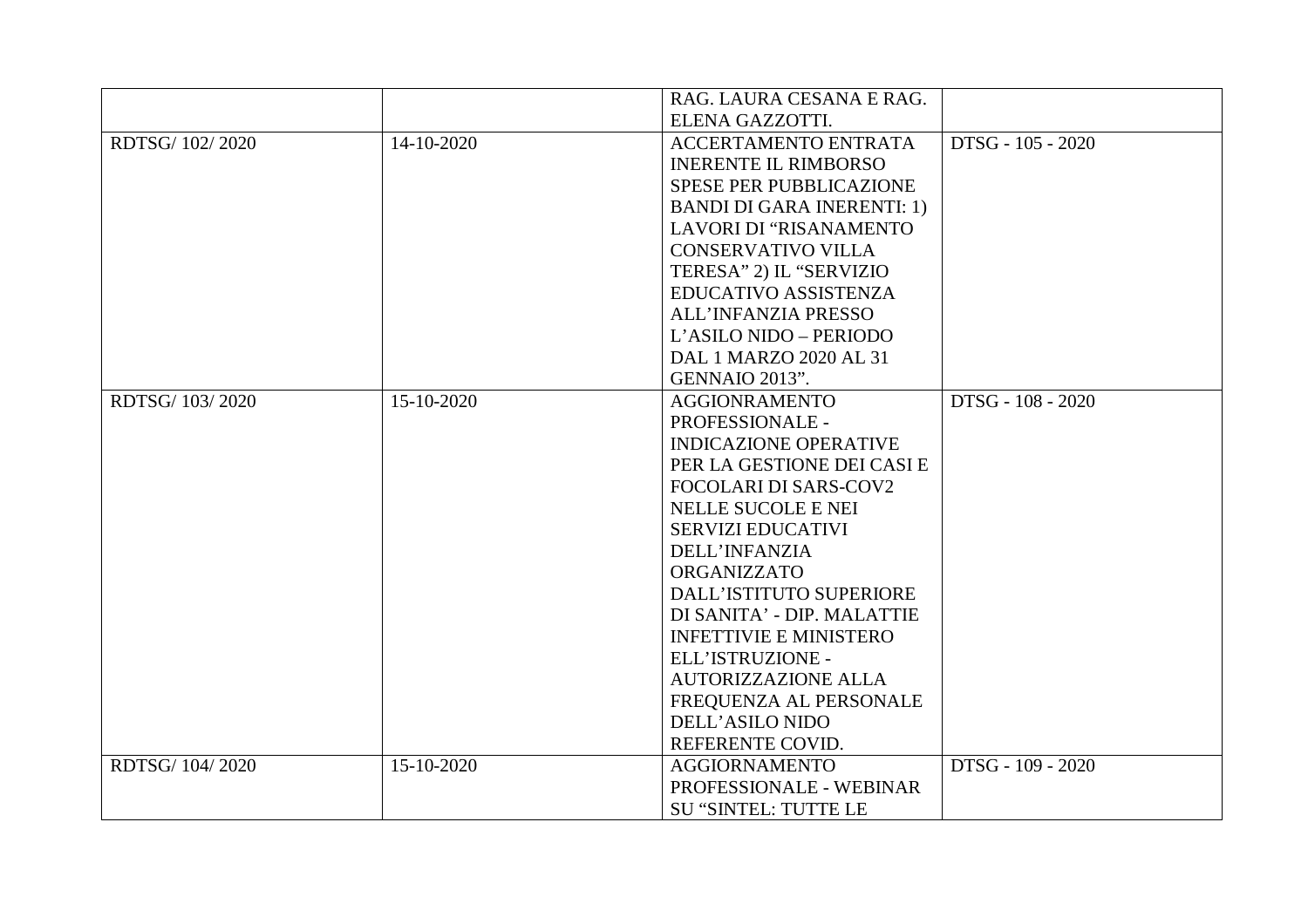|                 |            | NOVITA' CON SIMULAZIONI      |                   |
|-----------------|------------|------------------------------|-------------------|
|                 |            | IN AMBIENTE REALE E          |                   |
|                 |            | MODALITA' OPERATIVE PER      |                   |
|                 |            | LE NUOVE PROCEDURE           |                   |
|                 |            | SOTTOSOGLIA PREVISTE DAL     |                   |
|                 |            | D.L. 76/2020, ORGANIZZATO    |                   |
|                 |            | DALL'UPEL DI VARESE.         |                   |
|                 |            | <b>AUTORIZZAZIONE ALLA</b>   |                   |
|                 |            | FREQUENZA AL                 |                   |
|                 |            | DIPENDENTE DOTT.             |                   |
|                 |            | <b>GIAMPIERO POZZI.</b>      |                   |
| RDTSG/ 105/2020 | 20-10-2020 | <b>AGGIORNAMENTO</b>         | DTSG - 107 - 2020 |
|                 |            | PROFESSIONALE -              |                   |
|                 |            | <b>FORMAZIONE</b>            |                   |
|                 |            | <b>OBBLIGATORIA</b>          |                   |
|                 |            | <b>ANTICORRUZIONE AL</b>     |                   |
|                 |            | PERSONALE DIPENDENTE -       |                   |
|                 |            | AFFIDAMENTO ALLA SOC.        |                   |
|                 |            | <b>MAGGIOLI SPA E</b>        |                   |
|                 |            | FINANZIAMENTO DELLA          |                   |
|                 |            | SPESA.                       |                   |
| RDTSG/106/2020  | 20-10-2020 | <b>INSERIMENTO DI</b>        | DTSG - 106 - 2020 |
|                 |            | LAVORATORE DI PUBBLICA       |                   |
|                 |            | UTILITÀ AI SENSI DEL         |                   |
|                 |            | DECRETO MINISTERIALE DEL     |                   |
|                 |            | 26.3.2011.                   |                   |
| RDTSG/ 107/2020 | 20-10-2020 | <b>LIQUIDAZIONE COMPENSO</b> | DTSG - 101 - 2020 |
|                 |            | LAVORO STRAORDINARIO         |                   |
|                 |            | MESE DI AGOSTO 2020          |                   |
| RDTSG/ 108/2020 | 20-10-2020 | <b>LIQUIDAZIONE SALARIO</b>  | DTSG - 102 - 2020 |
|                 |            | <b>ACCESSORIO MESE DI</b>    |                   |
|                 |            | <b>AGOSTO 2020</b>           |                   |
| RDTSG/ 109/2020 | 20-10-2020 | APPLICAZIONE DISPOSIZIONI    | DTSG - 110 - 2020 |
|                 |            | ART. 71 D.L. 112/08          |                   |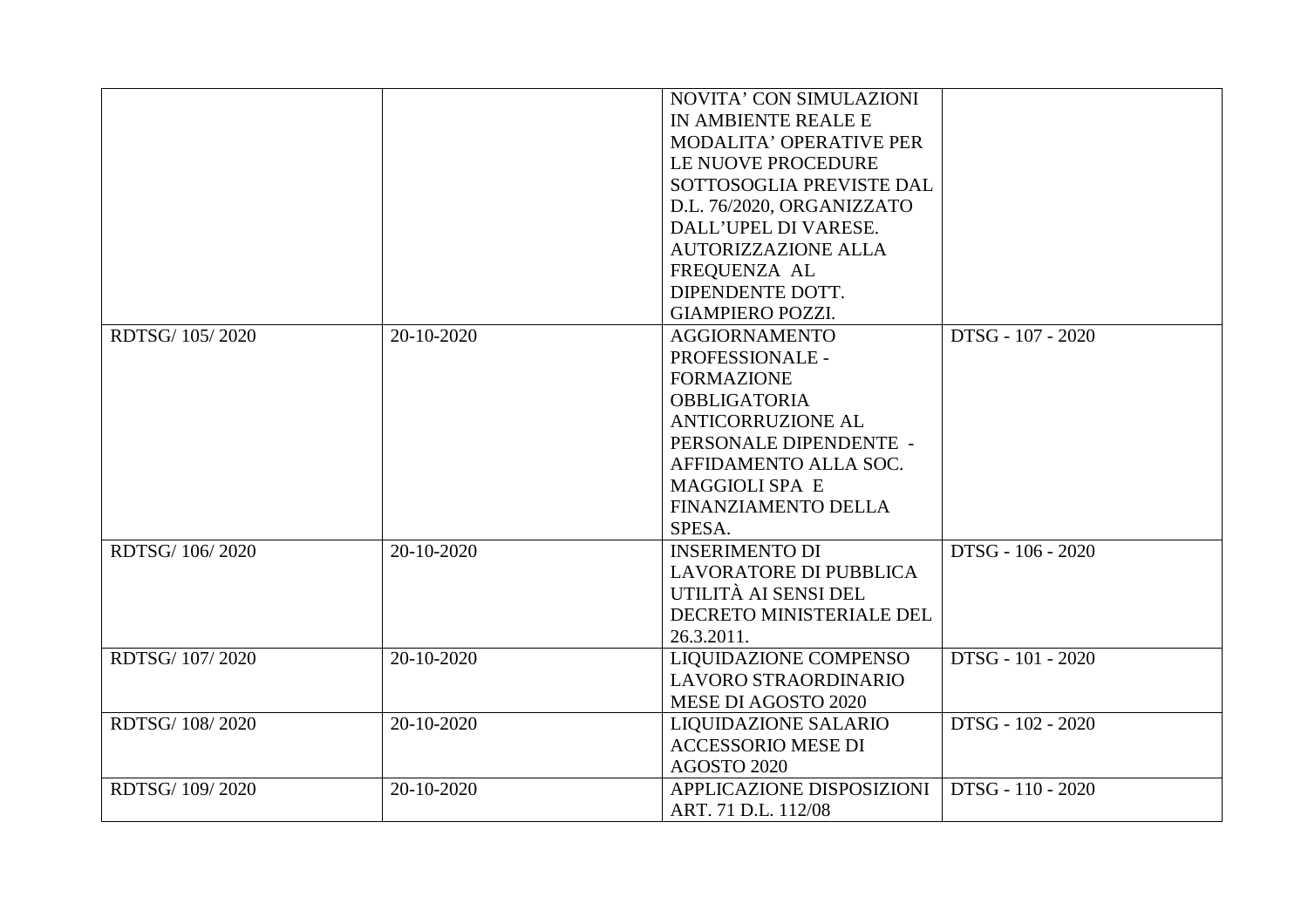|                 |            | CONVERTITO IN L. 113/08.        |                   |
|-----------------|------------|---------------------------------|-------------------|
|                 |            | DECURTAZIONE QUOTA              |                   |
|                 |            | <b>VOCI DI STIPENDIO</b>        |                   |
|                 |            | <b>AVENTI CARATTERE</b>         |                   |
|                 |            | ACCESSORIO E QUOTA VOCI         |                   |
|                 |            | <b>SALARIO ACCESSORIO PER</b>   |                   |
|                 |            | ASSENZE MALATTIA MESE DI        |                   |
|                 |            | <b>AGOSTO 2020</b>              |                   |
| RDTSG/ 110/2020 | 22-10-2020 | <b>AGGIORNAMENTO</b>            | DTSG - 112 - 2020 |
|                 |            | PROFESSIONALE - WEBINAR         |                   |
|                 |            | SU "GLI APPALTI PUBBLICI        |                   |
|                 |            | DOPO IL DECRETO                 |                   |
|                 |            | SEMPLIFICAIZONI:                |                   |
|                 |            | <b>QUESTIONI APERTE E</b>       |                   |
|                 |            | <b>ASPETTI OPERATIVI" -</b>     |                   |
|                 |            | <b>AUTORIZZAZIONE ALLA</b>      |                   |
|                 |            | FREQUENZA AL DIPENDENTE         |                   |
|                 |            | DOTT. POZZI GIAMPIERO.          |                   |
| RDTSG/111/2020  | 30-10-2020 | <b>CONVENZIONE CONSIP -</b>     | DTSG - 114 - 2020 |
|                 |            | <b>BUONI PASTO 8 - LOTTO 1.</b> |                   |
|                 |            | (CIG MASTER 73905212DD) -       |                   |
|                 |            | SERVIZIO SOSTITUTIVO            |                   |
|                 |            | MENSA MEDIANTE BUONI            |                   |
|                 |            | PASTO ELETTRONICI PER IL        |                   |
|                 |            | PERSONALE DIPENDENTE -          |                   |
|                 |            | PROCEDURA DI STORNO             |                   |
|                 |            | <b>TICKET RESIDUI NON</b>       |                   |
|                 |            | ANCORA ACQUISTATI ODA N.        |                   |
|                 |            | 5275015 CON                     |                   |
|                 |            | CONTESTUALEEMISSIONE DI         |                   |
|                 |            | NUOVO ODA PER ANALOGO           |                   |
|                 |            | <b>QUANTITATIVO ALLE</b>        |                   |
|                 |            | MEDESIME CONDIZIONI             |                   |
|                 |            | CONTRATTUALI.                   |                   |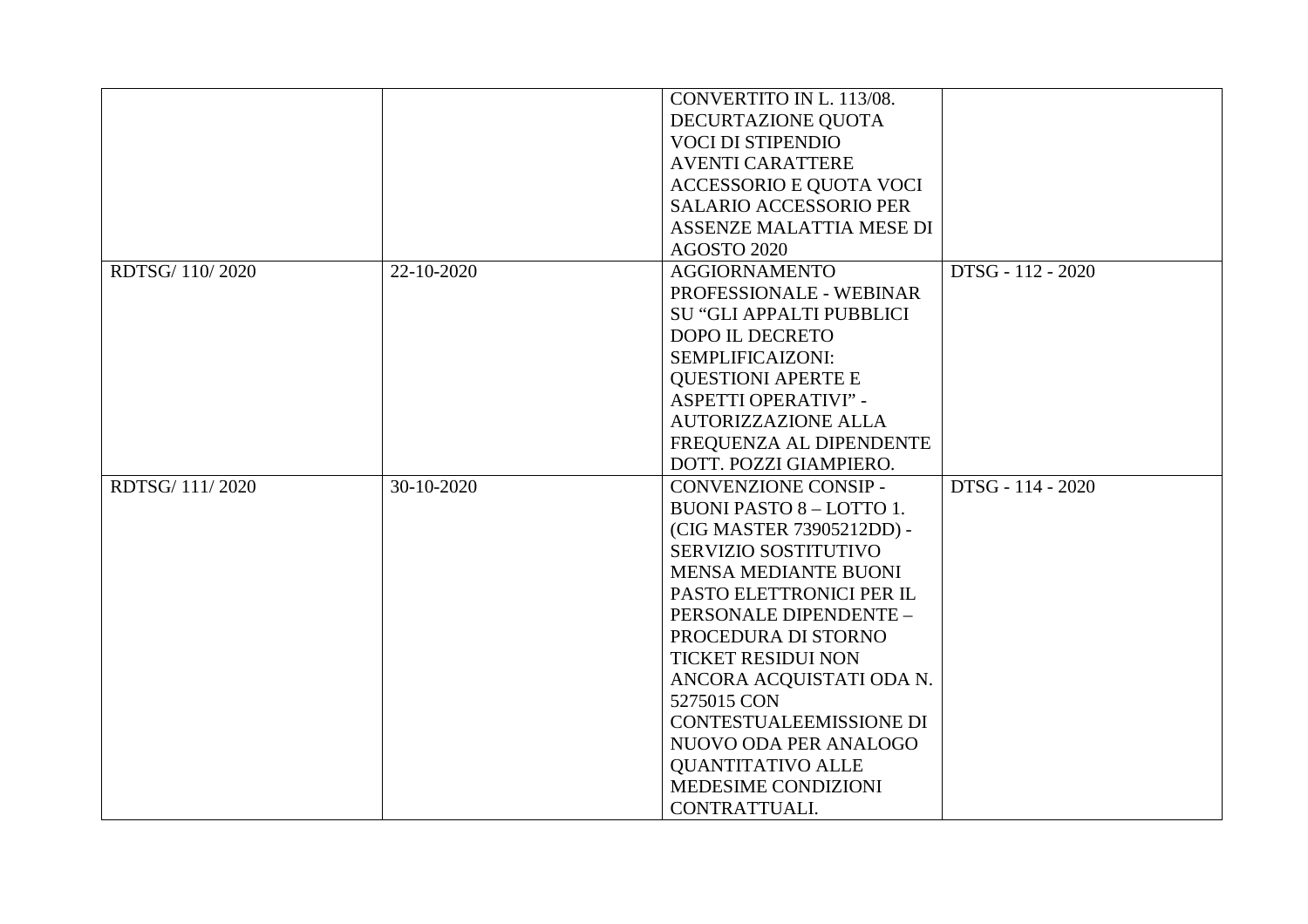| RDTSG/ 112/2020 | 05-11-2020   | <b>AGGIORNAMENTO</b>           | DTSG - 113 - 2020 |
|-----------------|--------------|--------------------------------|-------------------|
|                 |              | PROFESSIONALE - WEBINAR        |                   |
|                 |              | <b>SU "IL PUNTO SULLA</b>      |                   |
|                 |              | <b>FATTURAZIONE</b>            |                   |
|                 |              | ELETTRONICA ATTIVA E           |                   |
|                 |              | PASSIVA E LE NOVITA' 2020"     |                   |
|                 |              | ORGANIZZATO DALL'UPEL          |                   |
|                 |              | DI VARESE -                    |                   |
|                 |              | <b>AUTORIZZAZIONE ALLA</b>     |                   |
|                 |              | FREQUENZA A PERSONALE          |                   |
|                 |              | DEL SETTORE                    |                   |
|                 |              | FINANZIARIO/RISORSE            |                   |
|                 |              | <b>ECONOMICHE</b>              |                   |
| RDTSG/ 113/2020 | $06-11-2020$ | RINNOVO POLIZZA                | DTSG - 117 - 2020 |
|                 |              | <b>ASSICURATIVA ALL RISKS</b>  |                   |
|                 |              | <b>OPERE D'ARTE -</b>          |                   |
|                 |              | <b>ASSUNZIONE IMPEGNO DI</b>   |                   |
|                 |              | SPESA PER IL PREMIO            |                   |
|                 |              | <b>RELATIVO AL PERIODO</b>     |                   |
|                 |              | 31.12.2020/31.12.2021          |                   |
| RDTSG/ 114/2020 | 09-11-2020   | INDIZIONE PROCEDURA DI         | DTSG - 115 - 2020 |
|                 |              | AFFIDAMENTO DIRETTO PER        |                   |
|                 |              | AGGIUDICAZIONE APPALTO         |                   |
|                 |              | DEL SERVIZIO DI                |                   |
|                 |              | <b>ELABORAZIONE STIPENDI E</b> |                   |
|                 |              | <b>CONTABILITA' DEL</b>        |                   |
|                 |              | PERSONALE - DURATA DI          |                   |
|                 |              | <b>ANNI CINQUE CON</b>         |                   |
|                 |              | <b>DECORRENZA</b>              |                   |
|                 |              | DALL'01.01.2021 E SCADENZA     |                   |
|                 |              | IL 31.12.2025                  |                   |
| RDTSG/ 115/2020 | 12-11-2020   | ART. 67 CCNL 21.05.2018 -      | DTSG - 118 - 2020 |
|                 |              | "DISCIPLINA DELLE RISORSE      |                   |
|                 |              | <b>DECENTRATE" -</b>           |                   |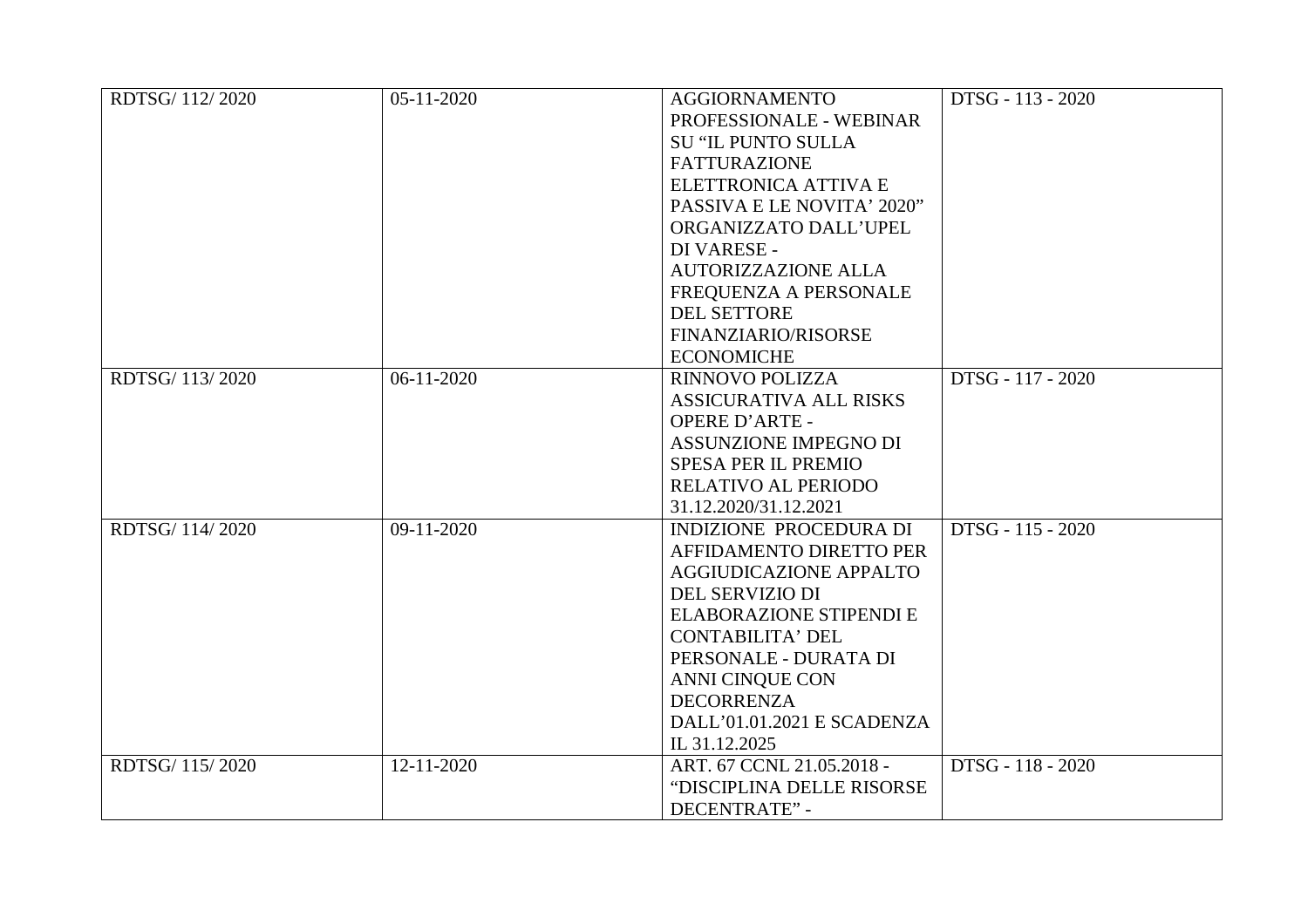|                 |            | <b>COSTITUZIONE FONDO ANNO</b> |                   |
|-----------------|------------|--------------------------------|-------------------|
|                 |            | 2020"                          |                   |
| RDTSG/ 116/2020 | 18-11-2020 | <b>INTROITO SOMMA A TITOLO</b> | DTSG - 116 - 2020 |
|                 |            | DI SALDO "INDENNITA' DI        |                   |
|                 |            | <b>INABILITA' TEMPORANEA</b>   |                   |
|                 |            | <b>ASSOLUTA" EROGATA</b>       |                   |
|                 |            | DALL'INAIL IN RELAZIONE        |                   |
|                 |            | <b>ALL'INFORTUNIO DI</b>       |                   |
|                 |            | DIPENDENTE.                    |                   |
| RDTSG/ 117/2020 | 18-11-2020 | ASSUNZIONE IMPEGNO DI          | DTSG - 121 - 2020 |
|                 |            | SPESA PER VERSAMENTO           |                   |
|                 |            | <b>IMU</b> (SALDO 2020)        |                   |
|                 |            | RELATIVA AGLI IMMOBILI DI      |                   |
|                 |            | PROPRIETA' COMUNALE            |                   |
|                 |            | DERIVANTI DELL'EREDITA'        |                   |
|                 |            | PARMIANI ADRIANA.              |                   |
| RDTSG/118/2020  | 19-11-2020 | <b>LIQUIDAZIONE COMPENSO</b>   | DTSG - 119 - 2020 |
|                 |            | LAVORO STRAORDINARIO           |                   |
|                 |            | MESE DI SETTEMBRE 2020         |                   |
| RDTSG/ 119/2020 | 19-11-2020 | LIQUIDAZIONE INDENNITA'        | DTSG - 122 - 2020 |
|                 |            | <b>ORDINE PUBBLICO</b>         |                   |
|                 |            | PERSONALE POLIZIA LOCALE       |                   |
|                 |            | COINVOLTO NELL'ATTIVITA'       |                   |
|                 |            | DI MONITORAGGIO E DI           |                   |
|                 |            | <b>ATTUAZIONE DELLE</b>        |                   |
|                 |            | <b>DISPOSIZIONI PER IL</b>     |                   |
|                 |            | <b>CONTRASTO DELLA</b>         |                   |
|                 |            | DIFFUZIONE DELL'EPIDEMIA       |                   |
|                 |            | DA COVID-19                    |                   |
| RDTSG/ 120/2020 | 19-11-2020 | <b>LIQUIDAZIONE SALARIO</b>    | DTSG - 120 - 2020 |
|                 |            | ACCESSORIO AL 30.09.2020       |                   |
| RDTSG/121/2020  | 26-11-2020 | <b>ACQUISTO IMMOBILE DA</b>    | DTSG - 123 - 2020 |
|                 |            | <b>ADIBIRE A SEDE DEL</b>      |                   |
|                 |            | MAGAZZINO COMUNALE-            |                   |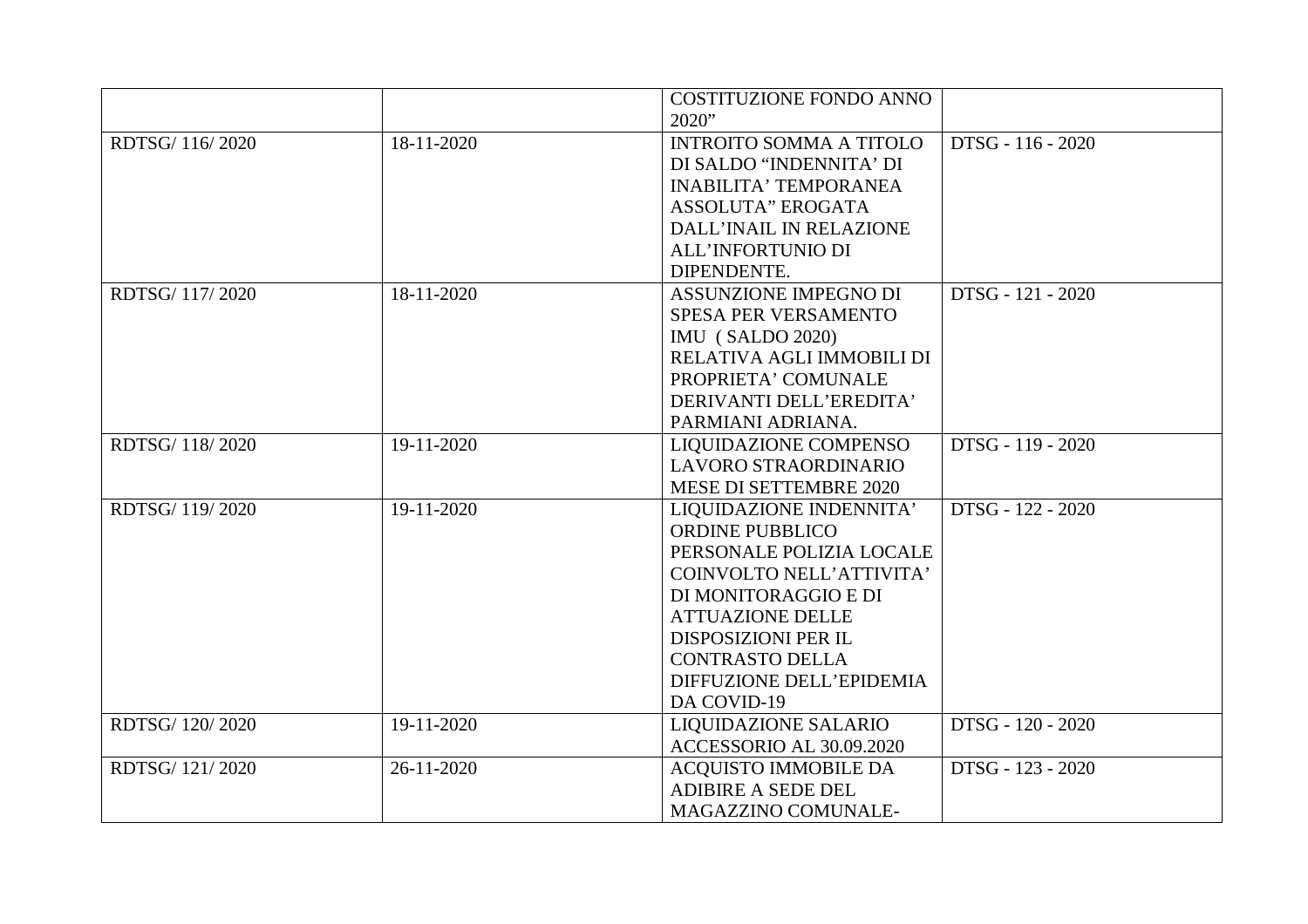|                 |            |            |                            | <b>INCARICO STUDIO OSSUZIO</b><br>TETTAMANTI SRL PER<br><b>SERVIZIO DI</b><br>REGISTRAZIONE,<br><b>TRASCRIZIONE E VOLTURA</b><br>CATASTALE-                                                                                      |                   |                   |
|-----------------|------------|------------|----------------------------|----------------------------------------------------------------------------------------------------------------------------------------------------------------------------------------------------------------------------------|-------------------|-------------------|
|                 |            |            |                            | <b>DETERMINAZIONE A</b><br><b>CONTRARRE E</b><br><b>CONTESTUALE</b><br>AFFIDAMENTO DIRETTO.<br>CIG Z2E2F642D1                                                                                                                    |                   |                   |
| RDTSG/ 122/2020 |            | 26-11-2020 |                            | <b>INDENNITA' DI RISULTATO</b><br>ANNO 2019 ATTRIBUZIONE E<br><b>LIQUIDAZIONE AL</b><br>PERSONALE TITOLARE DI<br>POSIZIONE ORGANIZZATIVA<br>E LIQUIDAZIONE AL<br>SEGRETARIO GENERALE.                                            | DTSG - 124 - 2020 |                   |
| RDTSG/ 123/2020 |            | 18-12-2020 |                            | <b>LIQUIDAZIONE</b><br>STRAORDINARI MESE AL 31<br>OTTOBRE 2020                                                                                                                                                                   | DTSG - 125 - 2020 |                   |
| RDTSG/ 124/2020 |            | 18-12-2020 |                            | APPLICAZIONE DISPOSIZIONI<br>ART. 71 D.L. 112/08<br>CONVERTITO IN L. 113/08.<br>DECURTAZIONE QUOTA<br><b>VOCI DI STIPENDIO</b><br><b>AVENTI CARATTERE</b><br>ACCESSORIO E QUOTA VOCI<br>SALARIO ACCESSORIO AL 31<br>OTTOBRE 2020 | DTSG - 126 - 2020 |                   |
| RDTSG/ 125/2020 | 18-12-2020 |            | LIQ. SALARIO ACCESSORIO AL | 31/10/2020: IND.TURNO, IND.REPERIBILITA', IND.CONDIZIONI                                                                                                                                                                         |                   | DTSG - 129 - 2020 |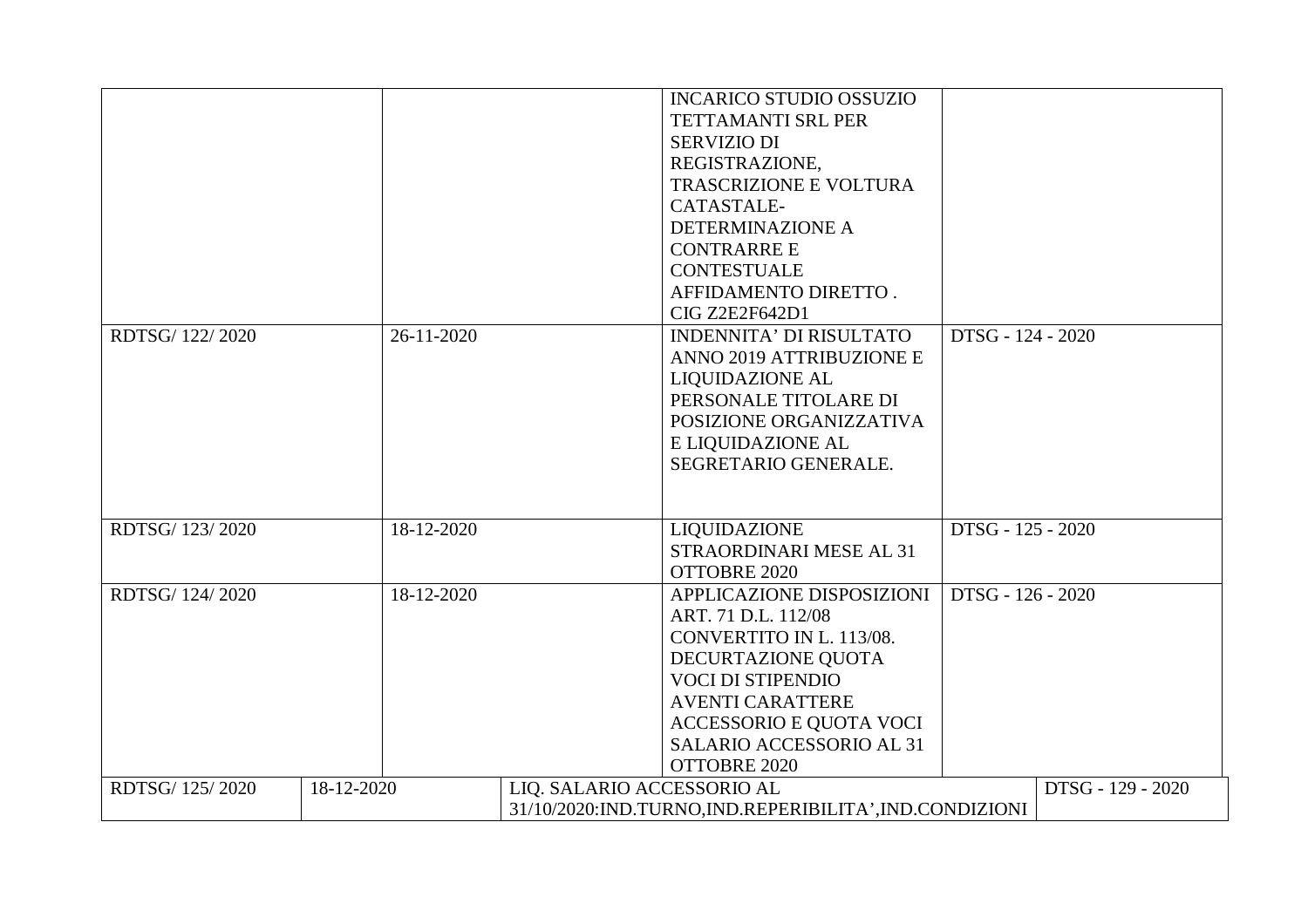|                 |             | LAVORO ART.70-BIS CO. 1 LETT. B CCNL 2016/2018, IND. |
|-----------------|-------------|------------------------------------------------------|
|                 |             | SERVIZIO ESTERNO, MAGGIORAZIONE ART. 24 C.C.N.L.     |
|                 |             | 14.09.2000.LIQUIDAZIONE IND. ART. 31 CO. 7 CCNL      |
|                 |             | 14/09/2000PERIODO: 1/01/2020-30/06/2020 E 1/09/2020- |
|                 | 31/10/2020. |                                                      |
| RDTSG/ 126/2020 | 21-12-2020  | DTSG - 130 - 2020<br><b>INTROITO SOMMA A TITOLO</b>  |
|                 |             | DI SALDO "INDENNITA' DI                              |
|                 |             | <b>INABILITA' TEMPORANEA</b>                         |
|                 |             | <b>ASSOLUTA" EROGATA</b>                             |
|                 |             | DALL'INAIL IN RELAZIONE                              |
|                 |             | <b>ALL'INFORTUNIO DI</b>                             |
|                 |             | DIPENDENTE.                                          |
| RDTSG/127/2020  | 22-12-2020  | DTSG - 111 - 2020<br><b>INTEGRAZIONE</b>             |
|                 |             | DETERMINAZIONE N.                                    |
|                 |             | 115/2020 AD OGGETTO: "ART.                           |
|                 |             | 67 CCNL 21.05.2018 -                                 |
|                 |             | DISCIPLINA DELLE RISORSE                             |
|                 |             | <b>DECENTRATE -</b>                                  |
|                 |             | <b>COSTITUZIONE FONDO ANNO</b>                       |
|                 |             | 2020"                                                |
| RDTSG/128/2020  | 22-12-2020  | <b>ACCERTAMENTO RIMBORSO</b><br>DTSG - 127 - 2020    |
|                 |             | <b>DA PARTE DELLA</b>                                |
|                 |             | PREFETTURA DI VARESE                                 |
|                 |             | DELLE DSPESE SOSTENUTE                               |
|                 |             | PER CORRESPONSIONE IND.                              |
|                 |             | ORDINE PUBBLICO AL                                   |
|                 |             | PERSONALE POLIZIA LOCALE                             |
|                 |             | COINVOLTO NELL'ATTIVITA'                             |
|                 |             | DI MONITORAGGIO E DI                                 |
|                 |             | <b>ATTUAZIONE DELLE</b>                              |
|                 |             | <b>DISPOSIZIONI PER IL</b>                           |
|                 |             | <b>CONTRASTO DELLA</b>                               |
| RDTSG/129/2020  | 22-12-2020  | LIQUIDAZIONE COMPENSO<br>DTSG - 132 - 2020           |
|                 |             | LAVORO STRAORDINARIO                                 |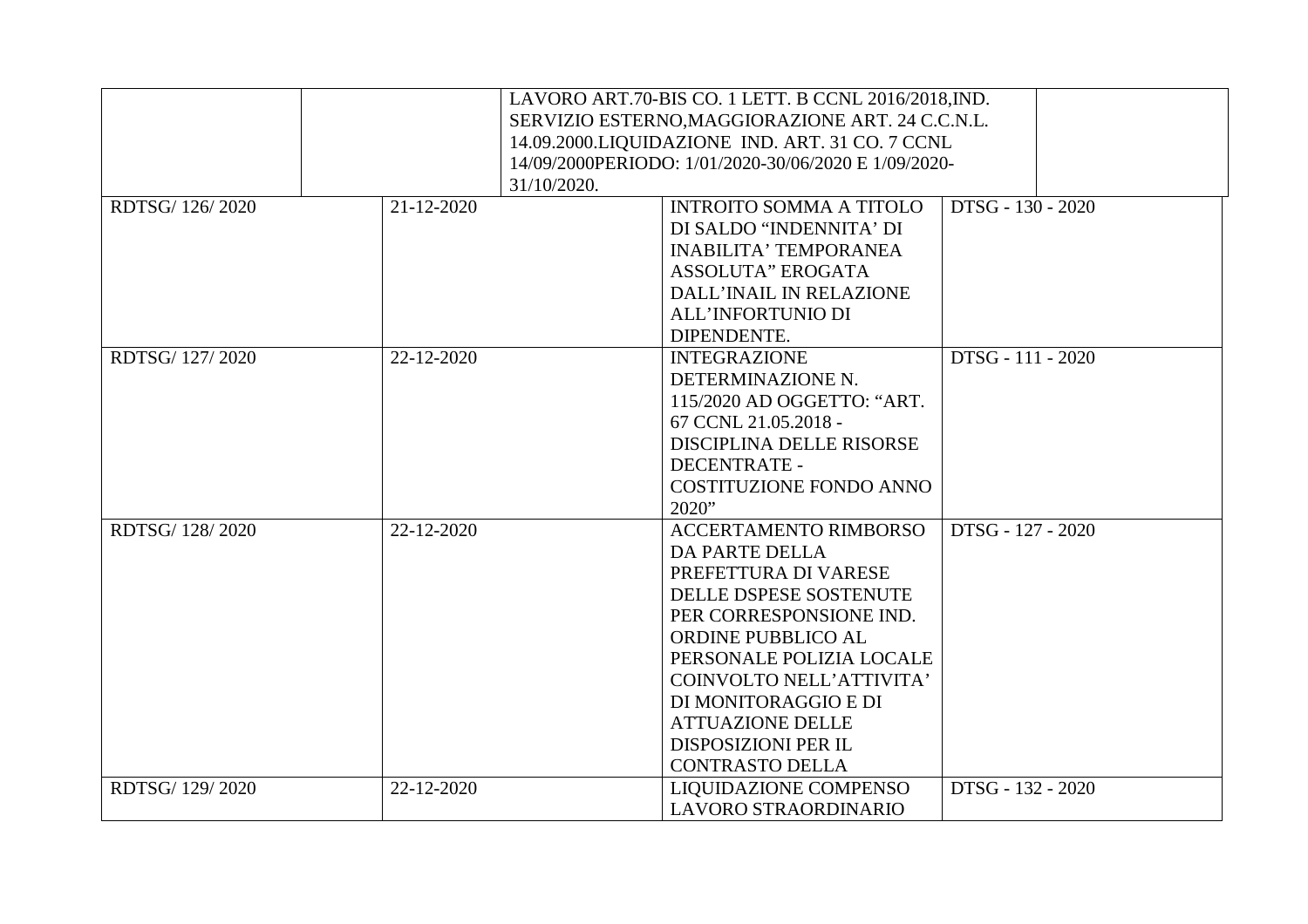|                 |            | <b>MESE DI NOVEMBRE 2020</b>     |                   |
|-----------------|------------|----------------------------------|-------------------|
| RDTSG/ 130/2020 | 22-12-2020 | <b>LIQUIDAZIONE COMPENSO</b>     | DTSG - 131 - 2020 |
|                 |            | ANNO 2020 DI CUI ALL'ART.        |                   |
|                 |            | 70 QUINQUIES CO. 2 LETTERA       |                   |
|                 |            | a) C.C.N.L. SOTTOSCRITTO IN      |                   |
|                 |            | DATA 21 MAGGIO 2018              |                   |
| RDTSG/ 131/2020 | 22-12-2020 | <b>ASSUNZIONE IMPEGNO</b>        | DTSG - 133 - 2020 |
|                 |            | <b>SPESA E LIQUIDAZIONE</b>      |                   |
|                 |            | <b>SALARIO</b>                   |                   |
|                 |            | ACCESSORIO: INDENNITA'           |                   |
|                 |            | <b>CONDIZIONI DI LAVORO</b>      |                   |
|                 |            | ART.70-BIS CO. 1 LETT. B)        |                   |
|                 |            | CCNL 2016/2018 AL 30             |                   |
|                 |            | NOVEMBRE 2020, INDENNITA'        |                   |
|                 |            | <b>SPECIFICHE</b>                |                   |
|                 |            | RESPONSABILITA' ART.70-          |                   |
|                 |            | QUINQUIES CCNL 2016/2018 E       |                   |
|                 |            | <b>INDENNITA' DI DI</b>          |                   |
|                 |            | <b>FUNZIONEART. 56-SEXIES</b>    |                   |
|                 |            | CCNL 2016/2018 PERIODO           |                   |
|                 |            | 1.01.2020-30.11.2020-            |                   |
|                 |            | <b>INDENNITA' TURNO ART. 23</b>  |                   |
|                 |            | CCNL 2016/2018,                  |                   |
|                 |            | REPERIBILITA' ART. 24 CCNL       |                   |
|                 |            | 2016/2018 E INDENNITA' ART.      |                   |
|                 |            | 37 CO. 1 CCNL 14.09.2000         |                   |
|                 |            | MESE NOVEMBRE 2020.              |                   |
|                 |            | <b>ASSUNZIONE IMPEGNO</b>        |                   |
|                 |            | SPESA INDENNITA'                 |                   |
|                 |            | <b>SPECIFICHE</b>                |                   |
|                 |            | RESPONSABILITA' ART. 70-         |                   |
|                 |            | <b>QUINQUIES E INDENNITA' DI</b> |                   |
|                 |            | <b>FUNZIONE ART. 56-SEXIES</b>   |                   |
|                 |            | <b>CCNL 2016/2018 MESE DI</b>    |                   |